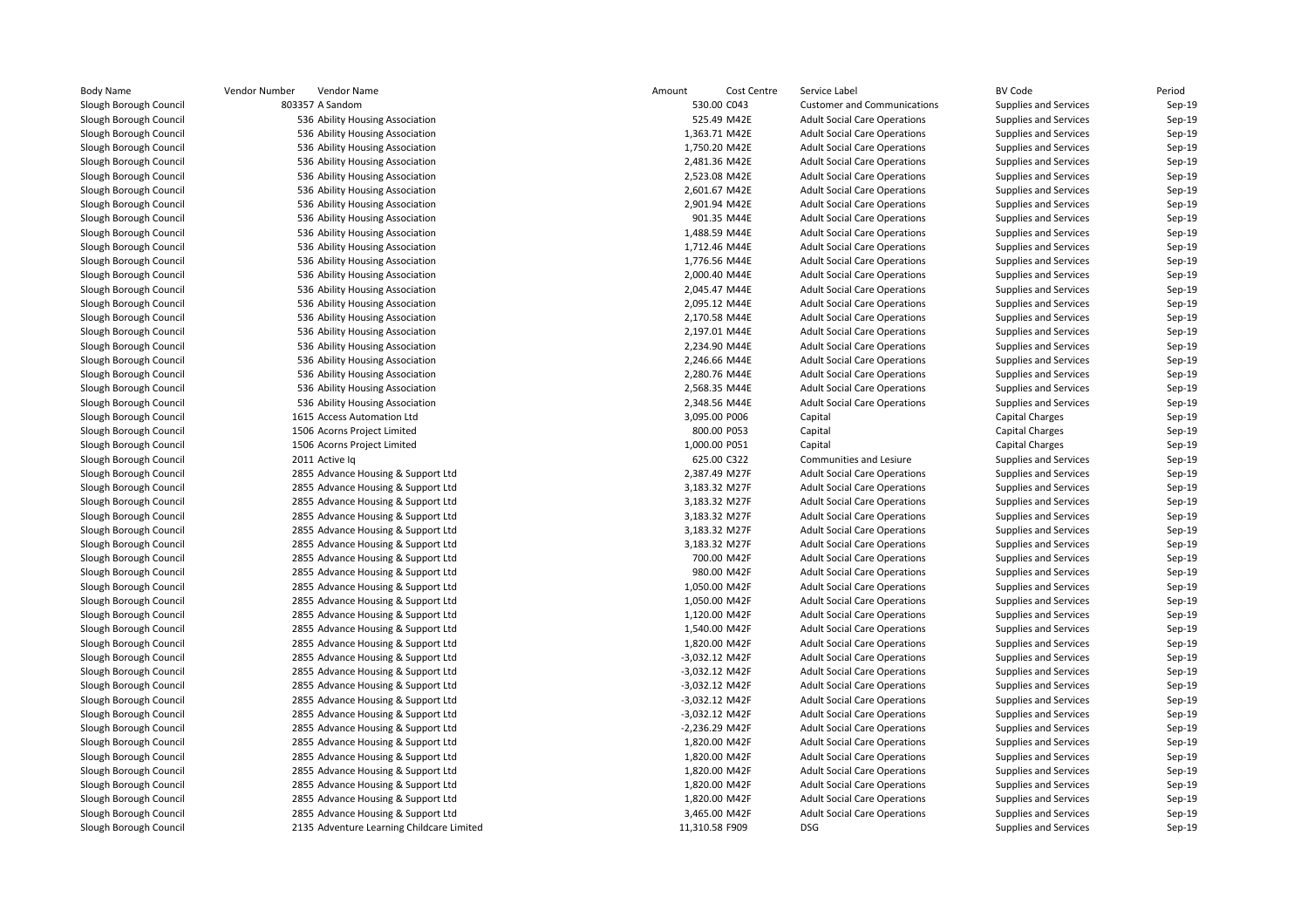806789 Advinia Care Home Ltd 805178 AFM Transport Limited 805178 AFM Transport Limited 805178 AFM Transport Limited 805178 AFM Transport Limited 805178 AFM Transport Limited 805178 AFM Transport Limited 2486 Agriculture And Estate Services Limited 2486 Agriculture And Estate Services Limited 2486 Agriculture And Estate Services Limited 2486 Agriculture And Estate Services Limited 2486 Agriculture And Estate Services Limited 805318 AH Planning Ltd 2470 Ahs Ltd1976 Alex Murray 806366 Alkemygold Ltd 1969 Alma Care Training Ltd 2956 Alpha Parking Limited 222 Altwood Church Of England School 3,000.00 F552 DSG 2197 Altwood Housing Ltd 2197 Altwood Housing Ltd 2197 Altwood Housing Ltd 2197 Altwood Housing Ltd 2197 Altwood Housing Ltd 2197 Altwood Housing Ltd 2197 Altwood Housing Ltd 2197 Altwood Housing Ltd 2197 Altwood Housing Ltd 2197 Altwood Housing Ltd 2197 Altwood Housing Ltd 2197 Altwood Housing Ltd 2197 Altwood Housing Ltd 2197 Altwood Housing Ltd 2197 Altwood Housing Ltd 2197 Altwood Housing Ltd 2197 Altwood Housing Ltd 2197 Altwood Housing Ltd 2197 Altwood Housing Ltd 2197 Altwood Housing Ltd 2197 Altwood Housing Ltd 2197 Altwood Housing Ltd 2197 Altwood Housing Ltd 2197 Altwood Housing Ltd 2197 Altwood Housing Ltd 2197 Altwood Housing Ltd 2197 Altwood Housing Ltd 2197 Altwood Housing Ltd 2197 Altwood Housing Ltd 2197 Altwood Housing Ltd 2197 Altwood Housing Ltd 2197 Altwood Housing Ltd 8686 Altwood Properties Ltd 803110 Amber Langis Limited

| 9 Advinia Care Home Ltd                        | 26,325.00 M18C             | <b>Adult Social Care Operations</b> | <b>Supplies and Services</b> | Sep-19           |
|------------------------------------------------|----------------------------|-------------------------------------|------------------------------|------------------|
| 8 AFM Transport Limited                        | 6,771.16 D880              | <b>Planning and Transport</b>       | <b>Supplies and Services</b> | Sep-19           |
| 8 AFM Transport Limited                        | 797.12 D880                | Planning and Transport              | Supplies and Services        | Sep-19           |
| 8 AFM Transport Limited                        | 925.40 D880                | <b>Planning and Transport</b>       | <b>Supplies and Services</b> | Sep-19           |
| 8 AFM Transport Limited                        | 3,740.11 D880              | <b>Planning and Transport</b>       | <b>Supplies and Services</b> | Sep-19           |
| 8 AFM Transport Limited                        | 1,486.21 D880              | Planning and Transport              | Supplies and Services        | Sep-19           |
| 8 AFM Transport Limited                        | 6,838.70 D880              | Planning and Transport              | Supplies and Services        | Sep-19           |
| 6 Agriculture And Estate Services Limited      | 1,930.00 C001              | Communities and Lesiure             | Premises                     | Sep-19           |
| 6 Agriculture And Estate Services Limited      | 2,385.00 C001              | Communities and Lesiure             | Premises                     | Sep-19           |
| 6 Agriculture And Estate Services Limited      | 1,930.00 C001              | Communities and Lesiure             | Premises                     | Sep-19           |
| 6 Agriculture And Estate Services Limited      | 3,000.00 D760              | <b>Environmental Services</b>       | <b>Supplies and Services</b> | Sep-19           |
| 6 Agriculture And Estate Services Limited      | 685.00 C019                | Communities and Lesiure             | <b>Supplies and Services</b> | Sep-19           |
| 8 AH Planning Ltd                              | 11,220.00 D012             | <b>Planning and Transport</b>       | <b>Supplies and Services</b> | Sep-19           |
| 0 Ahs Ltd                                      | 1,190.00 D750              | <b>Environmental Services</b>       | Supplies and Services        | Sep-19           |
| 6 Alex Murray                                  | 900.00 C322                | <b>Communities and Lesiure</b>      | Supplies and Services        | Sep-19           |
| 6 Alkemygold Ltd                               | 19,848.13 F200             | Children, Learning and Skills       | Supplies and Services        | Sep-19           |
| 9 Alma Care Training Ltd                       | 500.00 B409                | People                              | Indirect Employee Expenses   | Sep-19           |
| 6 Alpha Parking Limited                        | 2,950.00 D124              | Planning and Transport              | Supplies and Services        | Sep-19           |
| 2 Altwood Church Of England School             | 3,000.00 F552              | <b>DSG</b>                          | Supplies and Services        | Sep-19           |
| 7 Altwood Housing Ltd                          | 630.00 H205                | <b>Strategic Housing Services</b>   | Supplies and Services        | Sep-19           |
| 7 Altwood Housing Ltd                          | 744.00 H205                | <b>Strategic Housing Services</b>   | Supplies and Services        | Sep-19           |
| 7 Altwood Housing Ltd                          | 744.00 H205                | <b>Strategic Housing Services</b>   | Supplies and Services        | Sep-19           |
| 7 Altwood Housing Ltd                          | 744.00 H205                | <b>Strategic Housing Services</b>   | Supplies and Services        | Sep-19           |
| 7 Altwood Housing Ltd                          | 744.00 H205                | <b>Strategic Housing Services</b>   | Supplies and Services        | Sep-19           |
| 7 Altwood Housing Ltd                          | 930.00 H205                | <b>Strategic Housing Services</b>   | Supplies and Services        | Sep-19           |
| 7 Altwood Housing Ltd                          | 930.00 H205                | <b>Strategic Housing Services</b>   | Supplies and Services        | Sep-19           |
| 7 Altwood Housing Ltd                          | 930.00 H205                | <b>Strategic Housing Services</b>   | Supplies and Services        | Sep-19           |
| 7 Altwood Housing Ltd                          | 1,240.00 H205              | <b>Strategic Housing Services</b>   | Supplies and Services        | Sep-19           |
| 7 Altwood Housing Ltd                          | 1,375.00 H205              | <b>Strategic Housing Services</b>   | Supplies and Services        | Sep-19           |
| 7 Altwood Housing Ltd                          | 930.00 H205                | <b>Strategic Housing Services</b>   | Supplies and Services        | Sep-19           |
| 7 Altwood Housing Ltd                          | 732.00 H205                | <b>Strategic Housing Services</b>   | Supplies and Services        | Sep-19           |
| 7 Altwood Housing Ltd                          | 744.00 H205                | <b>Strategic Housing Services</b>   | Supplies and Services        | Sep-19           |
| 7 Altwood Housing Ltd                          | 810.00 H205                | <b>Strategic Housing Services</b>   | Supplies and Services        | Sep-19           |
|                                                |                            |                                     |                              |                  |
| 7 Altwood Housing Ltd<br>7 Altwood Housing Ltd | 810.00 H205                | <b>Strategic Housing Services</b>   | Supplies and Services        | Sep-19<br>Sep-19 |
|                                                | 840.00 H205<br>900.00 H205 | <b>Strategic Housing Services</b>   | <b>Supplies and Services</b> |                  |
| 7 Altwood Housing Ltd                          |                            | <b>Strategic Housing Services</b>   | Supplies and Services        | Sep-19           |
| 7 Altwood Housing Ltd                          | 930.00 H205                | <b>Strategic Housing Services</b>   | Supplies and Services        | Sep-19           |
| 7 Altwood Housing Ltd                          | 930.00 H205                | <b>Strategic Housing Services</b>   | Supplies and Services        | Sep-19           |
| 7 Altwood Housing Ltd                          | 930.00 H205                | <b>Strategic Housing Services</b>   | Supplies and Services        | Sep-19           |
| 7 Altwood Housing Ltd                          | 1,530.00 H205              | <b>Strategic Housing Services</b>   | Supplies and Services        | Sep-19           |
| 7 Altwood Housing Ltd                          | 1,705.00 H205              | <b>Strategic Housing Services</b>   | Supplies and Services        | Sep-19           |
| 7 Altwood Housing Ltd                          | 1,860.00 H205              | <b>Strategic Housing Services</b>   | Supplies and Services        | Sep-19           |
| 7 Altwood Housing Ltd                          | 2,325.00 H205              | <b>Strategic Housing Services</b>   | Supplies and Services        | Sep-19           |
| 7 Altwood Housing Ltd                          | 930.00 H205                | <b>Strategic Housing Services</b>   | Supplies and Services        | Sep-19           |
| 7 Altwood Housing Ltd                          | 930.00 H205                | <b>Strategic Housing Services</b>   | Supplies and Services        | Sep-19           |
| 7 Altwood Housing Ltd                          | 930.00 H205                | <b>Strategic Housing Services</b>   | Supplies and Services        | Sep-19           |
| 7 Altwood Housing Ltd                          | 1,705.00 H205              | <b>Strategic Housing Services</b>   | <b>Supplies and Services</b> | Sep-19           |
| 7 Altwood Housing Ltd                          | 1,800.00 H205              | <b>Strategic Housing Services</b>   | Supplies and Services        | Sep-19           |
| 7 Altwood Housing Ltd                          | 900.00 H205                | <b>Strategic Housing Services</b>   | Supplies and Services        | Sep-19           |
| 7 Altwood Housing Ltd                          | 930.00 H205                | <b>Strategic Housing Services</b>   | Supplies and Services        | Sep-19           |
| 7 Altwood Housing Ltd                          | 744.00 A01P                | <b>Public Health</b>                | Supplies and Services        | Sep-19           |
| 6 Altwood Properties Ltd                       | 67,413.07 H205             | <b>Strategic Housing Services</b>   | Premises                     | Sep-19           |
| 0 Amber Langis Limited                         | 1,556.00 D500              | <b>Planning and Transport</b>       | Supplies and Services        | Sep-19           |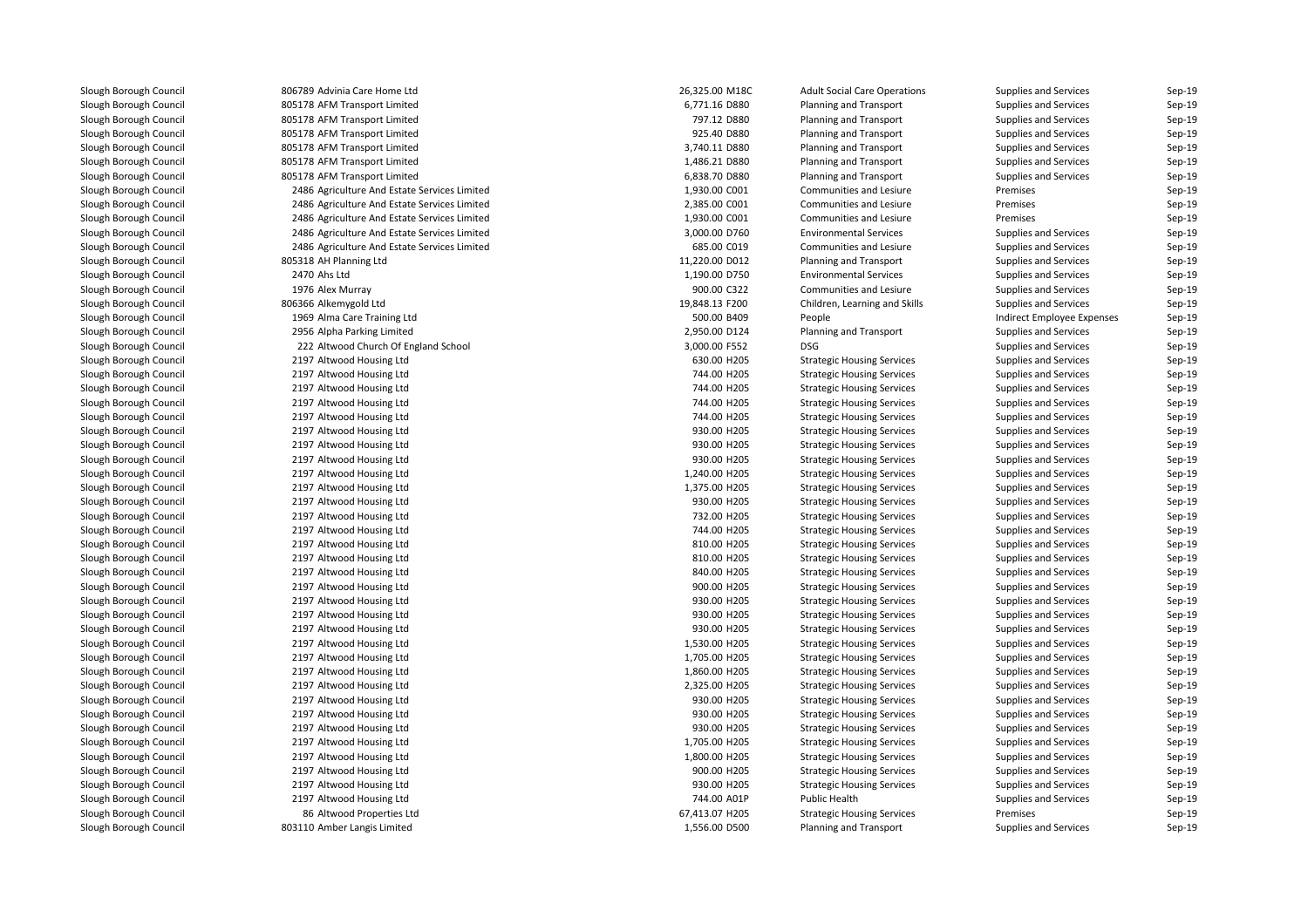803110 Amber Langis Limited 803110 Amber Langis Limited 806416 ANA Treatment Centres Ltd 3137 Applegarth Care Home Ltd 3137 Applegarth Care Home Ltd 3137 Applegarth Care Home Ltd 3137 Applegarth Care Home Ltd 3137 Applegarth Care Home Ltd 805234 Aquam Water Services Limited 805234 Aquam Water Services Limited 3350 Arbour Vale School 4,704.64 F417 DSG 3350 Arbour Vale School 452,710.74 E509 DSG3350 Arbour Vale School 806299 ARC Group London Limited2073 Arc Preschool Arc Preschool DSG و9,786.10 F909 DSG 818 Arco Ltd 818 Arco Ltd 831 Argos Business Solutions Ltd 1637 Arlingclose Ltd 1637 Arlingclose Ltd 1637 Arlingclose Ltd 1637 Arlingclose Ltd804534 Armstrong Mvura **500.00 A02A** 500.00 A02A 1826 Arvato Public Sector Services Ltd 1826 Arvato Public Sector Services Ltd 1826 Arvato Public Sector Services Ltd 1826 Arvato Public Sector Services Ltd 1826 Arvato Public Sector Services Ltd 1826 Arvato Public Sector Services Ltd 1826 Arvato Public Sector Services Ltd 1826 Arvato Public Sector Services Ltd 1826 Arvato Public Sector Services Ltd 1826 Arvato Public Sector Services Ltd 1826 Arvato Public Sector Services Ltd420 Ashburn Estate Agents 3666 Assisted Living South West 570 Atkins Limited 570 Atkins Limited 570 Atkins Limited 570 Atkins Limited 570 Atkins Limited 570 Atkins Limited 570570 Atkins Limited 570570 Atkins Limited 570 Atkins Limited 1392 Avid Pest Control Limited827 B & M Care 7 B & M Care 3,214.29 M25C 1286 Barnardos Barnardos 14,268.00 F462 DSG3414 Barrett & Thomson Solicitors 1973 Bates Office Services Limited 1973 Bates Office Services Limited 1973 Bates Office Services Limited3370 Baylis Court School 2,000.00 E709 DSG

| 0 Amber Langis Limited              | 1,572.00 D500   | Planning and Transport                 | Supplies and Services        | Sep-19 |
|-------------------------------------|-----------------|----------------------------------------|------------------------------|--------|
| 0 Amber Langis Limited              | 2,400.00 D500   | <b>Planning and Transport</b>          | Supplies and Services        | Sep-19 |
| 6 ANA Treatment Centres Ltd         | 2,660.00 A04C   | <b>Adult Social Care Commissioning</b> | Supplies and Services        | Sep-19 |
| 7 Applegarth Care Home Ltd          | 2,800.00 M25C   | <b>Adult Social Care Operations</b>    | Supplies and Services        | Sep-19 |
| 7 Applegarth Care Home Ltd          | 3,200.00 M25C   | <b>Adult Social Care Operations</b>    | Supplies and Services        | Sep-19 |
| 7 Applegarth Care Home Ltd          | 3,400.00 M25C   | <b>Adult Social Care Operations</b>    | Supplies and Services        | Sep-19 |
| 7 Applegarth Care Home Ltd          | 2,860.00 M27C   | <b>Adult Social Care Operations</b>    | Supplies and Services        | Sep-19 |
| 7 Applegarth Care Home Ltd          | 3,000.00 M27C   | <b>Adult Social Care Operations</b>    | Supplies and Services        | Sep-19 |
| 4 Aquam Water Services Limited      | 2,816.00 D620   | <b>Environmental Services</b>          | Supplies and Services        | Sep-19 |
| 4 Aquam Water Services Limited      | 4,542.94 D880   | <b>Planning and Transport</b>          | Supplies and Services        | Sep-19 |
| 0 Arbour Vale School                | 4,704.64 F417   | <b>DSG</b>                             | Supplies and Services        | Sep-19 |
| 0 Arbour Vale School                | 452,710.74 E509 | <b>DSG</b>                             | Supplies and Services        | Sep-19 |
| 0 Arbour Vale School                | 1,750.00 P093   | Capital                                | Supplies and Services        | Sep-19 |
| 9 ARC Group London Limited          | 77,266.73 P577  | Capital                                | <b>Capital Charges</b>       | Sep-19 |
| 3 Arc Preschool                     | 9,786.10 F909   | <b>DSG</b>                             | Supplies and Services        | Sep-19 |
| 8 Arco Ltd                          | 845.67 D104     | Planning and Transport                 | Supplies and Services        | Sep-19 |
| 8 Arco Ltd                          | 690.50 D750     | <b>Environmental Services</b>          | <b>Supplies and Services</b> | Sep-19 |
| 1 Argos Business Solutions Ltd      | 760.18 D305     | <b>Customer and Communications</b>     | Supplies and Services        | Sep-19 |
| 7 Arlingclose Ltd                   | 26,282.81 B015  | Finance                                | Supplies and Services        | Sep-19 |
| 7 Arlingclose Ltd                   | -26,282.81 B015 | Finance                                | <b>Supplies and Services</b> | Sep-19 |
| 7 Arlingclose Ltd                   | 26,282.81 B015  | Finance                                | Supplies and Services        | Sep-19 |
| 7 Arlingclose Ltd                   | 1,000.00 B015   | Finance                                | Supplies and Services        | Sep-19 |
| 4 Armstrong Mvura                   | 500.00 A02A     | <b>Adult Social Care Operations</b>    | Supplies and Services        | Sep-19 |
| 6 Arvato Public Sector Services Ltd | 37,860.00 B014  | <b>Customer and Communications</b>     | Supplies and Services        | Sep-19 |
| 6 Arvato Public Sector Services Ltd | 5,820.90 B342   | Digital and Strategic IT               | Supplies and Services        | Sep-19 |
| 6 Arvato Public Sector Services Ltd | 12,000.00 B342  | Digital and Strategic IT               | <b>Supplies and Services</b> | Sep-19 |
| 6 Arvato Public Sector Services Ltd | 875.00 F211     | Communities and Lesiure                | Supplies and Services        | Sep-19 |
| 6 Arvato Public Sector Services Ltd | 2,233.54 B014   | <b>Customer and Communications</b>     | Supplies and Services        | Sep-19 |
| 6 Arvato Public Sector Services Ltd | 4,974.50 B014   | <b>Customer and Communications</b>     | Supplies and Services        | Sep-19 |
| 6 Arvato Public Sector Services Ltd | 5,731.98 B014   | <b>Customer and Communications</b>     | <b>External Receipts</b>     | Sep-19 |
| 6 Arvato Public Sector Services Ltd | 296,114.49 P193 | Capital                                | <b>Capital Charges</b>       | Sep-19 |
| 6 Arvato Public Sector Services Ltd | 2,625.00 C104   | Communities and Lesiure                | Supplies and Services        | Sep-19 |
| 6 Arvato Public Sector Services Ltd | 6,799.42 B014   | <b>Customer and Communications</b>     | Supplies and Services        | Sep-19 |
| 6 Arvato Public Sector Services Ltd | 2,007.36 B014   | <b>Customer and Communications</b>     | Supplies and Services        | Sep-19 |
| 0 Ashburn Estate Agents             | 122,930.00 H205 | <b>Strategic Housing Services</b>      | Premises                     | Sep-19 |
| 6 Assisted Living South West        | 3,130.28 M26E   | <b>Adult Social Care Operations</b>    | Supplies and Services        | Sep-19 |
| 0 Atkins Limited                    | 1,615.05 D015   | <b>Planning and Transport</b>          | Supplies and Services        | Sep-19 |
| 0 Atkins Limited                    | 3,175.43 D015   | <b>Planning and Transport</b>          | Supplies and Services        | Sep-19 |
| 0 Atkins Limited                    | 10,496.97 D015  | <b>Planning and Transport</b>          | Supplies and Services        | Sep-19 |
| 0 Atkins Limited                    | 11,100.00 D015  | <b>Planning and Transport</b>          | Supplies and Services        | Sep-19 |
| 0 Atkins Limited                    | 1,750.00 P209   | Capital                                | <b>Capital Charges</b>       | Sep-19 |
| 0 Atkins Limited                    | 9,950.00 P210   | Capital                                | <b>Capital Charges</b>       | Sep-19 |
| 0 Atkins Limited                    | 12,750.00 P212  | Capital                                | <b>Capital Charges</b>       | Sep-19 |
| 0 Atkins Limited                    | 7,500.00 P214   | Capital                                | <b>Capital Charges</b>       | Sep-19 |
| 0 Atkins Limited                    | 3,750.00 P215   | Capital                                | <b>Capital Charges</b>       | Sep-19 |
| 2 Avid Pest Control Limited         | 1,590.00 D182   | <b>Planning and Transport</b>          | Premises                     | Sep-19 |
| 7 B & M Care                        | 3,214.29 M25C   | <b>Adult Social Care Operations</b>    | Supplies and Services        | Sep-19 |
| 6 Barnardos                         | 14,268.00 F462  | <b>DSG</b>                             | <b>Supplies and Services</b> | Sep-19 |
| 4 Barrett & Thomson Solicitors      | 3,666.67 H207   | <b>Strategic Housing Services</b>      | Supplies and Services        | Sep-19 |
| 3 Bates Office Services Limited     | 163,513.93 P193 | Capital                                | Supplies and Services        | Sep-19 |
| 3 Bates Office Services Limited     | 286,837.02 P193 | Capital                                | <b>Capital Charges</b>       | Sep-19 |
| 3 Bates Office Services Limited     | 1,650.00 P193   | Capital                                | <b>Capital Charges</b>       | Sep-19 |
| 0 Baylis Court School               | 2,000.00 E709   | <b>DSG</b>                             | Supplies and Services        | Sep-19 |
|                                     |                 |                                        |                              |        |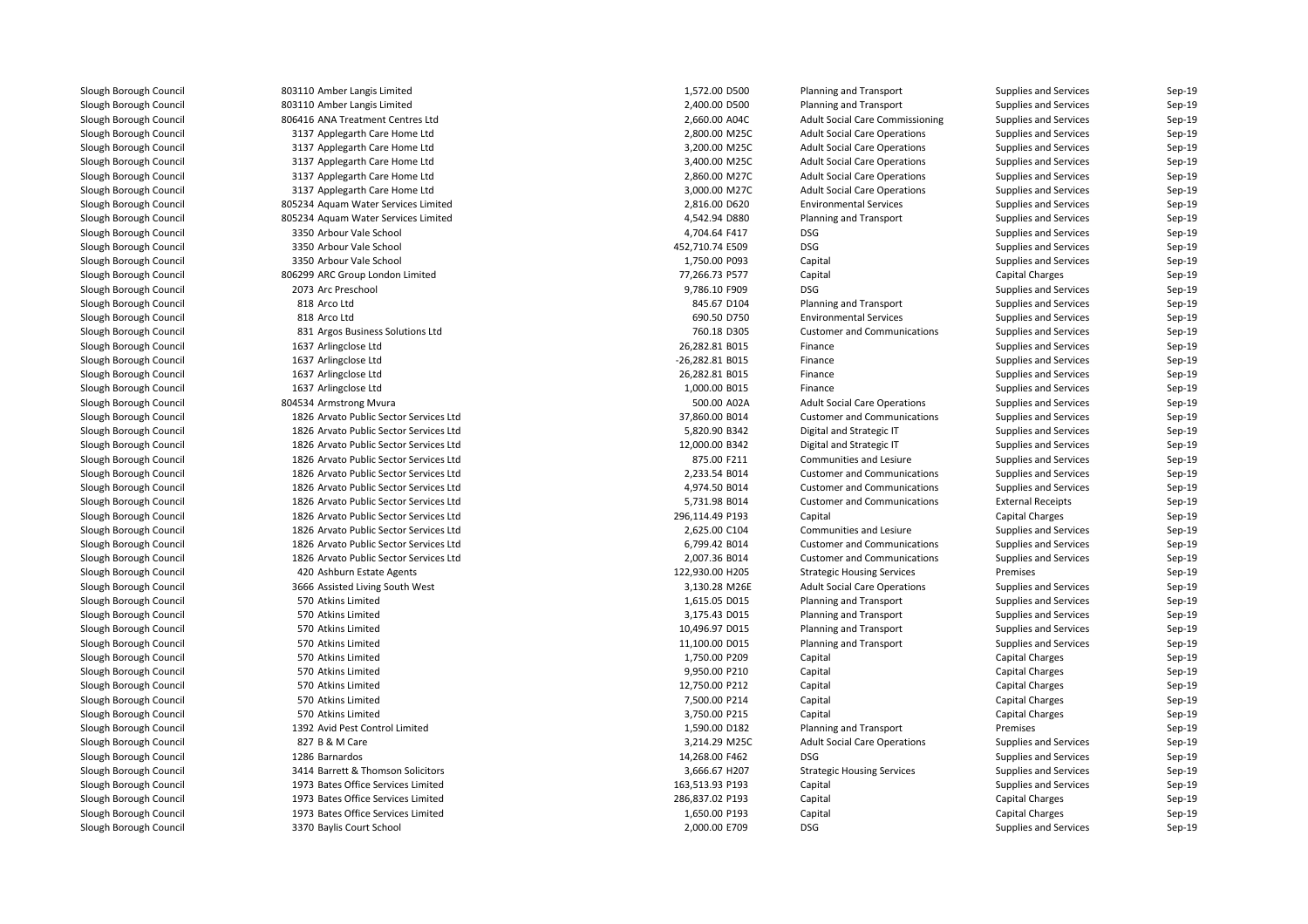| Slough Borough Council | 805659 BBLUR LLP                                               | 15,000.00 P212  | Capital                             | <b>Capital Charges</b>     | Sep-19             |
|------------------------|----------------------------------------------------------------|-----------------|-------------------------------------|----------------------------|--------------------|
| Slough Borough Council | 805659 BBLUR LLP                                               | 18,000.00 P213  | Capital                             | <b>Capital Charges</b>     | $Sep-19$           |
| Slough Borough Council | 1681 Bcg                                                       | 874.00 B246     | Governance                          | Supplies and Services      | Sep-19             |
| Slough Borough Council | 1681 Bcg                                                       | 4,891.00 B246   | Governance                          | Supplies and Services      | $Sep-19$           |
| Slough Borough Council | 1681 Bcq                                                       | 572.00 B246     | Governance                          | Supplies and Services      | $Sep-19$           |
| Slough Borough Council | 1681 Bcg                                                       | 10,747.00 B246  | Governance                          | Supplies and Services      | Sep-19             |
| Slough Borough Council | 3208 Be Happy Pre School                                       | 1,050.00 F549   | <b>DSG</b>                          | Supplies and Services      | Sep-19             |
| Slough Borough Council | 3208 Be Happy Pre School                                       | 4,410.00 F549   | <b>DSG</b>                          | Supplies and Services      | $Sep-19$           |
| Slough Borough Council | 3208 Be Happy Pre School                                       | 7,245.42 F909   | <b>DSG</b>                          | Supplies and Services      | Sep-19             |
| Slough Borough Council | 3208 Be Happy Pre School                                       | 9,006.63 F909   | <b>DSG</b>                          | Supplies and Services      | Sep-19             |
| Slough Borough Council | 804471 Beech Lodge School Ltd                                  | 7,647.00 F462   | <b>DSG</b>                          | Supplies and Services      | $Sep-19$           |
| Slough Borough Council | 609 Beechwood Secondary School                                 | 8,333.33 E519   | <b>DSG</b>                          | Supplies and Services      | Sep-19             |
| Slough Borough Council | 612 Berkshire Healthcare Nhs Foundation Trust                  | 2,758.65 A01D   | <b>Adult Social Care Operations</b> | <b>Agency Staff</b>        | Sep-19             |
| Slough Borough Council | 612 Berkshire Healthcare Nhs Foundation Trust                  | 3,921.78 A01D   | <b>Adult Social Care Operations</b> | <b>Agency Staff</b>        | $Sep-19$           |
| Slough Borough Council | 612 Berkshire Healthcare Nhs Foundation Trust                  | 1,499.76 A07M   | <b>Adult Social Care Operations</b> | <b>Agency Staff</b>        | Sep-19             |
| Slough Borough Council | 612 Berkshire Healthcare Nhs Foundation Trust                  | 2,057.25 A07M   | <b>Adult Social Care Operations</b> | <b>Agency Staff</b>        | Sep-19             |
| Slough Borough Council | 612 Berkshire Healthcare Nhs Foundation Trust                  | 2,331.00 A07M   | <b>Adult Social Care Operations</b> | <b>Agency Staff</b>        | $Sep-19$           |
| Slough Borough Council | 612 Berkshire Healthcare Nhs Foundation Trust                  | 2,500.00 A07M   | <b>Adult Social Care Operations</b> | <b>Agency Staff</b>        | Sep-19             |
| Slough Borough Council | 612 Berkshire Healthcare Nhs Foundation Trust                  | 2,562.74 A07M   | <b>Adult Social Care Operations</b> | <b>Agency Staff</b>        | Sep-19             |
| Slough Borough Council | 612 Berkshire Healthcare Nhs Foundation Trust                  | 2,986.08 A07M   | <b>Adult Social Care Operations</b> | <b>Agency Staff</b>        | $Sep-19$           |
| Slough Borough Council | 612 Berkshire Healthcare Nhs Foundation Trust                  | 4,045.96 A07M   | <b>Adult Social Care Operations</b> | <b>Agency Staff</b>        | Sep-19             |
| Slough Borough Council | 612 Berkshire Healthcare Nhs Foundation Trust                  | 4,261.99 A07M   | <b>Adult Social Care Operations</b> | <b>Agency Staff</b>        | Sep-19             |
| Slough Borough Council | 612 Berkshire Healthcare Nhs Foundation Trust                  | 4,277.33 A07M   | <b>Adult Social Care Operations</b> | <b>Agency Staff</b>        | $Sep-19$           |
| Slough Borough Council | 612 Berkshire Healthcare Nhs Foundation Trust                  | 8,833.33 A07M   | <b>Adult Social Care Operations</b> | <b>Agency Staff</b>        | Sep-19             |
| Slough Borough Council | 612 Berkshire Healthcare Nhs Foundation Trust                  | 6,582.00 A07R   | <b>Adult Social Care Operations</b> | Supplies and Services      | $Sep-19$           |
| Slough Borough Council | 612 Berkshire Healthcare Nhs Foundation Trust                  | 21,000.00 F417  | <b>DSG</b>                          | Supplies and Services      | $Sep-19$           |
| Slough Borough Council | 2308 Bespoke Supportive Tenancies Ltd                          | 1,357.48 A04L   | <b>Adult Social Care Operations</b> | Supplies and Services      | Sep-19             |
| Slough Borough Council | 1736 Bevan Brittan Llp                                         | 2,125.50 P172   | Capital                             | <b>Capital Charges</b>     | $Sep-19$           |
| Slough Borough Council | 806780 Big Blue Door Ltd                                       | 5,000.00 M01A   | Children, Learning and Skills       | Supplies and Services      | $Sep-19$           |
| Slough Borough Council | 3611 Birch Assist Ltd T/A Bluebird Care (South Bucks & Slough) | 1,144.50 M44C   | <b>Adult Social Care Operations</b> | Supplies and Services      | Sep-19             |
| Slough Borough Council | 803828 Blue Willow Day Nursery Ltd                             | 11,544.20 F909  | <b>DSG</b>                          | Supplies and Services      | $Sep-19$           |
| Slough Borough Council | 1947 Bmeimaging Limited                                        | 3,125.00 D224   | <b>Planning and Transport</b>       | Supplies and Services      | $Sep-19$           |
| Slough Borough Council | 278 Bond Solon Training Ltd                                    | 625.00 J006     | Housing Revenue Account             | Indirect Employee Expenses | Sep-19             |
| Slough Borough Council | 1815 Botanica Nurseries Ltd                                    | 569.80 P193     | Capital                             | <b>Capital Charges</b>     | $Sep-19$           |
| Slough Borough Council | 1815 Botanica Nurseries Ltd                                    | 1,682.00 P193   | Capital                             | <b>Capital Charges</b>     | $Sep-19$           |
| Slough Borough Council | 1815 Botanica Nurseries Ltd                                    | 3,310.00 P193   | Capital                             | <b>Capital Charges</b>     | Sep-19             |
| Slough Borough Council | 1815 Botanica Nurseries Ltd                                    | 8,230.50 P193   | Capital                             | <b>Capital Charges</b>     | $Sep-19$           |
| Slough Borough Council | 805160 Bouygues E&S FM UK Limited                              | -26,919.86 K522 | <b>Building Management</b>          | Premises                   | $Sep-19$           |
| Slough Borough Council | 805160 Bouygues E&S FM UK Limited                              | 26,919.86 K522  | <b>Building Management</b>          | Premises                   | Sep-19             |
| Slough Borough Council | 805160 Bouygues E&S FM UK Limited                              | 43,317.49 P191  | Capital                             | <b>Capital Charges</b>     | $Sep-19$           |
| Slough Borough Council | 805160 Bouygues E&S FM UK Limited                              | 86,314.14 P191  | Capital                             | <b>Capital Charges</b>     | $Sep-19$           |
| Slough Borough Council | 513 Bracknell Forest Borough Council                           | 1,485.00 F123   |                                     |                            |                    |
|                        |                                                                | 1,000.00 D015   | Children, Learning and Skills       | Supplies and Services      | Sep-19<br>$Sep-19$ |
| Slough Borough Council | 513 Bracknell Forest Borough Council                           |                 | Planning and Transport              | Supplies and Services      |                    |
| Slough Borough Council | 2856 Brain Injury Rehabilitation Trust                         | 5,151.43 M26E   | <b>Adult Social Care Operations</b> | Supplies and Services      | $Sep-19$           |
| Slough Borough Council | 2856 Brain Injury Rehabilitation Trust                         | 6,891.43 M27C   | <b>Adult Social Care Operations</b> | Supplies and Services      | Sep-19             |
| Slough Borough Council | 805179 Braywood Tree Surgery Ltd                               | 950.00 D760     | <b>Environmental Services</b>       | Supplies and Services      | $Sep-19$           |
| Slough Borough Council | 805179 Braywood Tree Surgery Ltd                               | 3,500.00 D880   | <b>Planning and Transport</b>       | Supplies and Services      | $Sep-19$           |
| Slough Borough Council | 805179 Braywood Tree Surgery Ltd                               | 3,047.88 D880   | <b>Planning and Transport</b>       | Supplies and Services      | Sep-19             |
| Slough Borough Council | 805179 Braywood Tree Surgery Ltd                               | 1,620.08 D880   | <b>Planning and Transport</b>       | Supplies and Services      | $Sep-19$           |
| Slough Borough Council | 805817 Bright World Nurseries                                  | 7,523.48 F909   | <b>DSG</b>                          | Supplies and Services      | $Sep-19$           |
| Slough Borough Council | 803293 British Telecommunication P.L.C.                        | 814.35 C104     | Communities and Lesiure             | Supplies and Services      | Sep-19             |
| Slough Borough Council | 803293 British Telecommunication P.L.C.                        | 89,714.91 P095  | Capital                             | <b>Capital Charges</b>     | $Sep-19$           |
| Slough Borough Council | 617 British Telecommunications                                 | 577.85 F283     | Children, Learning and Skills       | Supplies and Services      | $Sep-19$           |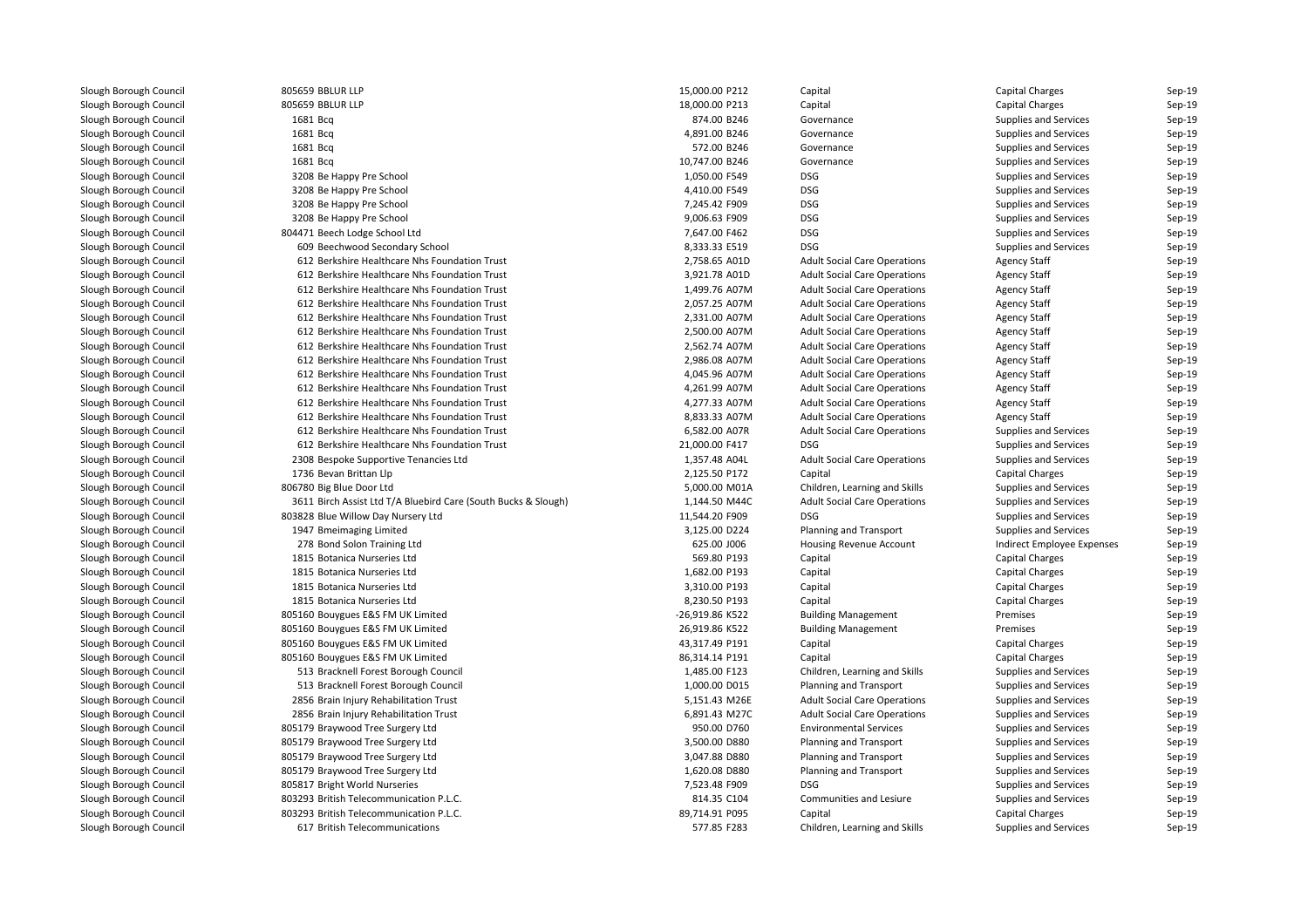| 617 British Telecommunications     | 1,964.19 K089  | <b>Regulatory Services</b>          | <b>Supplies and Services</b> | Sep-19 |
|------------------------------------|----------------|-------------------------------------|------------------------------|--------|
| 617 British Telecommunications     | 3,045.60 P053  | Capital                             | <b>Capital Charges</b>       | Sep-19 |
| 617 British Telecommunications     | 1,242.69 D500  | <b>Planning and Transport</b>       | Supplies and Services        | Sep-19 |
| 617 British Telecommunications     | 724.02 D500    | Planning and Transport              | Supplies and Services        | Sep-19 |
| 504 Britwell Baptist Pre School    | 5,166.19 F909  | <b>DSG</b>                          | Supplies and Services        | Sep-19 |
| 620 Buckinghamshire County Council | 812.50 F552    | <b>DSG</b>                          | Supplies and Services        | Sep-19 |
| 964 Bucks County Council           | 20,617.50 D012 | Planning and Transport              | Supplies and Services        | Sep-19 |
| 741 Bunnies Pre-School             | 4,114.38 F909  | <b>DSG</b>                          | Supplies and Services        | Sep-19 |
| 803553 BUPA CARE HOME (CFH CARE)   | 2,867.86 M25D  | <b>Adult Social Care Operations</b> | Supplies and Services        | Sep-19 |
| 804448 Bupa Care Homes (ANS) Ltd   | 5,314.29 M15D  | <b>Adult Social Care Operations</b> | Supplies and Services        | Sep-19 |
| 804448 Bupa Care Homes (ANS) Ltd   | 5,314.29 M15D  | <b>Adult Social Care Operations</b> | Supplies and Services        | Sep-19 |
| 2675 Burnham Lodge Ltd             | 5,160.00 M28C  | <b>Adult Social Care Operations</b> | Supplies and Services        | Sep-19 |
| 806806 Bymead House                | 3,800.00 M18C  | <b>Adult Social Care Operations</b> | Supplies and Services        | Sep-19 |
| 806806 Bymead House                | 3,800.00 M18C  | <b>Adult Social Care Operations</b> | <b>Supplies and Services</b> | Sep-19 |
| 806806 Bymead House                | 3,800.00 M18C  | <b>Adult Social Care Operations</b> | Supplies and Services        | Sep-19 |
| 806806 Bymead House                | 3,800.00 M18C  | <b>Adult Social Care Operations</b> | Supplies and Services        | Sep-19 |
| 629 C.H.O.I.C.E Limited            | 7,887.46 M26E  | <b>Adult Social Care Operations</b> | Supplies and Services        | Sep-19 |
| 629 C.H.O.I.C.E Limited            | 9,000.00 M26E  | <b>Adult Social Care Operations</b> | <b>Supplies and Services</b> | Sep-19 |
| 629 C.H.O.I.C.E Limited            | 10,090.89 M26E | <b>Adult Social Care Operations</b> | Supplies and Services        | Sep-19 |
| 629 C.H.O.I.C.E Limited            | 11,078.13 M26E | <b>Adult Social Care Operations</b> | Supplies and Services        | Sep-19 |
| 629 C.H.O.I.C.E Limited            | 10,409.83 M26E | <b>Adult Social Care Operations</b> | Supplies and Services        | Sep-19 |
| 629 C.H.O.I.C.E Limited            | 10,642.89 M26E | <b>Adult Social Care Operations</b> | Supplies and Services        | Sep-19 |
| 629 C.H.O.I.C.E Limited            | 10,409.83 M26E | <b>Adult Social Care Operations</b> | Supplies and Services        | Sep-19 |
| 629 C.H.O.I.C.E Limited            | 8,850.08 M26E  | <b>Adult Social Care Operations</b> | Supplies and Services        | Sep-19 |
| 629 C.H.O.I.C.E Limited            | 9,482.22 M26E  | <b>Adult Social Care Operations</b> | Supplies and Services        | Sep-19 |
| 629 C.H.O.I.C.E Limited            | 9,482.22 M26E  | <b>Adult Social Care Operations</b> | Supplies and Services        | Sep-19 |
| 629 C.H.O.I.C.E Limited            | 9,482.22 M26E  | <b>Adult Social Care Operations</b> | Supplies and Services        | Sep-19 |
| 629 C.H.O.I.C.E Limited            | 9,789.30 M26E  | <b>Adult Social Care Operations</b> | Supplies and Services        | Sep-19 |
| 629 C.H.O.I.C.E Limited            | 9,789.30 M26E  | <b>Adult Social Care Operations</b> | Supplies and Services        | Sep-19 |
| 629 C.H.O.I.C.E Limited            | 9,789.30 M26E  | <b>Adult Social Care Operations</b> | Supplies and Services        | Sep-19 |
| 629 C.H.O.I.C.E Limited            | 1,107.14 M42E  | <b>Adult Social Care Operations</b> | Supplies and Services        | Sep-19 |
| 629 C.H.O.I.C.E Limited            | 6,765.29 M42E  | <b>Adult Social Care Operations</b> | Supplies and Services        | Sep-19 |
| 629 C.H.O.I.C.E Limited            | 8,738.50 M42E  | <b>Adult Social Care Operations</b> | <b>Supplies and Services</b> | Sep-19 |
| 629 C.H.O.I.C.E Limited            | 8,456.61 M42E  | <b>Adult Social Care Operations</b> | Supplies and Services        | Sep-19 |
| 629 C.H.O.I.C.E Limited            | 8,738.50 M42E  | <b>Adult Social Care Operations</b> | Supplies and Services        | Sep-19 |
| 805883 Camelot Care Homes Ltd      | 3,000.00 M17C  | <b>Adult Social Care Operations</b> | Supplies and Services        | Sep-19 |
| 623 Canon (Uk) Ltd                 | 11,995.06 K059 | <b>Customer and Communications</b>  | Supplies and Services        | Sep-19 |
| 623 Canon (Uk) Ltd                 | 2,603.25 K059  | <b>Customer and Communications</b>  | Supplies and Services        | Sep-19 |
| 623 Canon (Uk) Ltd                 | 1,644.00 P193  | Capital                             | <b>Capital Charges</b>       | Sep-19 |
| 737 Capita Business Services Ltd   | 8,000.00 B017  | Finance                             | Supplies and Services        | Sep-19 |
| 804861 Care Management Group Ltd   | 13,279.78 M26E | <b>Adult Social Care Operations</b> | Supplies and Services        | Sep-19 |
| 804861 Care Management Group Ltd   | 13,897.61 M26E | <b>Adult Social Care Operations</b> | Supplies and Services        | Sep-19 |
| 805621 Care Staff Services         | 630.90 M44C    | <b>Adult Social Care Operations</b> | Supplies and Services        | Sep-19 |
| 805621 Care Staff Services         | 658.20 M44C    | <b>Adult Social Care Operations</b> | Supplies and Services        | Sep-19 |
| 805621 Care Staff Services         | 700.20 M44C    | <b>Adult Social Care Operations</b> | Supplies and Services        | Sep-19 |
| 805621 Care Staff Services         | 848.40 M44C    | <b>Adult Social Care Operations</b> | Supplies and Services        | Sep-19 |
| 805621 Care Staff Services         | 901.50 M44C    | <b>Adult Social Care Operations</b> | Supplies and Services        | Sep-19 |
| 805621 Care Staff Services         | 1,134.00 M44C  | <b>Adult Social Care Operations</b> | Supplies and Services        | Sep-19 |
| 805621 Care Staff Services         | 1,764.90 M44C  | <b>Adult Social Care Operations</b> | Supplies and Services        | Sep-19 |
| 805621 Care Staff Services         | 882.90 M44C    | <b>Adult Social Care Operations</b> | Supplies and Services        | Sep-19 |
| 805621 Care Staff Services         | 666.90 M44C    | <b>Adult Social Care Operations</b> | <b>Supplies and Services</b> | Sep-19 |
| 805621 Care Staff Services         | 883.50 M44C    | <b>Adult Social Care Operations</b> | <b>Supplies and Services</b> | Sep-19 |
| 805621 Care Staff Services         | 1,093.20 M44C  | <b>Adult Social Care Operations</b> | Supplies and Services        | Sep-19 |
|                                    |                |                                     |                              |        |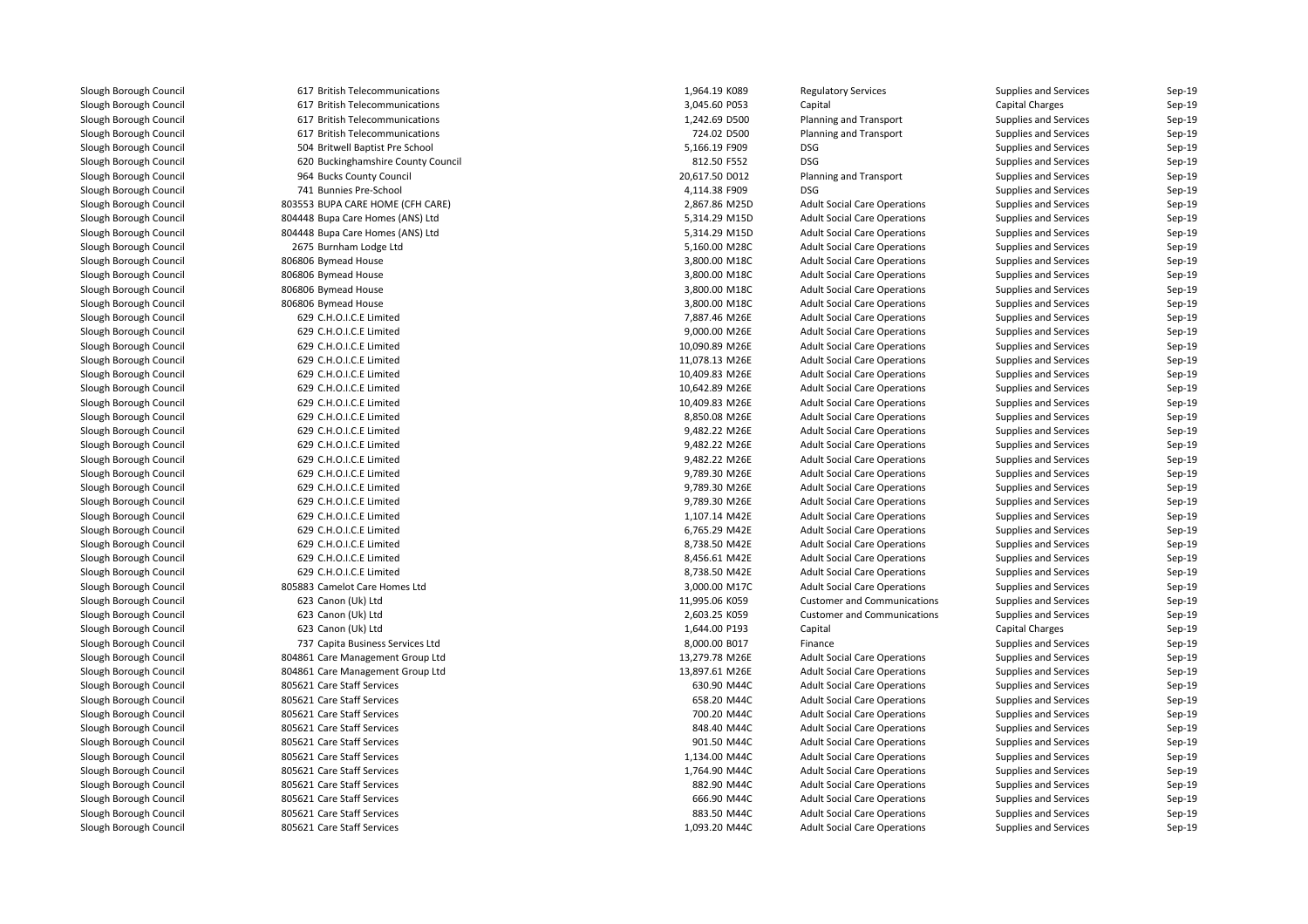**1** 805621 Care Staff Services **1,137.30 M44C 805621 Care Staff Services** 1,261.50 M44C 805621 Care Staff Services 1,262.10 M44C**805621 Care Staff Services** 1,514.70 M44C 805621 Care Staff Services 657.00 M44D 805621 Care Staff Services 1,329.60 M44D**1** 805621 Care Staff Services **1,980.00 M44D**  805621 Care Staff Services 891.60 M44D 1162 Care Uk Community Partnership Ltd 1162 Care Uk Community Partnership Ltd 1162 Care Uk Community Partnership Ltd 1162 Care Uk Community Partnership Ltd 1162 Care Uk Community Partnership Ltd 1162 Care Uk Community Partnership Ltd 1162 Care Uk Community Partnership Ltd 1162 Care Uk Community Partnership Ltd 1162 Care Uk Community Partnership Ltd 1162 Care Uk Community Partnership Ltd 1162 Care Uk Community Partnership Ltd 1162 Care Uk Community Partnership Ltd 1162 Care Uk Community Partnership Ltd 1162 Care Uk Community Partnership Ltd 1162 Care Uk Community Partnership Ltd 1162 Care Uk Community Partnership Ltd 1162 Care Uk Community Partnership Ltd 1162 Care Uk Community Partnership Ltd 1162 Care Uk Community Partnership Ltd 1162 Care Uk Community Partnership Ltd 1162 Care Uk Community Partnership Ltd 1162 Care Uk Community Partnership Ltd 1162 Care Uk Community Partnership Ltd 1162 Care Uk Community Partnership Ltd 1162 Care Uk Community Partnership Ltd 1162 Care Uk Community Partnership Ltd 1162 Care Uk Community Partnership Ltd 1162 Care Uk Community Partnership Ltd 1162 Care Uk Community Partnership Ltd 1162 Care Uk Community Partnership Ltd 1162 Care Uk Community Partnership Ltd 1162 Care Uk Community Partnership Ltd 1162 Care Uk Community Partnership Ltd 1162 Care Uk Community Partnership Ltd 1162 Care Uk Community Partnership Ltd 1162 Care Uk Community Partnership Ltd 1162 Care Uk Community Partnership Ltd 1162 Care Uk Community Partnership Ltd 1162 Care Uk Community Partnership Ltd 1162 Care Uk Community Partnership Ltd 1162 Care Uk Community Partnership Ltd 1162 Care Uk Community Partnership Ltd 1162 Care Uk Community Partnership Ltd 1162 Care Uk Community Partnership Ltd1162 Care Uk Community Partnership Ltd

|   | 1,137.30 M44C  | <b>Adult Social Care Operations</b> | <b>Supplies and Services</b> | $Sep-19$             |
|---|----------------|-------------------------------------|------------------------------|----------------------|
|   | 1,261.50 M44C  | <b>Adult Social Care Operations</b> | Supplies and Services        | $Sep-19$             |
|   | 1,262.10 M44C  | <b>Adult Social Care Operations</b> | Supplies and Services        | Sep-19               |
|   | 1,514.70 M44C  | <b>Adult Social Care Operations</b> | <b>Supplies and Services</b> | $Sep-19$             |
|   | 657.00 M44D    | <b>Adult Social Care Operations</b> | Supplies and Services        | $Sep-19$             |
|   | 1,329.60 M44D  | <b>Adult Social Care Operations</b> | Supplies and Services        | $Sep-19$             |
|   | 1,980.00 M44D  | <b>Adult Social Care Operations</b> | Supplies and Services        | $Sep-19$             |
|   | 891.60 M44D    | <b>Adult Social Care Operations</b> | Supplies and Services        | Sep-19               |
| d | 2,736.00 M15D  | <b>Adult Social Care Operations</b> | Supplies and Services        | $Sep-19$             |
| d | -6,930.80 M15D | <b>Adult Social Care Operations</b> | Supplies and Services        | $Sep-19$             |
| d | 3,465.40 M15D  | <b>Adult Social Care Operations</b> | Supplies and Services        | $Sep-19$             |
| d | 3,465.40 M15D  | <b>Adult Social Care Operations</b> | Supplies and Services        | Sep-19               |
| d | 3,465.40 M15D  | <b>Adult Social Care Operations</b> | Supplies and Services        | $Sep-19$             |
| d | 1,808.64 M17C  | <b>Adult Social Care Operations</b> | <b>Supplies and Services</b> | $Sep-19$             |
| d | 3,465.40 M17C  | <b>Adult Social Care Operations</b> | Supplies and Services        | Sep-19               |
| d | 3,465.40 M17C  | <b>Adult Social Care Operations</b> | Supplies and Services        | $Sep-19$             |
| d | 3,465.40 M17C  | <b>Adult Social Care Operations</b> | <b>Supplies and Services</b> | $Sep-19$             |
| d | 3,617.28 M17C  | <b>Adult Social Care Operations</b> | Supplies and Services        | $Sep-19$             |
| d | 3,617.28 M17C  | <b>Adult Social Care Operations</b> | Supplies and Services        | Sep-19               |
| d | 3,617.28 M17C  | <b>Adult Social Care Operations</b> | Supplies and Services        | Sep-19               |
| d | 3,617.28 M17C  | <b>Adult Social Care Operations</b> | <b>Supplies and Services</b> | $Sep-19$             |
| d | 3,617.28 M17C  | <b>Adult Social Care Operations</b> | <b>Supplies and Services</b> | $Sep-19$             |
| d | 3,617.28 M17C  | <b>Adult Social Care Operations</b> | <b>Supplies and Services</b> | $Sep-19$             |
| d | 13,615.72 M17C | <b>Adult Social Care Operations</b> | Supplies and Services        | Sep-19               |
| d | 1,804.64 M18C  | <b>Adult Social Care Operations</b> | Supplies and Services        | Sep-19               |
| d | 3,465.40 M18C  | <b>Adult Social Care Operations</b> | <b>Supplies and Services</b> | $Sep-19$             |
| d | 3,465.40 M18C  | <b>Adult Social Care Operations</b> | <b>Supplies and Services</b> | $Sep-19$             |
| d | 3,465.40 M18C  | <b>Adult Social Care Operations</b> | Supplies and Services        | Sep-19               |
| d | 3,465.40 M18C  | <b>Adult Social Care Operations</b> | <b>Supplies and Services</b> | Sep-19               |
| d | 3,465.40 M18C  | <b>Adult Social Care Operations</b> | <b>Supplies and Services</b> | $Sep-19$             |
| d | 3,465.40 M18C  | <b>Adult Social Care Operations</b> | <b>Supplies and Services</b> | Sep-19               |
| d | 3,465.40 M18C  | <b>Adult Social Care Operations</b> | <b>Supplies and Services</b> | Sep-19               |
| d | 3,465.40 M18C  | <b>Adult Social Care Operations</b> | Supplies and Services        | $Sep-19$             |
| d | 3,465.40 M18C  | <b>Adult Social Care Operations</b> | <b>Supplies and Services</b> | $Sep-19$             |
| d | 3,465.40 M18C  | <b>Adult Social Care Operations</b> | <b>Supplies and Services</b> | $Sep-19$             |
| d | 3,465.40 M18C  | <b>Adult Social Care Operations</b> | <b>Supplies and Services</b> | $Sep-19$             |
| d | 3,465.40 M18C  | <b>Adult Social Care Operations</b> | Supplies and Services        | Sep-19               |
| d | 3,465.40 M18C  | <b>Adult Social Care Operations</b> | <b>Supplies and Services</b> | Sep-19               |
| d | 3,465.40 M18C  | <b>Adult Social Care Operations</b> | <b>Supplies and Services</b> | $Sep-19$             |
| d | 3,465.40 M18C  | <b>Adult Social Care Operations</b> | Supplies and Services        | Sep-19               |
| d | 3,465.40 M18C  | <b>Adult Social Care Operations</b> | <b>Supplies and Services</b> | $Sep-19$             |
| d | 3,617.28 M18C  | <b>Adult Social Care Operations</b> | Supplies and Services        |                      |
| d | 3,617.28 M18C  | <b>Adult Social Care Operations</b> | <b>Supplies and Services</b> | $Sep-19$<br>$Sep-19$ |
|   |                |                                     |                              |                      |
| d | 3,617.28 M18C  | <b>Adult Social Care Operations</b> | <b>Supplies and Services</b> | $Sep-19$             |
| d | 3,617.28 M18C  | <b>Adult Social Care Operations</b> | <b>Supplies and Services</b> | $Sep-19$             |
| d | 3,617.28 M18C  | <b>Adult Social Care Operations</b> | Supplies and Services        | Sep-19               |
| d | 57,301.60 M18C | <b>Adult Social Care Operations</b> | <b>Supplies and Services</b> | $Sep-19$             |
| d | 2,898.96 M25C  | <b>Adult Social Care Operations</b> | <b>Supplies and Services</b> | $Sep-19$             |
| d | 3,175.20 M25C  | <b>Adult Social Care Operations</b> | Supplies and Services        | $Sep-19$             |
| d | 3,175.20 M25C  | <b>Adult Social Care Operations</b> | Supplies and Services        | $Sep-19$             |
| d | 3,175.20 M25C  | <b>Adult Social Care Operations</b> | Supplies and Services        | Sep-19               |
| d | 3,175.20 M25C  | <b>Adult Social Care Operations</b> | Supplies and Services        | $Sep-19$             |
| d | 3,175.20 M25C  | <b>Adult Social Care Operations</b> | <b>Supplies and Services</b> | $Sep-19$             |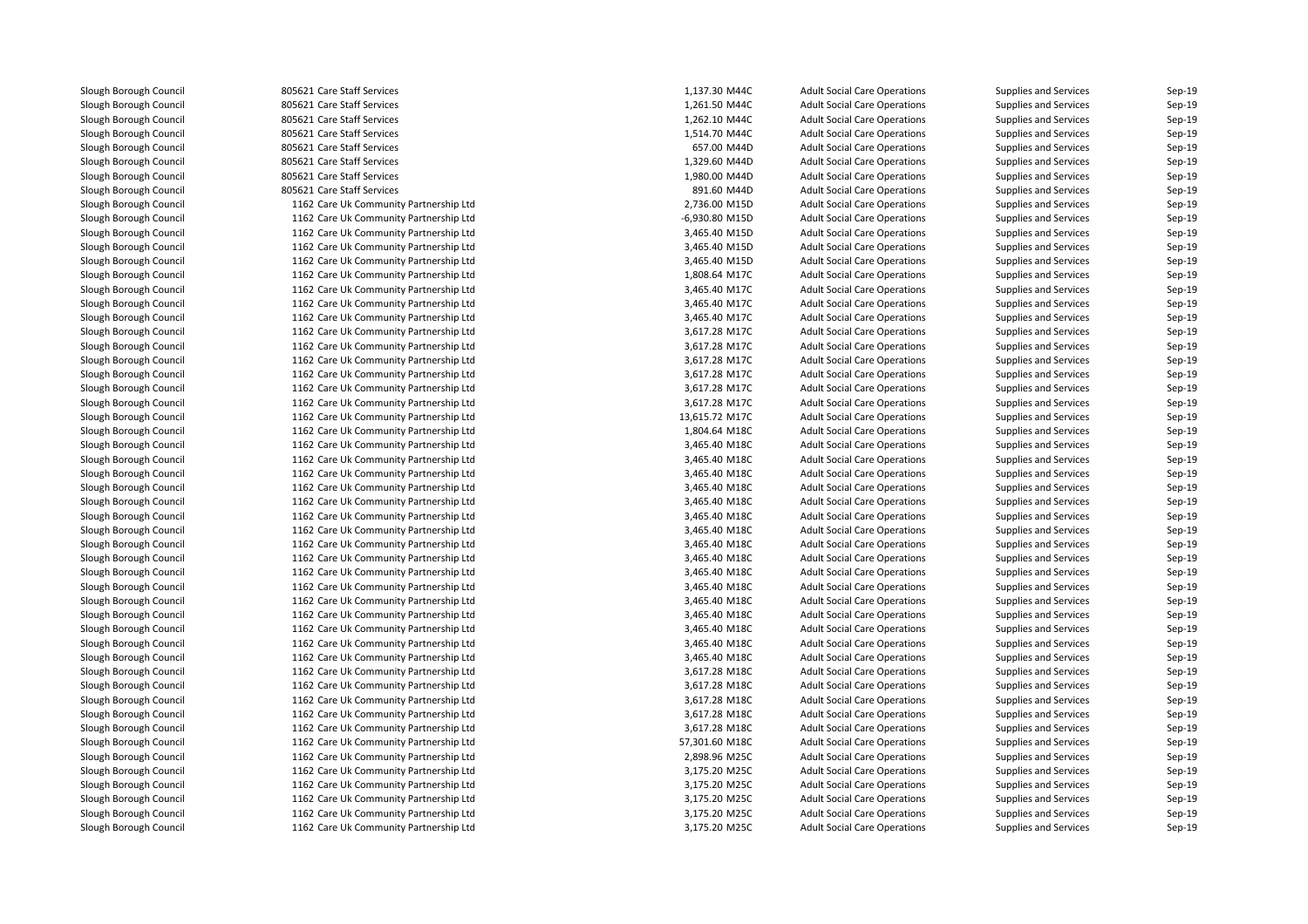| 1162 Care Uk Community Partnership Ltd     | 9,525.60 M25C                | <b>Adult Social Care Operations</b>                      | <b>Supplies and Services</b> | Sep-19 |
|--------------------------------------------|------------------------------|----------------------------------------------------------|------------------------------|--------|
| 1162 Care Uk Community Partnership Ltd     | 2,898.96 M25D                | <b>Adult Social Care Operations</b>                      | Supplies and Services        | Sep-19 |
| 1162 Care Uk Community Partnership Ltd     | 3,465.40 M26E                | <b>Adult Social Care Operations</b>                      | Supplies and Services        | Sep-19 |
| 1162 Care Uk Community Partnership Ltd     | -3,175.20 M27C               | <b>Adult Social Care Operations</b>                      | Supplies and Services        | Sep-19 |
| 1162 Care Uk Community Partnership Ltd     | 2,898.96 M27C                | <b>Adult Social Care Operations</b>                      | Supplies and Services        | Sep-19 |
| 1162 Care Uk Community Partnership Ltd     | 2,898.96 M27C                | <b>Adult Social Care Operations</b>                      | Supplies and Services        | Sep-19 |
| 1162 Care Uk Community Partnership Ltd     | 2,898.96 M27C                | <b>Adult Social Care Operations</b>                      | <b>Supplies and Services</b> | Sep-19 |
| 1162 Care Uk Community Partnership Ltd     | 2,898.96 M27C                | <b>Adult Social Care Operations</b>                      | Supplies and Services        | Sep-19 |
| 1162 Care Uk Community Partnership Ltd     | 2,898.96 M27C                | <b>Adult Social Care Operations</b>                      | Supplies and Services        | Sep-19 |
| 1162 Care Uk Community Partnership Ltd     | 2,898.96 M27C                | <b>Adult Social Care Operations</b>                      | Supplies and Services        | Sep-19 |
| 1162 Care Uk Community Partnership Ltd     | 3,175.20 M27C                | <b>Adult Social Care Operations</b>                      | Supplies and Services        | Sep-19 |
| 1162 Care Uk Community Partnership Ltd     | 3,175.20 M27C                | <b>Adult Social Care Operations</b>                      | Supplies and Services        | Sep-19 |
| 1162 Care Uk Community Partnership Ltd     | 3,175.20 M27C                | <b>Adult Social Care Operations</b>                      | Supplies and Services        | Sep-19 |
| 1162 Care Uk Community Partnership Ltd     | 3,175.20 M27C                | <b>Adult Social Care Operations</b>                      | Supplies and Services        | Sep-19 |
| 1162 Care Uk Community Partnership Ltd     | 3,175.20 M27C                | <b>Adult Social Care Operations</b>                      | Supplies and Services        | Sep-19 |
| 1162 Care Uk Community Partnership Ltd     | 3,175.20 M27C                | <b>Adult Social Care Operations</b>                      | Supplies and Services        | Sep-19 |
| 1162 Care Uk Community Partnership Ltd     | 3,175.20 M27C                | <b>Adult Social Care Operations</b>                      | Supplies and Services        | Sep-19 |
| 1162 Care Uk Community Partnership Ltd     | 3,175.20 M27C                | <b>Adult Social Care Operations</b>                      | Supplies and Services        | Sep-19 |
| 1162 Care Uk Community Partnership Ltd     | 23,056.60 M27C               | <b>Adult Social Care Operations</b>                      | Supplies and Services        | Sep-19 |
| 1162 Care Uk Community Partnership Ltd     | 3,465.40 M28C                | <b>Adult Social Care Operations</b>                      | Supplies and Services        | Sep-19 |
| 1162 Care Uk Community Partnership Ltd     | 3,465.40 M28C                | <b>Adult Social Care Operations</b>                      | Supplies and Services        | Sep-19 |
| 1162 Care Uk Community Partnership Ltd     | 5,130.72 M28C                | <b>Adult Social Care Operations</b>                      | Supplies and Services        | Sep-19 |
| 1162 Care Uk Community Partnership Ltd     | 3,511.12 M29C                | <b>Adult Social Care Operations</b>                      | <b>Supplies and Services</b> | Sep-19 |
| 806808 Careline The Agency for Care Staff  | 501.12 M44E                  | <b>Adult Social Care Operations</b>                      | Supplies and Services        | Sep-19 |
| 806808 Careline The Agency for Care Staff  | 511.10 M44E                  | <b>Adult Social Care Operations</b>                      | Supplies and Services        | Sep-19 |
| 806808 Careline The Agency for Care Staff  | 615.23 M44E                  | <b>Adult Social Care Operations</b>                      | Supplies and Services        | Sep-19 |
| 806808 Careline The Agency for Care Staff  | 619.45 M44E                  | <b>Adult Social Care Operations</b>                      | Supplies and Services        | Sep-19 |
| 806808 Careline The Agency for Care Staff  | 619.45 M44E                  | <b>Adult Social Care Operations</b>                      | Supplies and Services        | Sep-19 |
| 806808 Careline The Agency for Care Staff  | 838.64 M44E                  | <b>Adult Social Care Operations</b>                      | Supplies and Services        | Sep-19 |
| 806808 Careline The Agency for Care Staff  | 955.95 M44E                  | <b>Adult Social Care Operations</b>                      | Supplies and Services        | Sep-19 |
| 806808 Careline The Agency for Care Staff  | 1,115.00 M44E                | <b>Adult Social Care Operations</b>                      | Supplies and Services        | Sep-19 |
| 806808 Careline The Agency for Care Staff  | 9,799.36 M44E                | <b>Adult Social Care Operations</b>                      | Supplies and Services        | Sep-19 |
| 1621 Carlisle Security Services Limited    | 18,170.88 P405               | Capital                                                  | <b>Capital Charges</b>       | Sep-19 |
| 1910 Carousel Buses Ltd                    | 1,573.11 D512                | <b>Planning and Transport</b>                            | Supplies and Services        | Sep-19 |
| 1910 Carousel Buses Ltd                    | 1,723.39 D512                | <b>Planning and Transport</b>                            | <b>Supplies and Services</b> | Sep-19 |
| 1910 Carousel Buses Ltd                    | 1,953.36 D512                | <b>Planning and Transport</b>                            | Supplies and Services        | Sep-19 |
| 34 Castle Gate Legal And Commercial Ltd    |                              | Children, Learning and Skills                            | Supplies and Services        | Sep-19 |
|                                            | 4,166.67 F868                |                                                          |                              | Sep-19 |
| 804413 Castle Water<br>804413 Castle Water | 1,274.02 B068<br>568.38 B149 | <b>Building Management</b><br><b>Building Management</b> | Premises<br>Premises         | Sep-19 |
| 804413 Castle Water                        | 2,087.06 B188                |                                                          | Premises                     | Sep-19 |
|                                            |                              | <b>Building Management</b>                               |                              |        |
| 804413 Castle Water                        | 847.28 H111                  | Neighbourhood Services                                   | Premises                     | Sep-19 |
| 418 Castleview School                      | 38,524.94 E239               | <b>DSG</b>                                               | Supplies and Services        | Sep-19 |
| 803208 CBRE LTD                            | 50,473.50 A107               | <b>Building Management</b>                               | Premises                     | Sep-19 |
| 803208 CBRE LTD                            | 12,568.49 A107               | <b>Building Management</b>                               | Premises                     | Sep-19 |
| 3609 Centurion Healthcare Ltd              | 5,837.10 M26E                | <b>Adult Social Care Operations</b>                      | Supplies and Services        | Sep-19 |
| 805174 Certas Energy                       | 11,462.48 D910               | <b>Environmental Services</b>                            | Supplies and Services        | Sep-19 |
| 805174 Certas Energy                       | 1,137.20 D910                | <b>Environmental Services</b>                            | Supplies and Services        | Sep-19 |
| 2892 Chalfont Lodge                        | 5,785.71 M15D                | <b>Adult Social Care Operations</b>                      | Supplies and Services        | Sep-19 |
| 2892 Chalfont Lodge                        | 5,785.71 M15D                | <b>Adult Social Care Operations</b>                      | Supplies and Services        | Sep-19 |
| 2892 Chalfont Lodge                        | 8,571.43 M15F                | <b>Adult Social Care Operations</b>                      | Supplies and Services        | Sep-19 |
| 2892 Chalfont Lodge                        | 5,785.71 M26E                | <b>Adult Social Care Operations</b>                      | <b>Supplies and Services</b> | Sep-19 |
| 2608 Chandos Lodge Nursing Home            | 3,200.00 M17C                | <b>Adult Social Care Operations</b>                      | Supplies and Services        | Sep-19 |
| 2608 Chandos Lodge Nursing Home            | 3,600.00 M18C                | <b>Adult Social Care Operations</b>                      | Supplies and Services        | Sep-19 |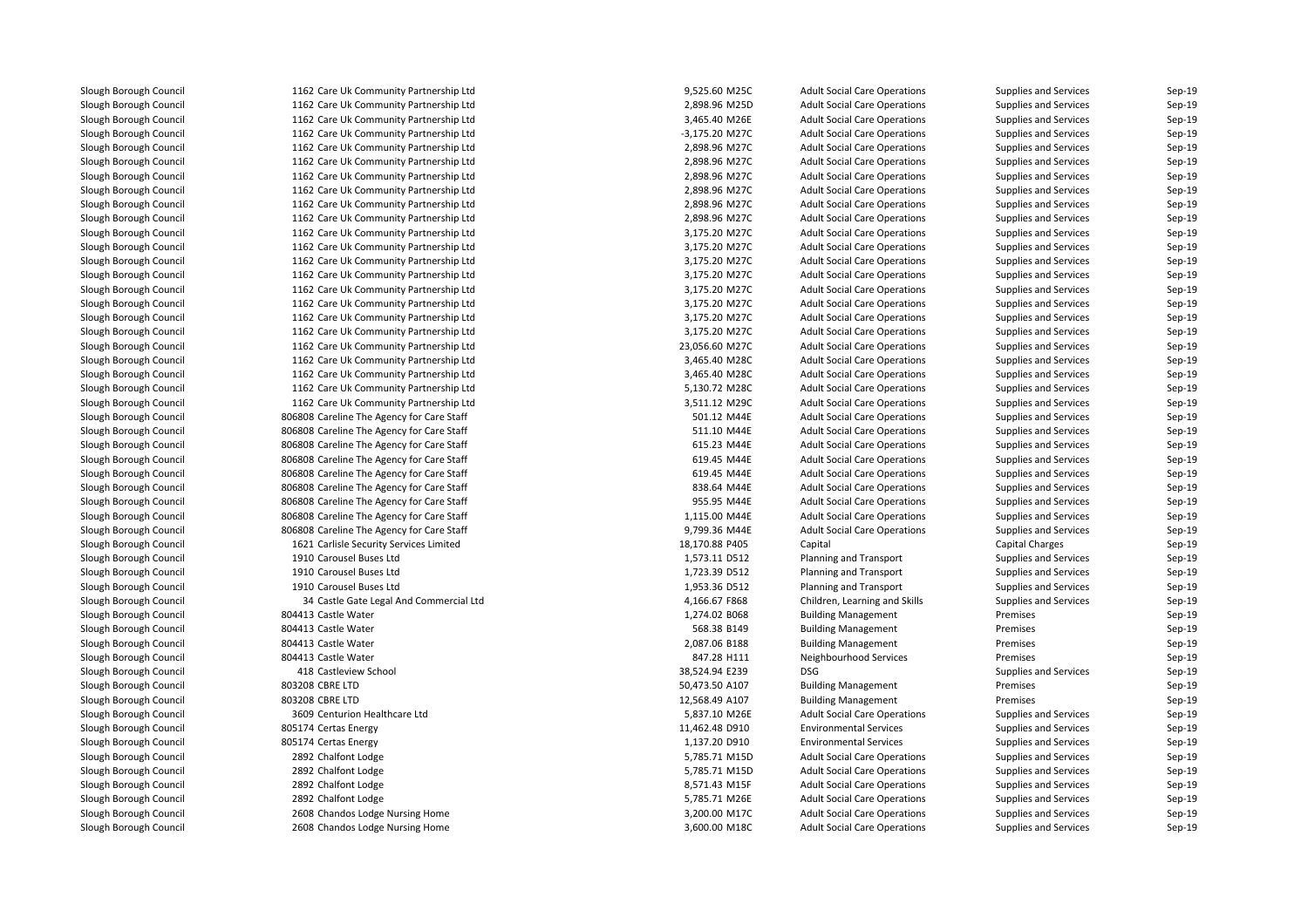| 2608 Chandos Lodge Nursing Home    | 3,400.00 M28C  | <b>Adult Social Care Operations</b> | Supplies and Services      | Sep-19   |
|------------------------------------|----------------|-------------------------------------|----------------------------|----------|
| 2608 Chandos Lodge Nursing Home    | 1,257.14 M28C  | <b>Adult Social Care Operations</b> | Supplies and Services      | Sep-19   |
| 806512 Charles Chisangaurwe        | 1,000.00 A02A  | <b>Adult Social Care Operations</b> | Supplies and Services      | $Sep-19$ |
| 627 Chartered Institute Of Housing | 1,150.00 H207  | <b>Strategic Housing Services</b>   | Indirect Employee Expenses | Sep-19   |
| 627 Chartered Institute Of Housing | 1,150.00 H207  | <b>Strategic Housing Services</b>   | Indirect Employee Expenses | $Sep-19$ |
| 3114 Cherry Trees Day Nursery      | 28,131.89 F909 | <b>DSG</b>                          | Supplies and Services      | Sep-19   |
| 2871 Cherry Trees Residential Care | 3,764.29 M27F  | <b>Adult Social Care Operations</b> | Supplies and Services      | Sep-19   |
| 803495 Christchurch Court Ltd      | 8,324.40 M15D  | <b>Adult Social Care Operations</b> | Supplies and Services      | Sep-19   |
| 4000 Christopher Craig             | 1,200.00 C322  | Communities and Lesiure             | Supplies and Services      | Sep-19   |
| 3752 Chrome Tree Ltd               | 657.37 M44C    | <b>Adult Social Care Operations</b> | Supplies and Services      | Sep-19   |
| 3752 Chrome Tree Ltd               | 689.87 M44C    | <b>Adult Social Care Operations</b> | Supplies and Services      | Sep-19   |
| 3752 Chrome Tree Ltd               | 755.83 M44C    | <b>Adult Social Care Operations</b> | Supplies and Services      | $Sep-19$ |
| 3752 Chrome Tree Ltd               | 778.71 M44C    | <b>Adult Social Care Operations</b> | Supplies and Services      | Sep-19   |
| 3752 Chrome Tree Ltd               | 817.83 M44C    | <b>Adult Social Care Operations</b> | Supplies and Services      | Sep-19   |
| 3752 Chrome Tree Ltd               | 892.75 M44C    | <b>Adult Social Care Operations</b> | Supplies and Services      | Sep-19   |
| 3752 Chrome Tree Ltd               | 927.22 M44C    | <b>Adult Social Care Operations</b> | Supplies and Services      | $Sep-19$ |
| 3752 Chrome Tree Ltd               | 964.02 M44C    | <b>Adult Social Care Operations</b> | Supplies and Services      | $Sep-19$ |
| 3752 Chrome Tree Ltd               | 973.63 M44C    | <b>Adult Social Care Operations</b> | Supplies and Services      | Sep-19   |
| 3752 Chrome Tree Ltd               | 1,109.21 M44C  | <b>Adult Social Care Operations</b> | Supplies and Services      | Sep-19   |
| 3752 Chrome Tree Ltd               | 1,113.52 M44C  | <b>Adult Social Care Operations</b> | Supplies and Services      | Sep-19   |
| 3752 Chrome Tree Ltd               | 1,196.07 M44C  | <b>Adult Social Care Operations</b> | Supplies and Services      | Sep-19   |
| 3752 Chrome Tree Ltd               | 1,239.17 M44C  | <b>Adult Social Care Operations</b> | Supplies and Services      | $Sep-19$ |
| 3752 Chrome Tree Ltd               | 1,447.02 M44C  | <b>Adult Social Care Operations</b> | Supplies and Services      | $Sep-19$ |
| 3752 Chrome Tree Ltd               | 2,253.91 M44C  | <b>Adult Social Care Operations</b> | Supplies and Services      | $Sep-19$ |
| 3752 Chrome Tree Ltd               | 1,060.16 M44C  | <b>Adult Social Care Operations</b> | Supplies and Services      | Sep-19   |
| 3752 Chrome Tree Ltd               | 1,483.82 M44C  | <b>Adult Social Care Operations</b> | Supplies and Services      | Sep-19   |
| 3752 Chrome Tree Ltd               | 2,801.54 M44C  | <b>Adult Social Care Operations</b> | Supplies and Services      | $Sep-19$ |
| 3752 Chrome Tree Ltd               | 1,241.81 M44D  | <b>Adult Social Care Operations</b> | Supplies and Services      | Sep-19   |
| 3752 Chrome Tree Ltd               | 971.97 M48C    | <b>Adult Social Care Operations</b> | Supplies and Services      | $Sep-19$ |
| 3752 Chrome Tree Ltd               | 1,234.53 M48C  | <b>Adult Social Care Operations</b> | Supplies and Services      | Sep-19   |
| 3752 Chrome Tree Ltd               | 1,788.46 M48C  | <b>Adult Social Care Operations</b> | Supplies and Services      | Sep-19   |
| 3752 Chrome Tree Ltd               | 2,261.84 M48C  | <b>Adult Social Care Operations</b> | Supplies and Services      | $Sep-19$ |
| 1573 Cipfa Business Limited        | 4,050.47 B015  | Finance                             | Supplies and Services      | Sep-19   |
| 1573 Cipfa Business Limited        | 1,185.00 C104  | Communities and Lesiure             | Supplies and Services      | $Sep-19$ |
| 2674 Cippenham Baptist Pre-School  | 8,157.67 F909  | <b>DSG</b>                          | Supplies and Services      | $Sep-19$ |
| 767 Cippenham Infants School       | 3,166.67 E249  | <b>DSG</b>                          | Supplies and Services      | Sep-19   |
| 768 Cippenham Nursery School       | 4,620.00 F550  | <b>DSG</b>                          | Supplies and Services      | Sep-19   |
| 768 Cippenham Nursery School       | 4,620.00 F550  | <b>DSG</b>                          | Supplies and Services      | $Sep-19$ |
| 631 Cippenham Primary School       | 6,000.00 E729  | <b>DSG</b>                          | Supplies and Services      | $Sep-19$ |
| 806550 City Homecare Ltd           | 554.40 M44C    | <b>Adult Social Care Operations</b> | Supplies and Services      | Sep-19   |
| 806550 City Homecare Ltd           | 736.87 M44C    | <b>Adult Social Care Operations</b> | Supplies and Services      | Sep-19   |
| 806550 City Homecare Ltd           | 2,217.60 M44C  | <b>Adult Social Care Operations</b> | Supplies and Services      | Sep-19   |
| 806550 City Homecare Ltd           | 664.44 M44C    | <b>Adult Social Care Operations</b> | Supplies and Services      | Sep-19   |
| 806550 City Homecare Ltd           | 2,214.80 M44C  | <b>Adult Social Care Operations</b> | Supplies and Services      | $Sep-19$ |
| 806550 City Homecare Ltd           | -526.76 M44D   | <b>Adult Social Care Operations</b> | Supplies and Services      | Sep-19   |
| 806550 City Homecare Ltd           | 777.00 M44D    | <b>Adult Social Care Operations</b> | Supplies and Services      | $Sep-19$ |
| 806550 City Homecare Ltd           | 2,088.70 M44D  | <b>Adult Social Care Operations</b> | Supplies and Services      | $Sep-19$ |
| 806550 City Homecare Ltd           | 2,227.41 M44D  | <b>Adult Social Care Operations</b> | Supplies and Services      | Sep-19   |
| 806550 City Homecare Ltd           | 775.18 M44D    | <b>Adult Social Care Operations</b> | Supplies and Services      | $Sep-19$ |
| 806550 City Homecare Ltd           | 534.71 M44F    | <b>Adult Social Care Operations</b> | Supplies and Services      | $Sep-19$ |
| 806550 City Homecare Ltd           | 541.65 M48C    | <b>Adult Social Care Operations</b> | Supplies and Services      | Sep-19   |
| 806550 City Homecare Ltd           | 664.44 M48C    | <b>Adult Social Care Operations</b> | Supplies and Services      | Sep-19   |
| 806550 City Homecare Ltd           | 775.18 M48C    | <b>Adult Social Care Operations</b> | Supplies and Services      | Sep-19   |
|                                    |                |                                     |                            |          |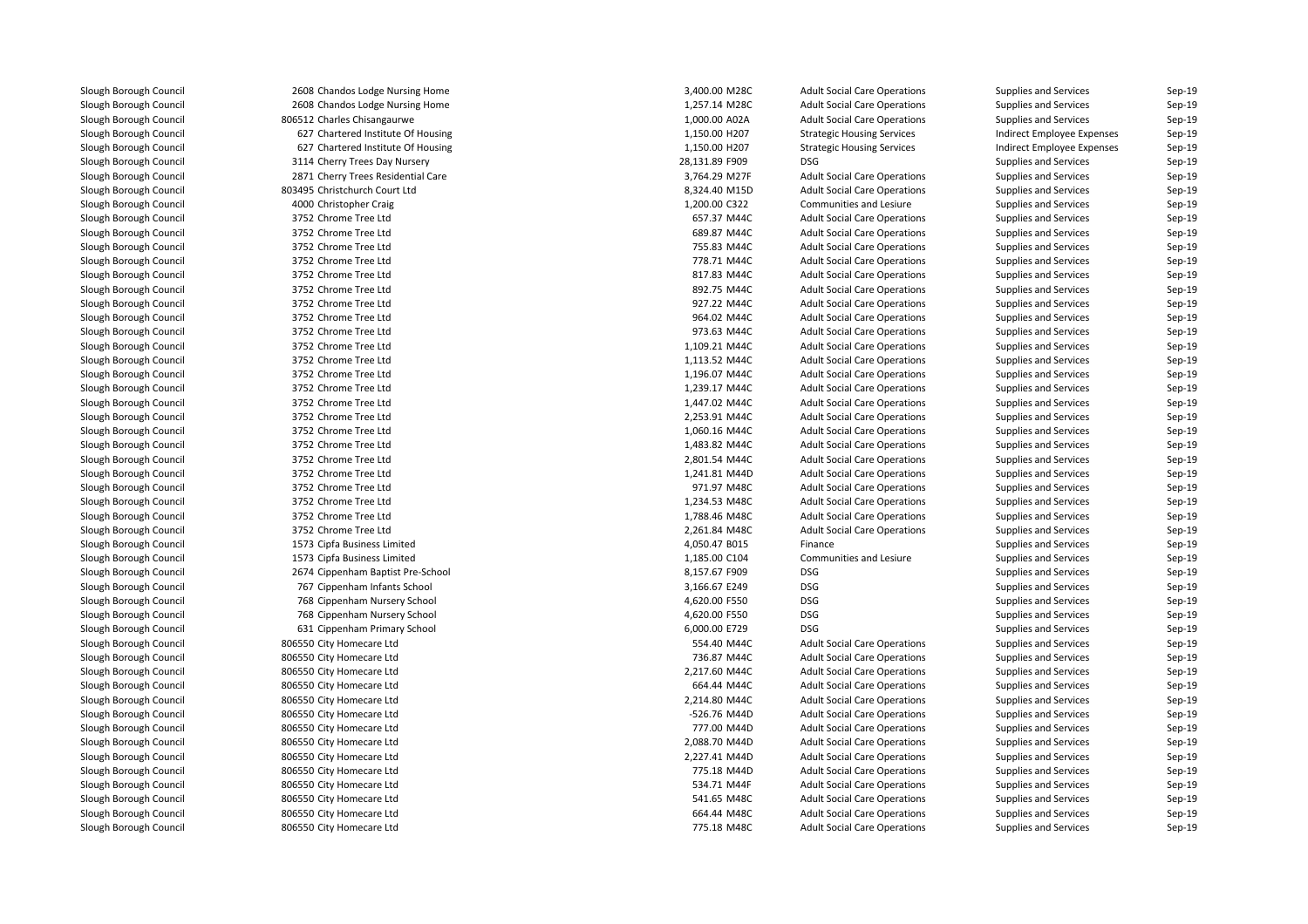455 Ci Associates 455 Cj Associates 1151 Claycots Primary School 746,106.66 E209 DSG2865 Cleapss 2461 Cobalt Telephone Technologies Ltd 3685 Coghlan Lodges Limited 3685 Coghlan Lodges Limited 3685 Coghlan Lodges Limited 3685 Coghlan Lodges Limited 3685 Coghlan Lodges Limited 3685 Coghlan Lodges Limited 3685 Coghlan Lodges Limited 3685 Coghlan Lodges Limited 3685 Coghlan Lodges Limited 3685 Coghlan Lodges Limited 3685 Coghlan Lodges Limited 3685 Coghlan Lodges Limited 3685 Coghlan Lodges Limited 3685 Coghlan Lodges Limited805823 Collaborative Care Solutions 6,571.42 M44C 805823 Collaborative Care Solutions **8,857.14 M44C** 8,857.14 M44C 805823 Collaborative Care Solutions 805823 Collaborative Care Solutions 805823 Collaborative Care Solutions 805823 Collaborative Care Solutions 805823 Collaborative Care Solutions 805823 Collaborative Care Solutions 805823 Collaborative Care Solutions 805823 Collaborative Care Solutions 805823 Collaborative Care Solutions **8,850.00 M44C** 8,850.00 M44C 805823 Collaborative Care Solutions and the control of the second basic second basic second basic second basic second basic second basic second basic second basic second basic second basic second basic second basic second 805823 Collaborative Care Solutions 805823 Collaborative Care Solutions 286 Colnbrook C Of E Primary School 14,991.67 E219 DSG2535 Comfort Care Services 2535 Comfort Care Services 775.00 M28C2535 Comfort Care Services 2535 Comfort Care Services 2535 Comfort Care Services 2535 Comfort Care Services 2535 Comfort Care Services 2535 Comfort Care Services 2535 Comfort Care Services 2535 Comfort Care Services 2535 Comfort Care Services 2535 Comfort Care Services 2535 Comfort Care Services 2535 Comfort Care Services 2535 Comfort Care Services 2535 Comfort Care Services 2535 Comfort Care Services 2535 Comfort Care Services 1,306.43 M44C2535 Comfort Care Services

| 5 Cj Associates                     | 700.00 F146     | Children, Learning and Skills       | Indirect Employee Expenses   | Sep-19 |
|-------------------------------------|-----------------|-------------------------------------|------------------------------|--------|
| 5 Cj Associates                     | 700.00 F146     | Children, Learning and Skills       | Indirect Employee Expenses   | Sep-19 |
| 1 Claycots Primary School           | 746,106.66 E209 | <b>DSG</b>                          | Supplies and Services        | Sep-19 |
| 5 Cleapss                           | 3,262.33 F200   | Children, Learning and Skills       | <b>Supplies and Services</b> | Sep-19 |
| 1 Cobalt Telephone Technologies Ltd | 2,369.18 D123   | Planning and Transport              | Supplies and Services        | Sep-19 |
| 5 Coghlan Lodges Limited            | 2,586.80 M42E   | <b>Adult Social Care Operations</b> | Supplies and Services        | Sep-19 |
| 5 Coghlan Lodges Limited            | 1,788.00 M42F   | <b>Adult Social Care Operations</b> | Supplies and Services        | Sep-19 |
| 5 Coghlan Lodges Limited            | 1,788.00 M42F   | <b>Adult Social Care Operations</b> | Supplies and Services        | Sep-19 |
| 5 Coghlan Lodges Limited            | 2,058.00 M42F   | <b>Adult Social Care Operations</b> | Supplies and Services        | Sep-19 |
| 5 Coghlan Lodges Limited            | 2,058.00 M42F   | <b>Adult Social Care Operations</b> | Supplies and Services        | Sep-19 |
| 5 Coghlan Lodges Limited            | 2,058.00 M42F   | <b>Adult Social Care Operations</b> | Supplies and Services        | Sep-19 |
| 5 Coghlan Lodges Limited            | 2,258.00 M42F   | <b>Adult Social Care Operations</b> | Supplies and Services        | Sep-19 |
| 5 Coghlan Lodges Limited            | 2,316.72 M42F   | <b>Adult Social Care Operations</b> | Supplies and Services        | Sep-19 |
| 5 Coghlan Lodges Limited            | 2,316.80 M42F   | <b>Adult Social Care Operations</b> | <b>Supplies and Services</b> | Sep-19 |
| 5 Coghlan Lodges Limited            | 2,493.00 M42F   | <b>Adult Social Care Operations</b> | Supplies and Services        | Sep-19 |
| 5 Coghlan Lodges Limited            | 2,611.60 M42F   | <b>Adult Social Care Operations</b> | Supplies and Services        | Sep-19 |
| 5 Coghlan Lodges Limited            | 1,393.40 M42F   | <b>Adult Social Care Operations</b> | Supplies and Services        | Sep-19 |
| 5 Coghlan Lodges Limited            | 2,116.04 M44D   | <b>Adult Social Care Operations</b> | Supplies and Services        | Sep-19 |
| 5 Coghlan Lodges Limited            | 2,952.60 M44D   | <b>Adult Social Care Operations</b> | Supplies and Services        | Sep-19 |
| 3 Collaborative Care Solutions      | 6,571.42 M44C   | <b>Adult Social Care Operations</b> | Salaries and Wages           | Sep-19 |
| 3 Collaborative Care Solutions      | 8,857.14 M44C   | <b>Adult Social Care Operations</b> | Salaries and Wages           | Sep-19 |
| 3 Collaborative Care Solutions      | 10,714.28 M42E  | <b>Adult Social Care Operations</b> | Supplies and Services        | Sep-19 |
| 3 Collaborative Care Solutions      | 11,071.42 M42E  | <b>Adult Social Care Operations</b> | Supplies and Services        | Sep-19 |
| 3 Collaborative Care Solutions      | 2,571.42 M42F   | <b>Adult Social Care Operations</b> | Supplies and Services        | Sep-19 |
| 3 Collaborative Care Solutions      | 2,875.71 M42F   | <b>Adult Social Care Operations</b> | Supplies and Services        | Sep-19 |
| 3 Collaborative Care Solutions      | 3,214.28 M42F   | <b>Adult Social Care Operations</b> | <b>Supplies and Services</b> | Sep-19 |
| 3 Collaborative Care Solutions      | 2,657.14 M42F   | <b>Adult Social Care Operations</b> | Supplies and Services        | Sep-19 |
| 3 Collaborative Care Solutions      | 2,971.57 M42F   | <b>Adult Social Care Operations</b> | Supplies and Services        | Sep-19 |
| 3 Collaborative Care Solutions      | 3,321.42 M42F   | <b>Adult Social Care Operations</b> | Supplies and Services        | Sep-19 |
| 3 Collaborative Care Solutions      | 8,850.00 M44C   | <b>Adult Social Care Operations</b> | Supplies and Services        | Sep-19 |
| 3 Collaborative Care Solutions      | 9,145.00 M44C   | <b>Adult Social Care Operations</b> | Supplies and Services        | Sep-19 |
| 3 Collaborative Care Solutions      | 540.00 F123     | Children, Learning and Skills       | Supplies and Services        | Sep-19 |
| 3 Collaborative Care Solutions      | 3,960.00 F123   | Children, Learning and Skills       | Supplies and Services        | Sep-19 |
| 6 Colnbrook C Of E Primary School   | 14,991.67 E219  | DSG                                 | Supplies and Services        | Sep-19 |
| 5 Comfort Care Services             | 1,743.75 M26E   | <b>Adult Social Care Operations</b> | <b>Supplies and Services</b> | Sep-19 |
| 5 Comfort Care Services             | 775.00 M28C     | <b>Adult Social Care Operations</b> | Supplies and Services        | Sep-19 |
| 5 Comfort Care Services             | 2,247.50 M42E   | <b>Adult Social Care Operations</b> | <b>Supplies and Services</b> | Sep-19 |
| 5 Comfort Care Services             | 1,430.31 M42F   | <b>Adult Social Care Operations</b> | <b>Supplies and Services</b> | Sep-19 |
| 5 Comfort Care Services             | 1,477.99 M42F   | <b>Adult Social Care Operations</b> | <b>Supplies and Services</b> | Sep-19 |
| 5 Comfort Care Services             | 1,477.99 M42F   | <b>Adult Social Care Operations</b> | <b>Supplies and Services</b> | Sep-19 |
| 5 Comfort Care Services             | 1,477.99 M42F   | <b>Adult Social Care Operations</b> | <b>Supplies and Services</b> | Sep-19 |
| 5 Comfort Care Services             | 1,569.00 M42F   | <b>Adult Social Care Operations</b> | Supplies and Services        | Sep-19 |
| 5 Comfort Care Services             | 2,550.00 M42F   | <b>Adult Social Care Operations</b> | Supplies and Services        | Sep-19 |
| 5 Comfort Care Services             | 2,635.00 M42F   | <b>Adult Social Care Operations</b> | <b>Supplies and Services</b> | Sep-19 |
| 5 Comfort Care Services             | 2,635.00 M42F   | <b>Adult Social Care Operations</b> | Supplies and Services        | Sep-19 |
| 5 Comfort Care Services             | 2,635.00 M42F   | <b>Adult Social Care Operations</b> | Supplies and Services        | Sep-19 |
| 5 Comfort Care Services             | 1,615.00 M42F   | <b>Adult Social Care Operations</b> | <b>Supplies and Services</b> | Sep-19 |
| 5 Comfort Care Services             | 2,550.00 M42F   | <b>Adult Social Care Operations</b> | <b>Supplies and Services</b> | Sep-19 |
| 5 Comfort Care Services             | 2,635.00 M42F   | <b>Adult Social Care Operations</b> | <b>Supplies and Services</b> | Sep-19 |
| 5 Comfort Care Services             | 2,635.00 M42F   | <b>Adult Social Care Operations</b> | <b>Supplies and Services</b> | Sep-19 |
| 5 Comfort Care Services             | 2,635.00 M42F   | <b>Adult Social Care Operations</b> | <b>Supplies and Services</b> | Sep-19 |
| 5 Comfort Care Services             | 1,306.43 M44C   | <b>Adult Social Care Operations</b> | <b>Supplies and Services</b> | Sep-19 |
| 5 Comfort Care Services             | 2,262.43 M44F   | <b>Adult Social Care Operations</b> | <b>Supplies and Services</b> | Sep-19 |
|                                     |                 |                                     |                              |        |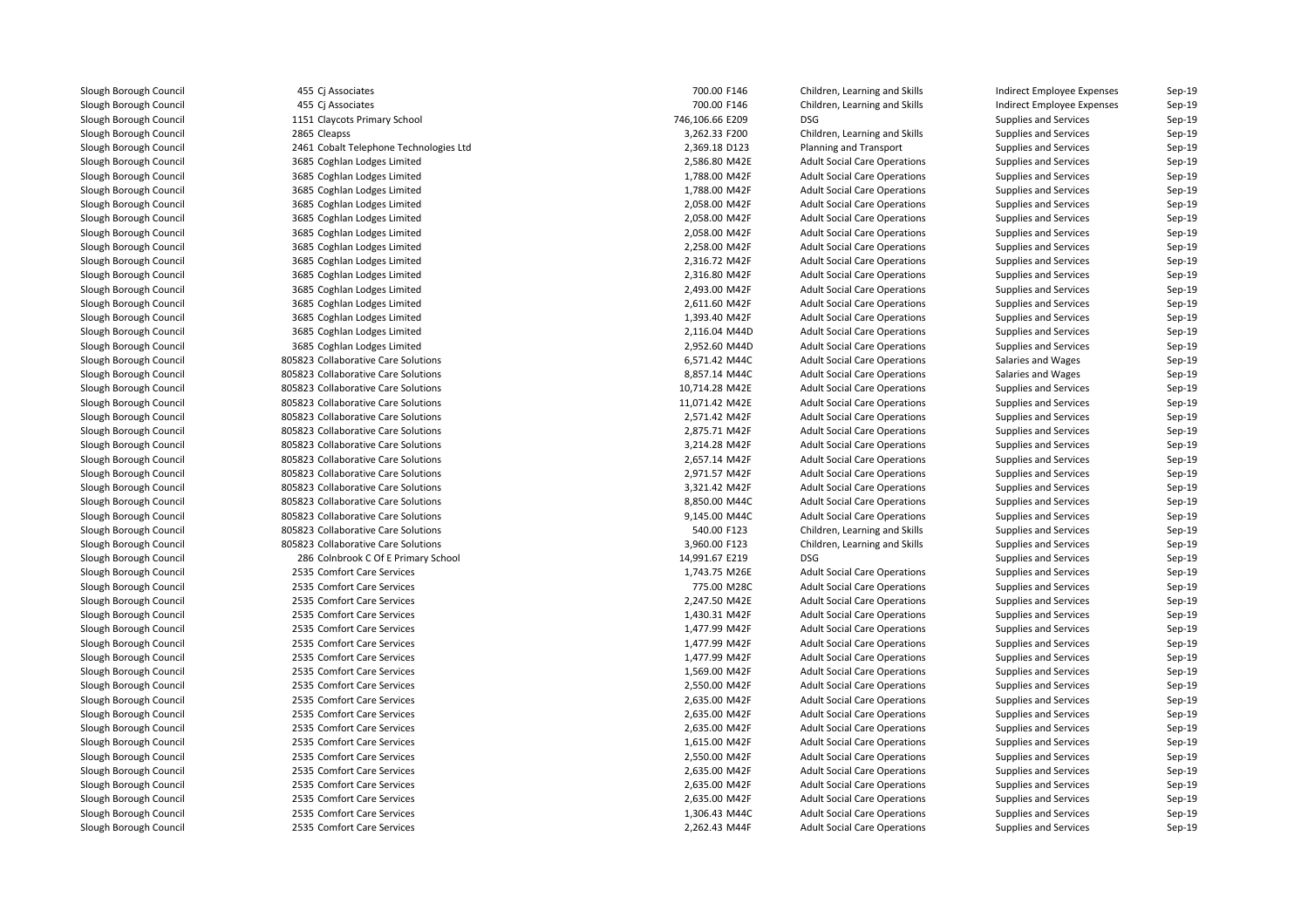| 2535 Comfort Care Services                       | 2,337.84 M44F  | <b>Adult Social Care Operations</b>    | Supplies and Services                          | Sep-19           |
|--------------------------------------------------|----------------|----------------------------------------|------------------------------------------------|------------------|
| 2535 Comfort Care Services                       | 2,337.84 M44F  | <b>Adult Social Care Operations</b>    | Supplies and Services                          | Sep-19           |
| 2535 Comfort Care Services                       | 1,905.21 M44F  | <b>Adult Social Care Operations</b>    | Supplies and Services                          | Sep-19           |
| 2535 Comfort Care Services                       | 3,362.14 M44F  | <b>Adult Social Care Operations</b>    | Supplies and Services                          | Sep-19           |
| 3840 Community Housing And Therapy               | 2,048.21 M80F  | <b>Adult Social Care Operations</b>    | Supplies and Services                          | Sep-19           |
| 1437 Computerised & Digital Security Systems Ltd | 1,875.00 K089  | <b>Regulatory Services</b>             | Supplies and Services                          | Sep-19           |
| 1437 Computerised & Digital Security Systems Ltd | 1,875.00 K089  | <b>Regulatory Services</b>             | Supplies and Services                          | Sep-19           |
| 1437 Computerised & Digital Security Systems Ltd | 5,638.00 K089  | <b>Regulatory Services</b>             | Supplies and Services                          | Sep-19           |
| 1772 Computershare Voucher Services              | 7,131.00 B348  | People                                 | Supplies and Services                          | Sep-19           |
| 1288 Contract Security Services Ltd              | 1,038.54 B014  | <b>Customer and Communications</b>     | Premises                                       | Sep-19           |
| 1288 Contract Security Services Ltd              | 972.08 B014    | <b>Customer and Communications</b>     | Premises                                       | Sep-19           |
| 805278 Countrystyle Recycling Ltd                | 4,242.90 D342  | <b>Environmental Services</b>          | Supplies and Services                          | Sep-19           |
| 3177 Crackerjacks Day Nursery                    | 9,513.96 F909  | <b>DSG</b>                             | Supplies and Services                          | Sep-19           |
| 3670 Craegmoor Birches Grove Priory              | 3,533.96 M27F  | <b>Adult Social Care Operations</b>    | Supplies and Services                          | Sep-19           |
| 3670 Craegmoor Birches Grove Priory              | 3,684.72 M27F  | <b>Adult Social Care Operations</b>    | Supplies and Services                          | Sep-19           |
| 1638 Creative Support Ltd                        | -2,569.53 M44F | <b>Adult Social Care Operations</b>    | Salaries and Wages                             | Sep-19           |
| 1638 Creative Support Ltd                        | 23,528.84 A02F | <b>Adult Social Care Commissioning</b> | Supplies and Services                          | Sep-19           |
| 1638 Creative Support Ltd                        | 23,897.12 A02F | <b>Adult Social Care Commissioning</b> | Supplies and Services                          | Sep-19           |
| 1638 Creative Support Ltd                        | 1,325.34 M42E  | <b>Adult Social Care Operations</b>    | Supplies and Services                          | Sep-19           |
| 1638 Creative Support Ltd                        | 1,391.94 M42E  | <b>Adult Social Care Operations</b>    | Supplies and Services                          | Sep-19           |
| 1638 Creative Support Ltd                        | 593.16 M42E    | <b>Adult Social Care Operations</b>    | Supplies and Services                          | Sep-19           |
| 1638 Creative Support Ltd                        | 593.16 M42E    | <b>Adult Social Care Operations</b>    | Supplies and Services                          | Sep-19           |
| 1638 Creative Support Ltd                        | 593.16 M42E    | <b>Adult Social Care Operations</b>    | Supplies and Services                          | Sep-19           |
| 1638 Creative Support Ltd                        | 1,186.32 M42E  | <b>Adult Social Care Operations</b>    | Supplies and Services                          | Sep-19           |
| 1638 Creative Support Ltd                        | 1,220.78 M42E  | <b>Adult Social Care Operations</b>    | Supplies and Services                          | Sep-19           |
| 1638 Creative Support Ltd                        | 13,808.22 H211 | <b>Adult Social Care Operations</b>    | Supplies and Services                          | Sep-19           |
| 1638 Creative Support Ltd                        | 13,808.22 H211 | <b>Adult Social Care Operations</b>    | Supplies and Services                          | Sep-19           |
| 1523 Criminal Records Bureau                     | 968.00 D316    | <b>Regulatory Services</b>             | Supplies and Services                          | Sep-19           |
| 984 Cripps Harries Hall Llp                      | 1,930.50 P165  | Capital                                | <b>Capital Charges</b>                         | Sep-19           |
| 806063 Cruise Minibuses Ltd                      | 16,065.00 F123 | Children, Learning and Skills          | Supplies and Services                          | Sep-19           |
| 806587 DA Creative Solutions                     | 3,060.00 F520  | Children, Learning and Skills          | Supplies and Services                          | Sep-19           |
| 806587 DA Creative Solutions                     | 3,600.00 F520  | Children, Learning and Skills          | Supplies and Services                          | Sep-19           |
| 1492 David Almond Executive Driver               | 858.00 B228    | Governance                             | Transport                                      | Sep-19           |
| 1840 Davitt Jones Bould Limited                  | 620.10 P204    | Capital                                | <b>Capital Charges</b>                         | Sep-19           |
| 2099 Dawsonrentals Bus And Coach Limited         | 1,324.67 M50A  |                                        |                                                | Sep-19           |
| 2099 Dawsonrentals Bus And Coach Limited         | 1,333.72 M50A  | Planning and Transport                 | Supplies and Services<br>Supplies and Services | Sep-19           |
| 2099 Dawsonrentals Bus And Coach Limited         |                | Planning and Transport                 |                                                | Sep-19           |
|                                                  | 1,466.40 M50A  | <b>Planning and Transport</b>          | Supplies and Services                          |                  |
| 2068 Dds Demolition                              | 20,880.30 P095 | Capital                                | <b>Capital Charges</b>                         | Sep-19           |
| 805430 Derwen College (Adult)                    | 19,656.33 M26E | <b>Adult Social Care Operations</b>    | Supplies and Services                          | Sep-19<br>Sep-19 |
| 806652 Desborough College Academy Trust          | 7,347.00 F552  | <b>DSG</b>                             | Supplies and Services                          |                  |
| 806652 Desborough College Academy Trust          | 8,693.00 F552  | <b>DSG</b>                             | Supplies and Services                          | Sep-19           |
| 1491 Destiny Support                             | 9,472.32 B211  | <b>Strategy and Performance</b>        | Supplies and Services                          | Sep-19           |
| 806159 Devon Piatt-Panton                        | 585.00 C322    | Communities and Lesiure                | Supplies and Services                          | Sep-19           |
| 3554 Dimensions (Uk) Ltd                         | 5,227.29 M42E  | <b>Adult Social Care Operations</b>    | Supplies and Services                          | Sep-19           |
| 3554 Dimensions (Uk) Ltd                         | 5,465.19 M42E  | <b>Adult Social Care Operations</b>    | Supplies and Services                          | Sep-19           |
| 3554 Dimensions (Uk) Ltd                         | 5,792.83 M42E  | <b>Adult Social Care Operations</b>    | Supplies and Services                          | Sep-19           |
| 3554 Dimensions (Uk) Ltd                         | 6,019.93 M42E  | <b>Adult Social Care Operations</b>    | Supplies and Services                          | Sep-19           |
| 3554 Dimensions (Uk) Ltd                         | 6,380.14 M42E  | <b>Adult Social Care Operations</b>    | Supplies and Services                          | Sep-19           |
| 3554 Dimensions (Uk) Ltd                         | 6,516.09 M42E  | <b>Adult Social Care Operations</b>    | Supplies and Services                          | Sep-19           |
| 3554 Dimensions (Uk) Ltd                         | 6,681.90 M42E  | <b>Adult Social Care Operations</b>    | Supplies and Services                          | Sep-19           |
| 3554 Dimensions (Uk) Ltd                         | 6,692.83 M42E  | <b>Adult Social Care Operations</b>    | Supplies and Services                          | Sep-19           |
| 3554 Dimensions (Uk) Ltd                         | 6,953.79 M42E  | <b>Adult Social Care Operations</b>    | Supplies and Services                          | Sep-19           |
| 3554 Dimensions (Uk) Ltd                         | 7,005.51 M42E  | <b>Adult Social Care Operations</b>    | Supplies and Services                          | Sep-19           |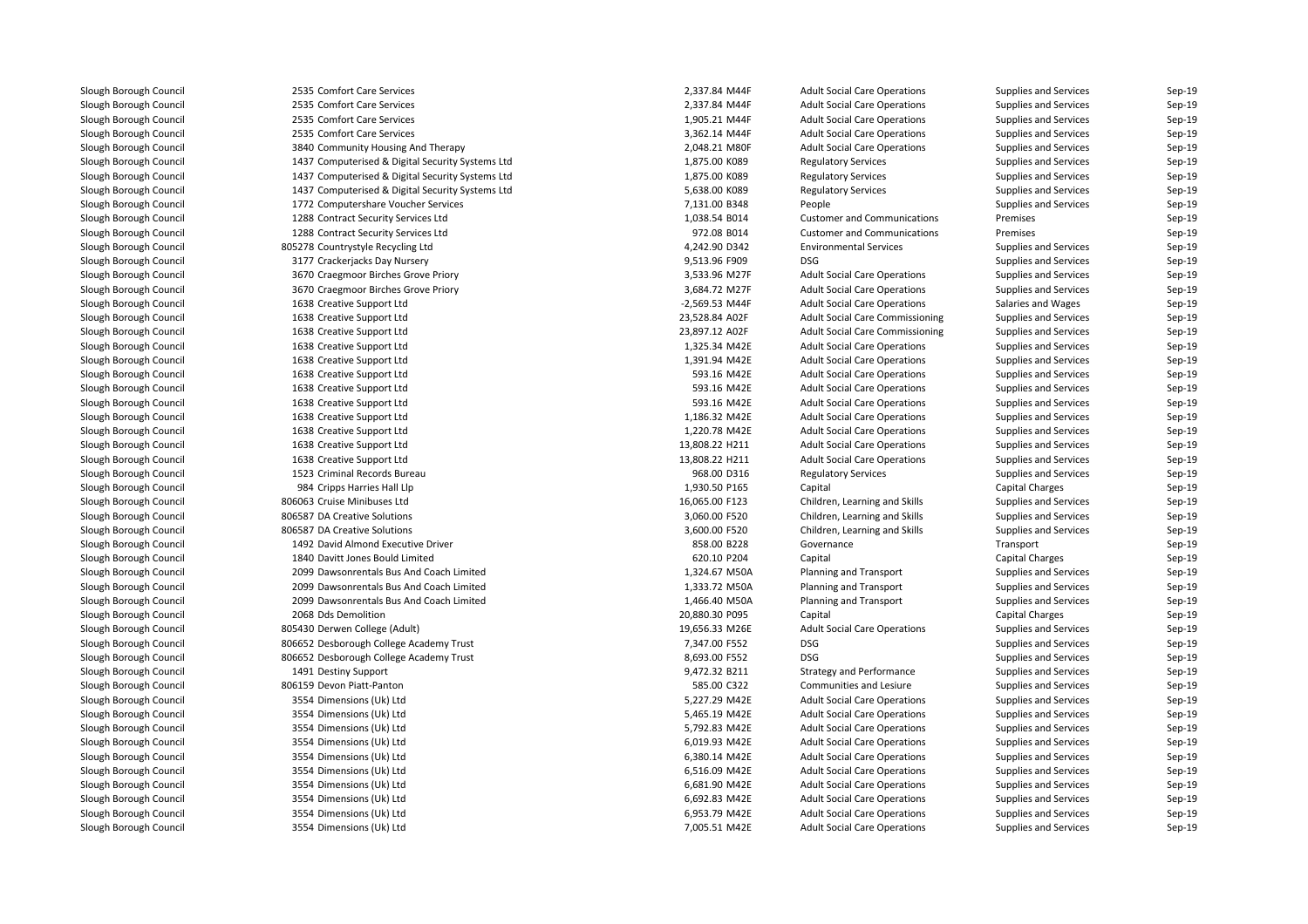| 805483 Direct Tyre Managenent Ltd            | 1,987.90 D610  | <b>Environmental Services</b>                            | Transport                                             | Sep-19 |
|----------------------------------------------|----------------|----------------------------------------------------------|-------------------------------------------------------|--------|
| 805483 Direct Tyre Managenent Ltd            | 606.03 D620    | <b>Environmental Services</b>                            | Transport                                             | Sep-19 |
| 803306 Ditton Park Academy                   | 10,916.67 E269 | <b>DSG</b>                                               | Supplies and Services                                 | Sep-19 |
| 1457 Dr Norman Gordon                        | 1,694.25 D320  | <b>Regulatory Services</b>                               | Supplies and Services                                 | Sep-19 |
| 854 Drayton Fencing                          | 1,870.00 C001  | Communities and Lesiure                                  | Premises                                              | Sep-19 |
| 854 Drayton Fencing                          | 2,105.00 H253  | Neighbourhood Services                                   | Supplies and Services                                 | Sep-19 |
| 803177 Early Steps Preschool                 | 6,283.01 F909  | <b>DSG</b>                                               | Supplies and Services                                 | Sep-19 |
| 780 East Sussex County Council               | 58,000.00 D015 | <b>Planning and Transport</b>                            | Supplies and Services                                 | Sep-19 |
| 1528 Ecolab Limited                          | 500.00 A03F    | <b>Adult Social Care Operations</b>                      | Supplies and Services                                 | Sep-19 |
| 803301 Eden Girls School                     | 1,833.33 E279  | <b>DSG</b>                                               | Supplies and Services                                 | Sep-19 |
| 1299 Edf Energy                              | 75,571.13 K526 | <b>Building Management</b>                               | Premises                                              | Sep-19 |
| 1299 Edf Energy                              | 2,491.38 D413  | Planning and Transport                                   | Supplies and Services                                 | Sep-19 |
| 1299 Edf Energy                              | 18,229.16 D413 | <b>Planning and Transport</b>                            | Supplies and Services                                 | Sep-19 |
| 1299 Edf Energy                              | 21,249.77 D413 | <b>Planning and Transport</b>                            | Supplies and Services                                 | Sep-19 |
| 1299 Edf Energy                              | 22,684.71 D413 | <b>Planning and Transport</b>                            | Supplies and Services                                 | Sep-19 |
| 2998 Egbert H Taylor & Co Limited            | 2,300.00 P581  | Capital                                                  | <b>Capital Charges</b>                                | Sep-19 |
| 2998 Egbert H Taylor & Co Limited            | 570.00 P581    | Capital                                                  | <b>Capital Charges</b>                                | Sep-19 |
| 805865 Electoral Reform Services             | 1,880.97 B246  | Governance                                               | Supplies and Services                                 | Sep-19 |
| 806057 Elliott UK                            | 4,243.75 P101  | Capital                                                  | <b>Capital Charges</b>                                | Sep-19 |
| 806355 Elysium Healthcare                    | 9,388.66 M26E  | <b>Adult Social Care Operations</b>                      | Supplies and Services                                 | Sep-19 |
| 806355 Elysium Healthcare                    | 10,827.99 M26E | <b>Adult Social Care Operations</b>                      | Supplies and Services                                 | Sep-19 |
| 805423 Enriched Care                         | 2,787.00 M42F  | <b>Adult Social Care Operations</b>                      | Supplies and Services                                 | Sep-19 |
| 805423 Enriched Care                         | 1,594.20 M80F  | <b>Adult Social Care Operations</b>                      | Supplies and Services                                 | Sep-19 |
| 805423 Enriched Care                         | 1,701.30 M80F  | <b>Adult Social Care Operations</b>                      | Supplies and Services                                 | Sep-19 |
| 805423 Enriched Care                         | 1,982.10 M80F  | <b>Adult Social Care Operations</b>                      | Supplies and Services                                 | Sep-19 |
| 806228 EQUAL EDUCATION LIMITED               | 520.00 F446    | <b>DSG</b>                                               | Supplies and Services                                 | Sep-19 |
| 806228 EQUAL EDUCATION LIMITED               | 682.50 F446    | <b>DSG</b>                                               | <b>Supplies and Services</b>                          | Sep-19 |
| 806228 EQUAL EDUCATION LIMITED               | 682.50 F446    | DSG                                                      | Supplies and Services                                 | Sep-19 |
| 806228 EQUAL EDUCATION LIMITED               | 877.50 F446    | <b>DSG</b>                                               | Supplies and Services                                 | Sep-19 |
| 806228 EQUAL EDUCATION LIMITED               | 1,560.00 F446  | DSG                                                      | Supplies and Services                                 | Sep-19 |
| 806228 EQUAL EDUCATION LIMITED               | 1,560.00 F446  | DSG                                                      | Supplies and Services                                 | Sep-19 |
| 806228 EQUAL EDUCATION LIMITED               | 1,950.00 F446  | <b>DSG</b>                                               | Supplies and Services                                 | Sep-19 |
| 803645 Esotec                                | 11,772.53 K089 | <b>Regulatory Services</b>                               | Supplies and Services                                 | Sep-19 |
| 2677 Eton House Residential Home             | 2,571.43 M27C  | <b>Adult Social Care Operations</b>                      | Supplies and Services                                 | Sep-19 |
| 2677 Eton House Residential Home             | 2,571.43 M27C  | <b>Adult Social Care Operations</b>                      | Supplies and Services                                 | Sep-19 |
| 806501 Excellent Healthcare Services Ltd     | 869.25 M44C    | <b>Adult Social Care Operations</b>                      | Supplies and Services                                 | Sep-19 |
| 806501 Excellent Healthcare Services Ltd     | 1,006.50 M44C  | <b>Adult Social Care Operations</b>                      | Supplies and Services                                 | Sep-19 |
| 806501 Excellent Healthcare Services Ltd     | 533.75 M44C    | <b>Adult Social Care Operations</b>                      | <b>Supplies and Services</b>                          | Sep-19 |
| 806501 Excellent Healthcare Services Ltd     | 869.25 M44C    | <b>Adult Social Care Operations</b>                      | Supplies and Services                                 | Sep-19 |
| 806501 Excellent Healthcare Services Ltd     | 854.00 M44F    |                                                          |                                                       | Sep-19 |
| 803987 Executive Serviced Apartments Limited | 3,696.00 J017  | <b>Adult Social Care Operations</b>                      | Supplies and Services<br><b>Supplies and Services</b> | Sep-19 |
|                                              | 7,502.20 D760  | Housing Revenue Account<br><b>Environmental Services</b> |                                                       |        |
| 805225 Falcon Surfacing Ltd                  |                |                                                          | Supplies and Services                                 | Sep-19 |
| 805225 Falcon Surfacing Ltd                  | 4,401.50 D760  | <b>Environmental Services</b>                            | Supplies and Services                                 | Sep-19 |
| 805225 Falcon Surfacing Ltd                  | 1,470.00 D880  | <b>Planning and Transport</b>                            | Supplies and Services                                 | Sep-19 |
| 805225 Falcon Surfacing Ltd                  | 5,828.80 D880  | <b>Planning and Transport</b>                            | Supplies and Services                                 | Sep-19 |
| 805225 Falcon Surfacing Ltd                  | 508.80 D880    | <b>Planning and Transport</b>                            | Supplies and Services                                 | Sep-19 |
| 805225 Falcon Surfacing Ltd                  | 521.12 D880    | <b>Planning and Transport</b>                            | Supplies and Services                                 | Sep-19 |
| 805225 Falcon Surfacing Ltd                  | 539.68 D880    | Planning and Transport                                   | Supplies and Services                                 | Sep-19 |
| 805225 Falcon Surfacing Ltd                  | 1,309.00 D880  | <b>Planning and Transport</b>                            | Supplies and Services                                 | Sep-19 |
| 805225 Falcon Surfacing Ltd                  | 3,009.51 D880  | <b>Planning and Transport</b>                            | Supplies and Services                                 | Sep-19 |
| 805225 Falcon Surfacing Ltd                  | 4,195.94 D880  | Planning and Transport                                   | Supplies and Services                                 | Sep-19 |
| 805225 Falcon Surfacing Ltd                  | 4,600.00 D880  | <b>Planning and Transport</b>                            | Supplies and Services                                 | Sep-19 |
| 805225 Falcon Surfacing Ltd                  | 633.58 D880    | Planning and Transport                                   | Supplies and Services                                 | Sep-19 |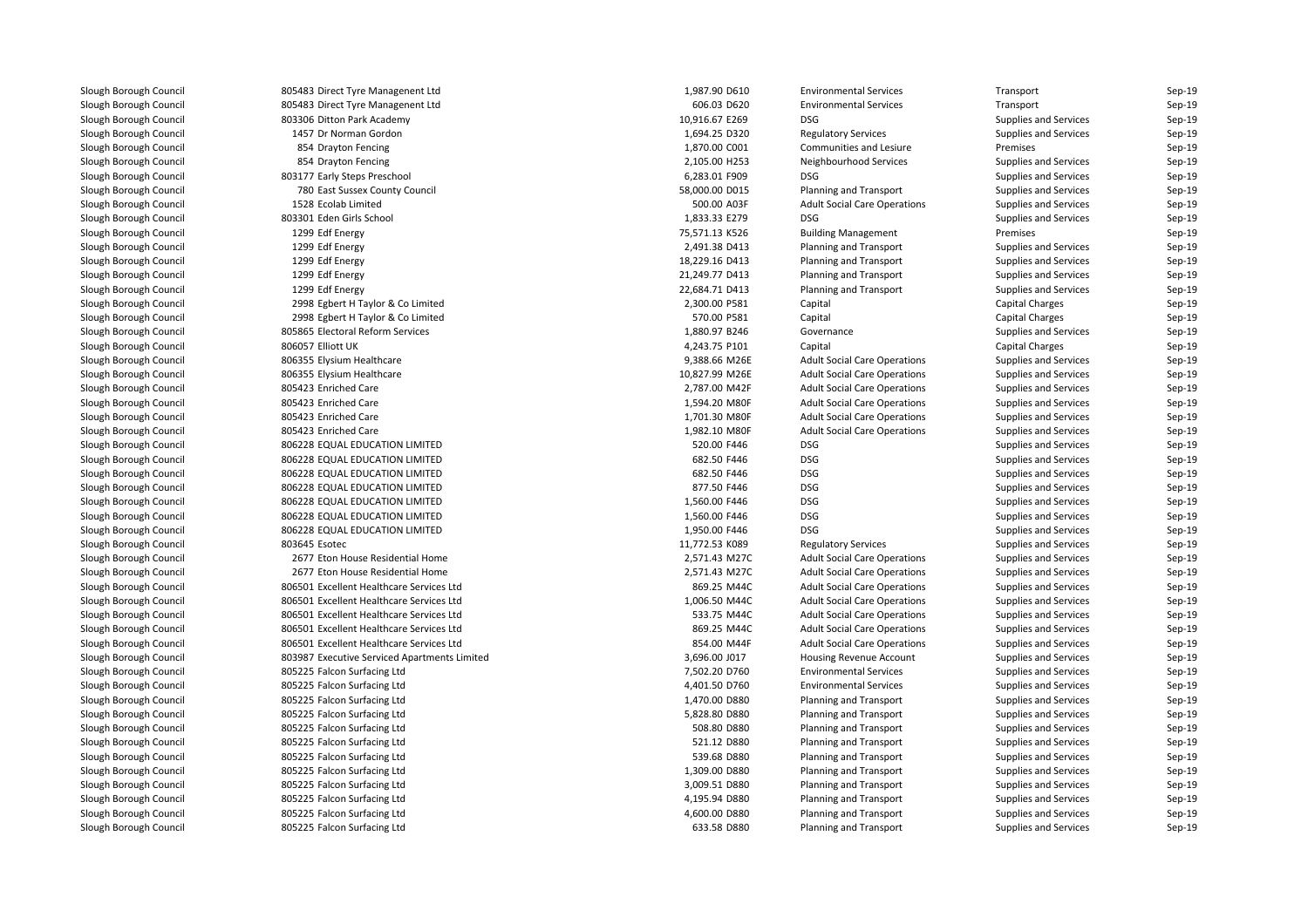805225 Falcon Surfacing Ltd 805225 Falcon Surfacing Ltd 805225 Falcon Surfacing Ltd 805225 Falcon Surfacing Ltd 805225 Falcon Surfacing Ltd 805225 Falcon Surfacing Ltd 805225 Falcon Surfacing Ltd 805225 Falcon Surfacing Ltd 805225 Falcon Surfacing Ltd 805225 Falcon Surfacing Ltd 805225 Falcon Surfacing Ltd 805225 Falcon Surfacing Ltd 805225 Falcon Surfacing Ltd 805225 Falcon Surfacing Ltd 475 Farnham Road Surgery 15,813.66 A04C 955 First Beeline Buses Ltd 754 First Steps Day Nursery 9,375.33 F909 DSG 1626 Five Star Radio Cars Limited 1626 Five Star Radio Cars Limited 1626 Five Star Radio Cars Limited 1626 Five Star Radio Cars Limited 803778 Fluid Branding Ltd 2460 Forest Bridge School Ltd 2460 Forest Bridge School Ltd 2460 Forest Bridge School Ltd 3826 Forever Homecare Ltd 3826 Forever Homecare Ltd 3826 Forever Homecare Ltd 3826 Forever Homecare Ltd 3826 Forever Homecare Ltd 3826 Forever Homecare Ltd 3826 Forever Homecare Ltd 3826 Forever Homecare Ltd 3826 Forever Homecare Ltd 3826 Forever Homecare Ltd 3826 Forever Homecare Ltd 3826 Forever Homecare Ltd 3826 Forever Homecare Ltd 3826 Forever Homecare Ltd 3826 Forever Homecare Ltd 3826 Forever Homecare Ltd1204 Forget Me Not 4 Forget Me Not 1,607.14 M25C  $1204$  Forget Me Not 1,663.20 M25C  $1204$  Forget Me Not  $4,233.60$  M25C 1204 Forget Me Not 4,233.60 M25C  $1204$  Forget Me Not  $4,233.60$  M25C  $1204$  Forget Me Not  $4,233.60$  M25C 1204 Forget Me Not 3,000.00 M25C 3,000.00 M25C 3,000.00 M25C 3,000.00 M25C 3,000.00 M25C 3,000.00 M25C 3,000.00 M25C 1.2004 Forget Me Not 1,821.43 M27C 1204 Forget Me Not 3,000.00 M27C 3,000.00 M27C 3,000.00 M27C 1204 Forget Me Not 3,000.00 M27C 3,000.00 M27C 3,000.00 M27C 1204 Forget Me Not 3,000.00 M27C 3,000.00 M27C 3,000.00 M27C 1204 Forget Me Not 3,400.00 M27C 3,400.00 M27C

| Ltd         | 642.66 D880                  | <b>Planning and Transport</b>          | <b>Supplies and Services</b> | Sep-19   |
|-------------|------------------------------|----------------------------------------|------------------------------|----------|
| Ltd         | 734.50 D880                  | Planning and Transport                 | <b>Supplies and Services</b> | Sep-19   |
| Ltd         | 903.12 D880                  | Planning and Transport                 | <b>Supplies and Services</b> | Sep-19   |
| Ltd         | 1,082.67 D880                | Planning and Transport                 | <b>Supplies and Services</b> | Sep-19   |
| Ltd         | 1,130.64 D880                | Planning and Transport                 | <b>Supplies and Services</b> | Sep-19   |
| Ltd         | 1,250.16 D880                | Planning and Transport                 | <b>Supplies and Services</b> | Sep-19   |
| Ltd         | 1,471.36 D880                | Planning and Transport                 | <b>Supplies and Services</b> | Sep-19   |
| Ltd         | 1,560.00 D880                | Planning and Transport                 | <b>Supplies and Services</b> | Sep-19   |
| Ltd         | 1,830.00 D880                | Planning and Transport                 | <b>Supplies and Services</b> | Sep-19   |
| Ltd         | 3,311.16 D880                | Planning and Transport                 | <b>Supplies and Services</b> | Sep-19   |
| Ltd         | 4,572.30 D880                | Planning and Transport                 | <b>Supplies and Services</b> | Sep-19   |
| Ltd         | 4,687.30 D880                | Planning and Transport                 | <b>Supplies and Services</b> | Sep-19   |
| Ltd         | 11,642.00 D880               | Planning and Transport                 | <b>Supplies and Services</b> | Sep-19   |
| Ltd         | 6,369.00 D880                | <b>Planning and Transport</b>          | <b>Supplies and Services</b> | Sep-19   |
| urgery      | 15,813.66 A04C               | <b>Adult Social Care Commissioning</b> | <b>Supplies and Services</b> | Sep-19   |
| es Ltd      | 122,892.00 F123              | Children, Learning and Skills          | <b>Supplies and Services</b> | Sep-19   |
| ursery      | 9,375.33 F909                | <b>DSG</b>                             | <b>Supplies and Services</b> | Sep-19   |
| ars Limited | 1,260.00 F123                | Children, Learning and Skills          | <b>Supplies and Services</b> | Sep-19   |
| ars Limited | 1,330.00 F123                | Children, Learning and Skills          | <b>Supplies and Services</b> | Sep-19   |
| ars Limited | 1,710.00 F123                | Children, Learning and Skills          | <b>Supplies and Services</b> | Sep-19   |
| ars Limited | 1,757.50 F123                | Children, Learning and Skills          | <b>Supplies and Services</b> | Sep-19   |
| d           | 1,494.00 P193                | Capital                                | <b>Capital Charges</b>       | Sep-19   |
| ool Ltd     | 6,484.00 F551                | <b>DSG</b>                             | <b>Supplies and Services</b> | Sep-19   |
| ool Ltd     | 2,500.00 F551                | <b>DSG</b>                             | <b>Supplies and Services</b> | Sep-19   |
| เool Ltd    | 6,484.00 F551                | <b>DSG</b>                             | <b>Supplies and Services</b> | Sep-19   |
| re Ltd      | 612.21 M44C                  | <b>Adult Social Care Operations</b>    | <b>Supplies and Services</b> | Sep-19   |
| re Ltd      | 655.20 M44C                  | <b>Adult Social Care Operations</b>    | <b>Supplies and Services</b> | Sep-19   |
| re Ltd      | 692.33 M44C                  | <b>Adult Social Care Operations</b>    | <b>Supplies and Services</b> | Sep-19   |
| re Ltd      | 752.07 M44C                  | <b>Adult Social Care Operations</b>    | <b>Supplies and Services</b> | Sep-19   |
| re Ltd      | 786.69 M44C                  | <b>Adult Social Care Operations</b>    | <b>Supplies and Services</b> | Sep-19   |
| re Ltd      | 937.16 M44C                  | <b>Adult Social Care Operations</b>    | <b>Supplies and Services</b> | Sep-19   |
| re Ltd      | 937.44 M44C                  | <b>Adult Social Care Operations</b>    | <b>Supplies and Services</b> | Sep-19   |
| re Ltd      | 2,081.47 M44C                | <b>Adult Social Care Operations</b>    | <b>Supplies and Services</b> | Sep-19   |
| re Ltd      | 2,162.15 M44C                | <b>Adult Social Care Operations</b>    | <b>Supplies and Services</b> | Sep-19   |
| re Ltd      | 2,713.50 M44C                | <b>Adult Social Care Operations</b>    | <b>Supplies and Services</b> | Sep-19   |
| re Ltd      | 4,166.84 M44C                | <b>Adult Social Care Operations</b>    | <b>Supplies and Services</b> | Sep-19   |
|             |                              |                                        |                              | Sep-19   |
| re Ltd      | 812.93 M44D<br>1,288.35 M44D | <b>Adult Social Care Operations</b>    | <b>Supplies and Services</b> | Sep-19   |
| re Ltd      |                              | <b>Adult Social Care Operations</b>    | <b>Supplies and Services</b> |          |
| re Ltd      | 1,426.54 M44D                | <b>Adult Social Care Operations</b>    | <b>Supplies and Services</b> | Sep-19   |
| re Ltd      | 1,071.44 M44E                | <b>Adult Social Care Operations</b>    | <b>Supplies and Services</b> | Sep-19   |
| re Ltd      | 652.41 M48C                  | <b>Adult Social Care Operations</b>    | <b>Supplies and Services</b> | Sep-19   |
|             | 1,607.14 M25C                | <b>Adult Social Care Operations</b>    | <b>Supplies and Services</b> | Sep-19   |
|             | 1,663.20 M25C                | <b>Adult Social Care Operations</b>    | <b>Supplies and Services</b> | Sep-19   |
|             | 4,233.60 M25C                | <b>Adult Social Care Operations</b>    | <b>Supplies and Services</b> | $Sep-19$ |
|             | 4,233.60 M25C                | <b>Adult Social Care Operations</b>    | <b>Supplies and Services</b> | Sep-19   |
|             | 4,233.60 M25C                | <b>Adult Social Care Operations</b>    | <b>Supplies and Services</b> | Sep-19   |
|             | 4,233.60 M25C                | <b>Adult Social Care Operations</b>    | <b>Supplies and Services</b> | Sep-19   |
|             | 3,000.00 M25C                | <b>Adult Social Care Operations</b>    | <b>Supplies and Services</b> | Sep-19   |
|             | 1,821.43 M27C                | <b>Adult Social Care Operations</b>    | <b>Supplies and Services</b> | Sep-19   |
|             | 3,000.00 M27C                | <b>Adult Social Care Operations</b>    | <b>Supplies and Services</b> | Sep-19   |
|             | 3,000.00 M27C                | <b>Adult Social Care Operations</b>    | <b>Supplies and Services</b> | Sep-19   |
|             | 3,000.00 M27C                | <b>Adult Social Care Operations</b>    | <b>Supplies and Services</b> | Sep-19   |
|             | 3,400.00 M27C                | <b>Adult Social Care Operations</b>    | <b>Supplies and Services</b> | Sep-19   |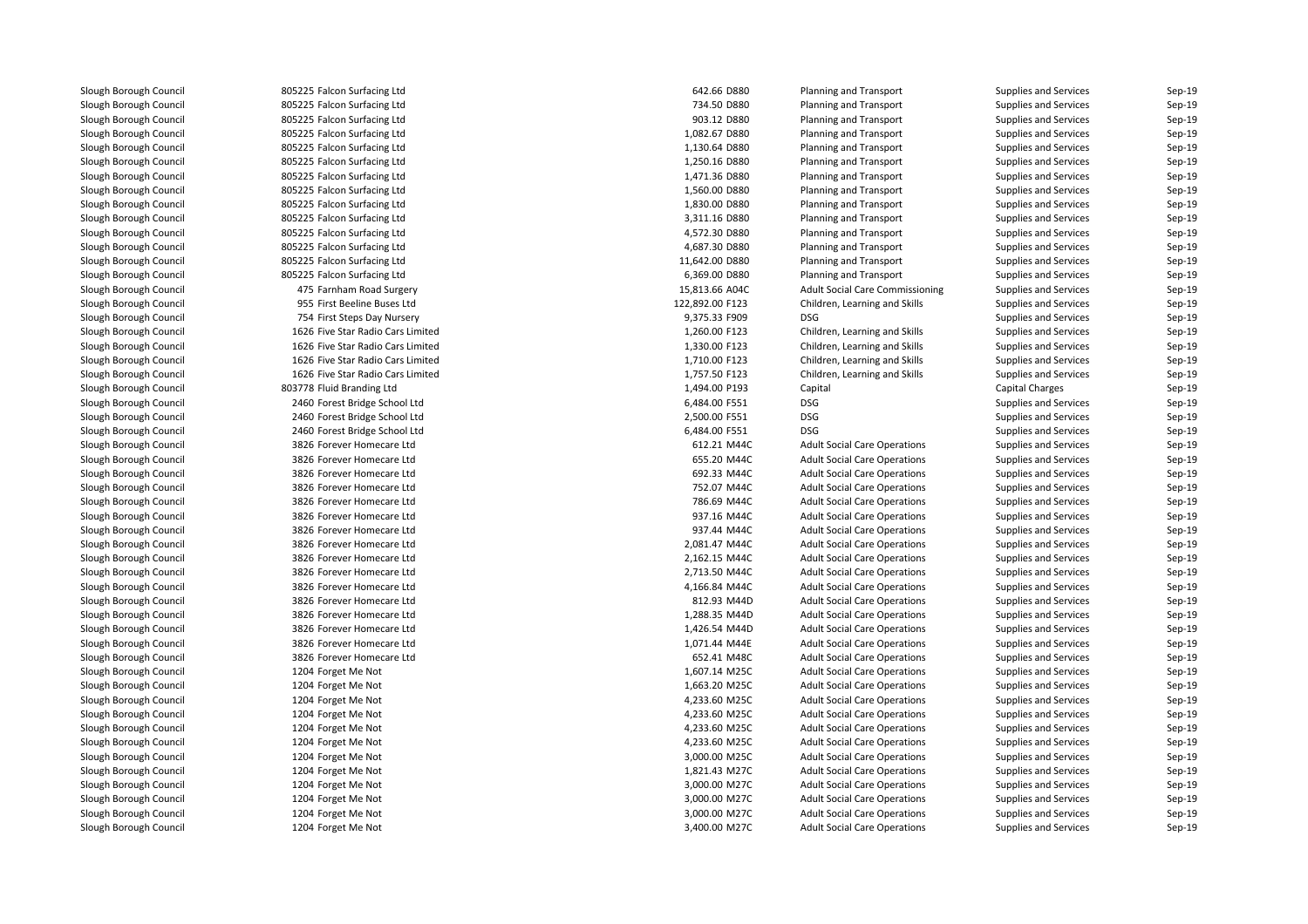| 647 Foxborough Primary School            | 7,650.00 E229   | <b>DSG</b>                             | Supplies and Services      | $Sep-19$ |
|------------------------------------------|-----------------|----------------------------------------|----------------------------|----------|
| 806616 Foxleigh Grove Nursing Home       | 3,822.17 M18C   | <b>Adult Social Care Operations</b>    | Supplies and Services      | $Sep-19$ |
| 762 Freight Transport Association        | 750.00 D610     | <b>Environmental Services</b>          | Indirect Employee Expenses | Sep-19   |
| 762 Freight Transport Association        | 750.00 D610     | <b>Environmental Services</b>          | Indirect Employee Expenses | Sep-19   |
| 3082 Frimley Health Nhs Foundation Trust | 1,131.10 F550   | <b>DSG</b>                             | Supplies and Services      | $Sep-19$ |
| 806480 Frontier NX Limited               | 4,896.50 A04C   | <b>Adult Social Care Commissioning</b> | Supplies and Services      | $Sep-19$ |
| 806480 Frontier NX Limited               | 717.05 A04C     | <b>Adult Social Care Commissioning</b> | Supplies and Services      | Sep-19   |
| 806480 Frontier NX Limited               | 811.55 A04C     | <b>Adult Social Care Commissioning</b> | Supplies and Services      | $Sep-19$ |
| 1555 Gallagher Bassett                   | 16,038.80 B018  | Finance                                | Supplies and Services      | Sep-19   |
| 804911 GAP Group Limited                 | 966.00 D880     | <b>Planning and Transport</b>          | Supplies and Services      | $Sep-19$ |
| 804911 GAP Group Limited                 | 1,012.00 D880   | Planning and Transport                 | Supplies and Services      | $Sep-19$ |
| 804911 GAP Group Limited                 | 1,182.20 D880   | <b>Planning and Transport</b>          | Supplies and Services      | Sep-19   |
| 804911 GAP Group Limited                 | 924.00 D880     | <b>Planning and Transport</b>          | Supplies and Services      | $Sep-19$ |
| 804911 GAP Group Limited                 | 924.00 D880     | <b>Planning and Transport</b>          | Supplies and Services      | $Sep-19$ |
| 804911 GAP Group Limited                 | 1,079.40 D880   | <b>Planning and Transport</b>          | Supplies and Services      | $Sep-19$ |
| 806026 GARIMA AGRAWAL                    | 910.00 F558     | <b>DSG</b>                             | Supplies and Services      | Sep-19   |
| 1758 Gas Advisory Services Limited       | 2,796.50 J606   | <b>Housing Revenue Account</b>         | Supplies and Services      | Sep-19   |
| 806619 Gate One                          | 13,568.00 B203  | Strategy and Performance               | Supplies and Services      | $Sep-19$ |
| 806619 Gate One                          | 104,774.00 B203 | <b>Strategy and Performance</b>        | Supplies and Services      | Sep-19   |
| 806619 Gate One                          | 88,708.00 B203  | <b>Strategy and Performance</b>        | Supplies and Services      | Sep-19   |
| 805327 George Lines Merchants            | 714.00 D880     | <b>Planning and Transport</b>          | Supplies and Services      | $Sep-19$ |
| 803332 Get Berkshire Active              | 2,299.02 B211   | <b>Strategy and Performance</b>        | Supplies and Services      | $Sep-19$ |
| 806300 Glasscubes Limited                | 700.00 P212     | Capital                                | <b>Capital Charges</b>     | $Sep-19$ |
| 805667 Glenside                          | 8,100.00 M25D   | <b>Adult Social Care Operations</b>    | Supplies and Services      | Sep-19   |
| 652 Godolphin Infant School              | 19,166.67 E289  | <b>DSG</b>                             | Supplies and Services      | $Sep-19$ |
| 2830 Golden Rose Comm Care Ltd           | 1,624.50 M41D   | <b>Adult Social Care Operations</b>    | Supplies and Services      | Sep-19   |
| 2830 Golden Rose Comm Care Ltd           | 899.16 M44C     | <b>Adult Social Care Operations</b>    | Supplies and Services      | $Sep-19$ |
| 2830 Golden Rose Comm Care Ltd           | 1,165.96 M44C   | <b>Adult Social Care Operations</b>    | Supplies and Services      | $Sep-19$ |
| 2830 Golden Rose Comm Care Ltd           | 1,501.00 M44C   | <b>Adult Social Care Operations</b>    | Supplies and Services      | $Sep-19$ |
| 2830 Golden Rose Comm Care Ltd           | 1,776.50 M44C   | <b>Adult Social Care Operations</b>    | Supplies and Services      | $Sep-19$ |
| 2830 Golden Rose Comm Care Ltd           | 1,861.68 M44C   | <b>Adult Social Care Operations</b>    | Supplies and Services      | Sep-19   |
| 2830 Golden Rose Comm Care Ltd           | 1,867.38 M44C   | <b>Adult Social Care Operations</b>    | Supplies and Services      | $Sep-19$ |
| 2830 Golden Rose Comm Care Ltd           | 2,127.68 M44C   | <b>Adult Social Care Operations</b>    | Supplies and Services      | $Sep-19$ |
| 2830 Golden Rose Comm Care Ltd           | 2,128.00 M44C   | <b>Adult Social Care Operations</b>    | Supplies and Services      | $Sep-19$ |
| 2830 Golden Rose Comm Care Ltd           | 2,242.00 M44C   | <b>Adult Social Care Operations</b>    | Supplies and Services      | $Sep-19$ |
| 2830 Golden Rose Comm Care Ltd           | 2,384.50 M44C   | <b>Adult Social Care Operations</b>    | Supplies and Services      | $Sep-19$ |
| 2830 Golden Rose Comm Care Ltd           | 2,384.50 M44C   | <b>Adult Social Care Operations</b>    | Supplies and Services      | $Sep-19$ |
| 2830 Golden Rose Comm Care Ltd           | 2,394.00 M44C   | <b>Adult Social Care Operations</b>    | Supplies and Services      | $Sep-19$ |
| 2830 Golden Rose Comm Care Ltd           | 2,394.00 M44C   | <b>Adult Social Care Operations</b>    | Supplies and Services      | $Sep-19$ |
| 2830 Golden Rose Comm Care Ltd           | 2,394.00 M44C   | <b>Adult Social Care Operations</b>    | Supplies and Services      | $Sep-19$ |
| 2830 Golden Rose Comm Care Ltd           | 2,260.68 M44C   | <b>Adult Social Care Operations</b>    | Supplies and Services      | $Sep-19$ |
| 2830 Golden Rose Comm Care Ltd           | 892.82 M44C     | <b>Adult Social Care Operations</b>    | Supplies and Services      | $Sep-19$ |
| 2830 Golden Rose Comm Care Ltd           | 893.00 M44C     | <b>Adult Social Care Operations</b>    | Supplies and Services      | Sep-19   |
| 2830 Golden Rose Comm Care Ltd           | 969.00 M44C     | <b>Adult Social Care Operations</b>    | Supplies and Services      | $Sep-19$ |
| 2830 Golden Rose Comm Care Ltd           | 1,862.00 M44C   | <b>Adult Social Care Operations</b>    | Supplies and Services      | $Sep-19$ |
| 2830 Golden Rose Comm Care Ltd           | 2,014.00 M44C   | <b>Adult Social Care Operations</b>    | Supplies and Services      | $Sep-19$ |
| 2830 Golden Rose Comm Care Ltd           | 2,375.64 M44C   | <b>Adult Social Care Operations</b>    | Supplies and Services      | $Sep-19$ |
| 2830 Golden Rose Comm Care Ltd           | 2,394.00 M44C   | <b>Adult Social Care Operations</b>    | Supplies and Services      | Sep-19   |
| 2830 Golden Rose Comm Care Ltd           | 2,394.00 M44C   | <b>Adult Social Care Operations</b>    | Supplies and Services      | $Sep-19$ |
| 2830 Golden Rose Comm Care Ltd           | 2,394.00 M44C   | <b>Adult Social Care Operations</b>    | Supplies and Services      | $Sep-19$ |
| 2830 Golden Rose Comm Care Ltd           | 2,394.00 M44C   | <b>Adult Social Care Operations</b>    | Supplies and Services      | $Sep-19$ |
| 2830 Golden Rose Comm Care Ltd           | 2,508.00 M44C   | <b>Adult Social Care Operations</b>    | Supplies and Services      | $Sep-19$ |
| 2830 Golden Rose Comm Care Ltd           | 712.50 M44D     | <b>Adult Social Care Operations</b>    | Supplies and Services      | Sep-19   |
|                                          |                 |                                        |                            |          |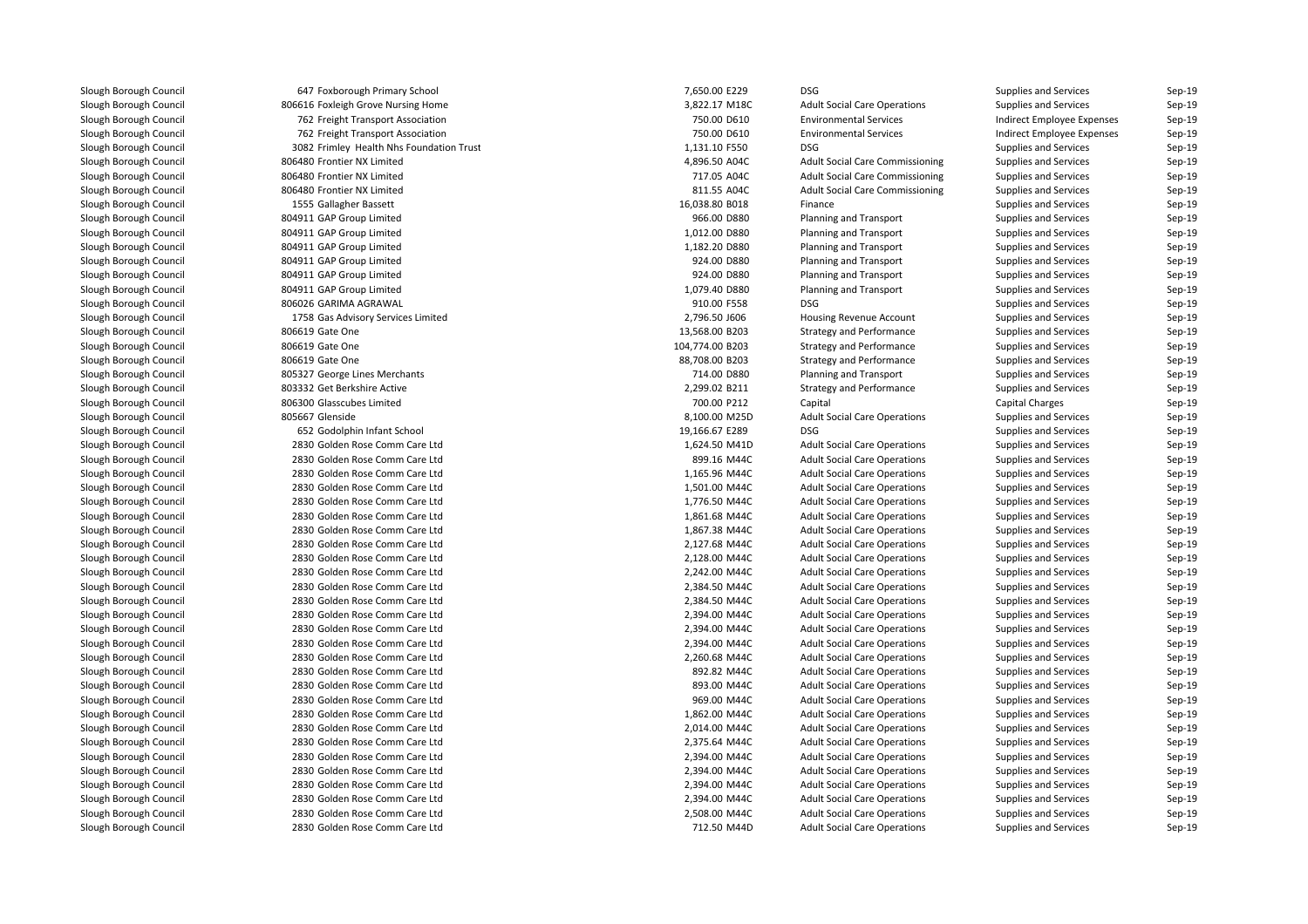2830 Golden Rose Comm Care Ltd 2830 Golden Rose Comm Care Ltd 2830 Golden Rose Comm Care Ltd 2830 Golden Rose Comm Care Ltd 2830 Golden Rose Comm Care Ltd 2830 Golden Rose Comm Care Ltd 2830 Golden Rose Comm Care Ltd 2830 Golden Rose Comm Care Ltd 2830 Golden Rose Comm Care Ltd 1682806485 GPF Lewis Plc 848 Graham Peters Ltd 848 Graham Peters Ltd 803296 Grant Thornton UK LLP805069 Grove Academy 9 Grove Academy 2008 DSG 2009 By 2008 2009 By 2009 By 3,833.33 E299 DSG 804447 Grundon Waste Management Limited 804447 Grundon Waste Management Limited 804447 Grundon Waste Management Limited 804447 Grundon Waste Management Limited 3228 H Plus Care Ltd1828 Hallens Solicitors 744 Hampshire County Council 837 Hands Free Computing Ltd 746 Hanover Housing Association 746 Hanover Housing Association 746 Hanover Housing Association 746 Hanover Housing Association 805540 harrison.evans LTD 1465 HAS Technology Limited 1465 HAS Technology Limited 1465 HAS Technology Limited 804986 Havencare Ltd 1381 Haybrook College 119,641.56 E809 DSG1381 Haybrook College 1988 College 1988 and the state of the Superior Society of the Superior Society of the Superior Society of the Superior Society of the Superior Society of the Superior Society of the Superior Superior l 1381 Haybrook College 800.00 F235 DSG 800.00 F235 DSG 800.00 F235 DSG 800.00 F235 DSG l 1381 Haybrook College 800.00 F235 DSG 800.00 F235 DSG 800.00 F235 DSG 800.00 F235 DSG 1381 Haybrook College 1,024.20 F235 DSG 1381 Haybrook College 1,200.00 F235 DSG 1381 Haybrook College 4,000.00 F235 DSG 3784 Haybrook College Pru**1** 2,734.29 M15D 803753 Healthcare Homes 2,688 and 2,734.29 M15D 803753 Healthcare Homes 803753 Healthcare Homes 3,214.29 M18C **803753 Healthcare Homes** 3,000.00 M27C 3,000.00 M27C 803447 Herewards House Residential Home 2,785.71 M27C 2,785.71 M27C 803447 Herewards House Residential Home 2,878.57 M27C 2,878.57 M27C 3387 Herschel Grammar School 833.33 E309 DSG805818 Hestia Housing & Support 806731 High Hurlands Homes 3280 Hillcrest Childrens Services Ltd 3280 Hillcrest Childrens Services Ltd 3280 Hillcrest Childrens Services Ltd 3280 Hillcrest Childrens Services Ltd3280 Hillcrest Childrens Services Ltd

| 0 Golden Rose Comm Care Ltd        | 1,589.66 M44D   | <b>Adult Social Care Operations</b>    | <b>Supplies and Services</b> | Sep-19 |
|------------------------------------|-----------------|----------------------------------------|------------------------------|--------|
| 0 Golden Rose Comm Care Ltd        | 2,144.16 M44D   | <b>Adult Social Care Operations</b>    | <b>Supplies and Services</b> | Sep-19 |
| 0 Golden Rose Comm Care Ltd        | 1,596.00 M44D   | <b>Adult Social Care Operations</b>    | Supplies and Services        | Sep-19 |
| 0 Golden Rose Comm Care Ltd        | 2,156.82 M44D   | <b>Adult Social Care Operations</b>    | <b>Supplies and Services</b> | Sep-19 |
| 0 Golden Rose Comm Care Ltd        | 2,128.00 M44F   | <b>Adult Social Care Operations</b>    | <b>Supplies and Services</b> | Sep-19 |
| 0 Golden Rose Comm Care Ltd        | 2,127.68 M44F   | <b>Adult Social Care Operations</b>    | <b>Supplies and Services</b> | Sep-19 |
| 0 Golden Rose Comm Care Ltd        | 2,577.66 M48C   | <b>Adult Social Care Operations</b>    | <b>Supplies and Services</b> | Sep-19 |
| 0 Golden Rose Comm Care Ltd        | 2,609.98 M48C   | <b>Adult Social Care Operations</b>    | <b>Supplies and Services</b> | Sep-19 |
| 0 Golden Rose Comm Care Ltd        | 9,200.00 A06C   | <b>Adult Social Care Commissioning</b> | Supplies and Services        | Sep-19 |
| 2 Gpex                             | 3,163.51 B014   | <b>Customer and Communications</b>     | <b>Supplies and Services</b> | Sep-19 |
| 5 GPF Lewis Plc                    | 283,050.63 P101 | Capital                                | <b>Capital Charges</b>       | Sep-19 |
| 8 Graham Peters Ltd                | 14,361.95 P547  | Capital                                | <b>Capital Charges</b>       | Sep-19 |
| 8 Graham Peters Ltd                | 5,043.29 P006   | Capital                                | <b>Capital Charges</b>       | Sep-19 |
| 6 Grant Thornton UK LLP            | 24,548.25 B007  | Finance                                | <b>Supplies and Services</b> | Sep-19 |
| 9 Grove Academy                    | 3,833.33 E299   | <b>DSG</b>                             | <b>Supplies and Services</b> | Sep-19 |
| 7 Grundon Waste Management Limited | 1,145.00 D342   | <b>Environmental Services</b>          | Supplies and Services        | Sep-19 |
| 7 Grundon Waste Management Limited | 1,145.00 D342   | <b>Environmental Services</b>          | Supplies and Services        | Sep-19 |
| 7 Grundon Waste Management Limited | 1,145.00 D342   | <b>Environmental Services</b>          | Supplies and Services        | Sep-19 |
| 7 Grundon Waste Management Limited | 441,568.95 D342 | <b>Environmental Services</b>          | Supplies and Services        | Sep-19 |
| 8 H Plus Care Ltd                  | 3,174.58 M15F   | <b>Adult Social Care Operations</b>    | Supplies and Services        | Sep-19 |
| 8 Hallens Solicitors               | 1,050.00 D900   | <b>Environmental Services</b>          | Indirect Employee Expenses   | Sep-19 |
| 4 Hampshire County Council         | 5,762.88 F123   | Children, Learning and Skills          | Supplies and Services        | Sep-19 |
| 7 Hands Free Computing Ltd         | 752.95 C406     | Communities and Lesiure                | Supplies and Services        | Sep-19 |
| 6 Hanover Housing Association      | 1,044.32 A05F   | <b>Adult Social Care Operations</b>    | Supplies and Services        | Sep-19 |
| 6 Hanover Housing Association      | 1,146.80 A05F   | <b>Adult Social Care Operations</b>    | Supplies and Services        | Sep-19 |
| 6 Hanover Housing Association      | 46,501.29 H211  | <b>Adult Social Care Operations</b>    | <b>Supplies and Services</b> | Sep-19 |
| 6 Hanover Housing Association      | 10,941.48 H211  | <b>Adult Social Care Operations</b>    | Supplies and Services        | Sep-19 |
| 0 harrison.evans LTD               | 12,200.00 J020  | Housing Revenue Account                | Supplies and Services        | Sep-19 |
| 5 HAS Technology Limited           | 1,902.11 M44C   | <b>Adult Social Care Operations</b>    | Supplies and Services        | Sep-19 |
| 5 HAS Technology Limited           | 552.08 A02F     | <b>Adult Social Care Commissioning</b> | Supplies and Services        | Sep-19 |
| 5 HAS Technology Limited           | 1,009.40 A07R   | <b>Adult Social Care Operations</b>    | Supplies and Services        | Sep-19 |
| 6 Havencare Ltd                    | 5,118.00 M26E   | <b>Adult Social Care Operations</b>    | <b>Supplies and Services</b> | Sep-19 |
| 1 Haybrook College                 | 119,641.56 E809 | <b>DSG</b>                             | Supplies and Services        | Sep-19 |
| 1 Haybrook College                 | 500.00 F235     | DSG                                    | Supplies and Services        | Sep-19 |
| 1 Haybrook College                 | 800.00 F235     | <b>DSG</b>                             | Supplies and Services        | Sep-19 |
| 1 Haybrook College                 | 800.00 F235     | <b>DSG</b>                             | Supplies and Services        | Sep-19 |
| 1 Haybrook College                 | 1,024.20 F235   | DSG                                    | Supplies and Services        | Sep-19 |
| 1 Haybrook College                 | 1,200.00 F235   | <b>DSG</b>                             | <b>Supplies and Services</b> | Sep-19 |
| 1 Haybrook College                 | 4,000.00 F235   | <b>DSG</b>                             | Supplies and Services        | Sep-19 |
| 4 Haybrook College Pru             | 54,115.00 E809  | <b>DSG</b>                             | Supplies and Services        | Sep-19 |
| 3 Healthcare Homes                 | 2,734.29 M15D   | <b>Adult Social Care Operations</b>    | Supplies and Services        | Sep-19 |
| 3 Healthcare Homes                 | 3,214.29 M18C   | <b>Adult Social Care Operations</b>    | Supplies and Services        | Sep-19 |
| 3 Healthcare Homes                 | 3,000.00 M27C   | <b>Adult Social Care Operations</b>    | Supplies and Services        | Sep-19 |
| 7 Herewards House Residential Home | 2,785.71 M27C   | <b>Adult Social Care Operations</b>    | <b>Supplies and Services</b> | Sep-19 |
| 7 Herewards House Residential Home | 2,878.57 M27C   | <b>Adult Social Care Operations</b>    | Supplies and Services        | Sep-19 |
| 7 Herschel Grammar School          | 833.33 E309     | <b>DSG</b>                             | Supplies and Services        | Sep-19 |
| 8 Hestia Housing & Support         | 65,000.00 H254  | <b>Regulatory Services</b>             | Supplies and Services        | Sep-19 |
| 1 High Hurlands Homes              | 6,326.87 M26E   | <b>Adult Social Care Operations</b>    | Supplies and Services        | Sep-19 |
| 0 Hillcrest Childrens Services Ltd | 4,457.14 F462   | <b>DSG</b>                             | <b>Supplies and Services</b> | Sep-19 |
| 0 Hillcrest Childrens Services Ltd | 4,457.14 F462   | <b>DSG</b>                             | <b>Supplies and Services</b> | Sep-19 |
| 0 Hillcrest Childrens Services Ltd | 4,605.71 F462   | <b>DSG</b>                             | <b>Supplies and Services</b> | Sep-19 |
| 0 Hillcrest Childrens Services Ltd | 4,605.71 F462   | <b>DSG</b>                             | <b>Supplies and Services</b> | Sep-19 |
| 0 Hillcrest Childrens Services Ltd | 4,605.71 F462   | <b>DSG</b>                             | Supplies and Services        | Sep-19 |
|                                    |                 |                                        |                              |        |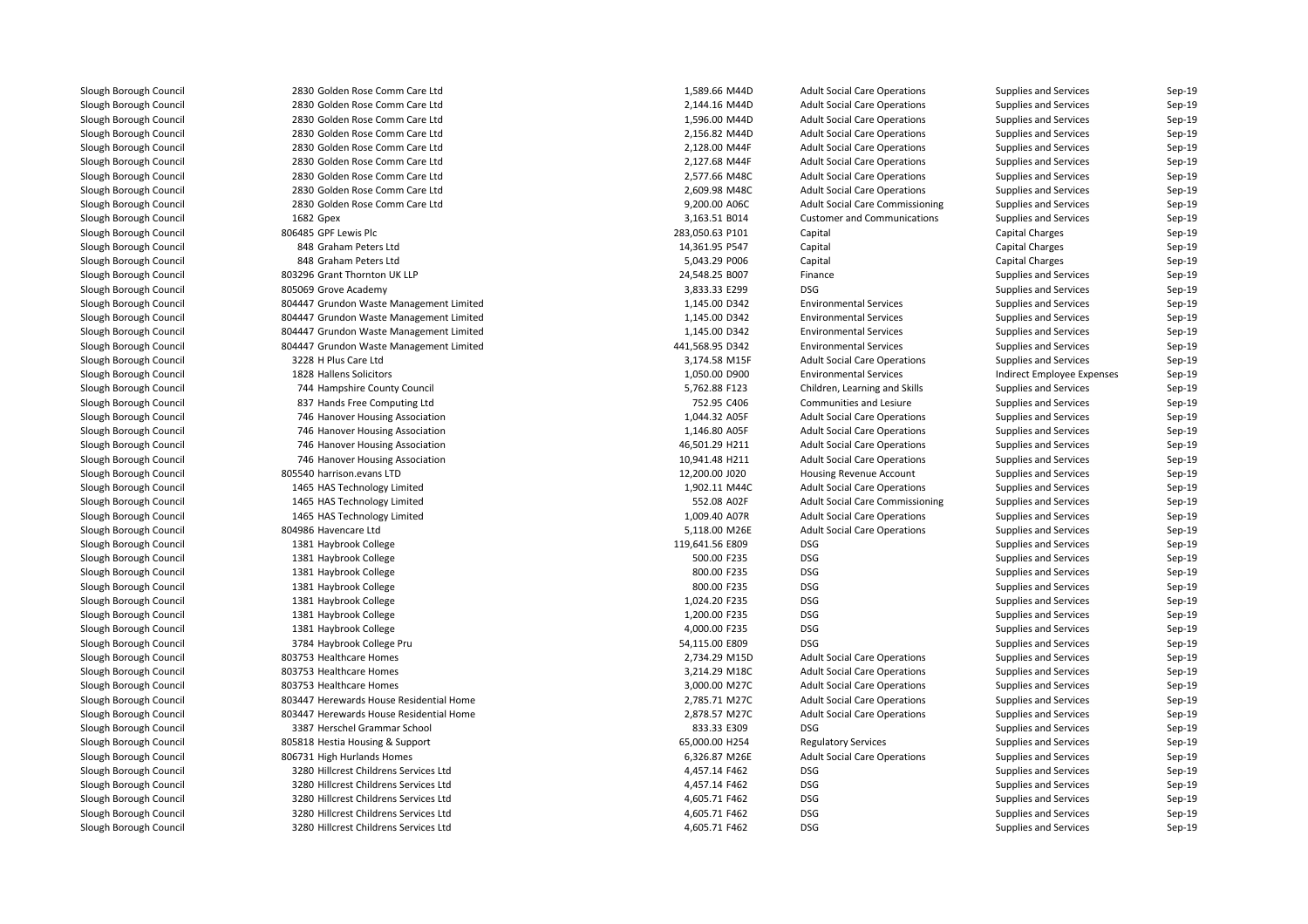| 2854 Hillingdon Narrowboats Association                | 990.00 C043     | <b>Customer and Communications</b>  | Supplies and Services        | Sep-19 |
|--------------------------------------------------------|-----------------|-------------------------------------|------------------------------|--------|
| 806071 HLM Architects                                  | 3,700.00 P101   | Capital                             | <b>Capital Charges</b>       | Sep-19 |
| 3250 Hodge Hill Grange H C One Ltd                     | 2,020.44 M15D   | <b>Adult Social Care Operations</b> | Supplies and Services        | Sep-19 |
| 2218 Holex                                             | 820.00 F210     | Communities and Lesiure             | Supplies and Services        | Sep-19 |
| 850 Holy Family Catholic Primary School                | 167,025.21 E259 | <b>DSG</b>                          | Supplies and Services        | Sep-19 |
| 806759 Home Office Design Ltd / Workspace Designs      | 2,592.50 P193   | Capital                             | <b>Capital Charges</b>       | Sep-19 |
| 1914 Huntcliff Limited                                 | 1,975.00 J028   | Housing Revenue Account             | Supplies and Services        | Sep-19 |
| 383 Iken Business Ltd                                  | 6,305.76 B096   | Governance                          | Supplies and Services        | Sep-19 |
| 351 Imperial Polythene Products Ltd                    | 2,692.25 D620   | <b>Environmental Services</b>       | Supplies and Services        | Sep-19 |
| 3269 In Hand Care Services Ltd                         | 773.84 M44C     | <b>Adult Social Care Operations</b> | Supplies and Services        | Sep-19 |
| 3269 In Hand Care Services Ltd                         | 775.47 M44C     | <b>Adult Social Care Operations</b> | Supplies and Services        | Sep-19 |
| 3269 In Hand Care Services Ltd                         | 874.69 M44C     | <b>Adult Social Care Operations</b> | Supplies and Services        | Sep-19 |
| 3269 In Hand Care Services Ltd                         | 1,021.30 M44C   | <b>Adult Social Care Operations</b> | Supplies and Services        | Sep-19 |
| 3269 In Hand Care Services Ltd                         | 1,059.21 M44C   | <b>Adult Social Care Operations</b> | Supplies and Services        | Sep-19 |
| 3269 In Hand Care Services Ltd                         | 2,622.40 M44D   | <b>Adult Social Care Operations</b> | Supplies and Services        | Sep-19 |
| 3269 In Hand Care Services Ltd                         | 553.63 M44F     | <b>Adult Social Care Operations</b> | Supplies and Services        | Sep-19 |
| 3269 In Hand Care Services Ltd                         | 3,162.93 M48C   | <b>Adult Social Care Operations</b> | <b>Supplies and Services</b> | Sep-19 |
| 3570 Independent Supported Living And Disabilities Ltd | 3,000.00 M42E   | <b>Adult Social Care Operations</b> | Supplies and Services        | Sep-19 |
| 3570 Independent Supported Living And Disabilities Ltd | 3,000.00 M42E   | <b>Adult Social Care Operations</b> | Supplies and Services        | Sep-19 |
| 3570 Independent Supported Living And Disabilities Ltd | 880.00 M44D     | <b>Adult Social Care Operations</b> | Supplies and Services        | Sep-19 |
| 3570 Independent Supported Living And Disabilities Ltd | 880.00 M44D     | <b>Adult Social Care Operations</b> | Supplies and Services        | Sep-19 |
| 3570 Independent Supported Living And Disabilities Ltd | 1,050.00 M44E   | <b>Adult Social Care Operations</b> | Supplies and Services        | Sep-19 |
| 3570 Independent Supported Living And Disabilities Ltd | 1,440.00 M44E   | <b>Adult Social Care Operations</b> | Supplies and Services        | Sep-19 |
| 3570 Independent Supported Living And Disabilities Ltd | 3,570.00 M44E   | <b>Adult Social Care Operations</b> | Supplies and Services        | Sep-19 |
| 3570 Independent Supported Living And Disabilities Ltd | 4,212.00 M44E   | <b>Adult Social Care Operations</b> | Supplies and Services        | Sep-19 |
| 3570 Independent Supported Living And Disabilities Ltd | 1,050.00 M44E   | <b>Adult Social Care Operations</b> | Supplies and Services        | Sep-19 |
| 3570 Independent Supported Living And Disabilities Ltd | 1,440.00 M44E   | <b>Adult Social Care Operations</b> | Supplies and Services        | Sep-19 |
| 3570 Independent Supported Living And Disabilities Ltd | 3,570.00 M44E   | <b>Adult Social Care Operations</b> | Supplies and Services        | Sep-19 |
| 806200 Inhabitat Design Studios Limited                | 1,500.00 P128   | Capital                             | Supplies and Services        | Sep-19 |
| 806761 Instinct Resourcing Ltd                         | 7,500.00 B408   | People                              | <b>Agency Staff</b>          | Sep-19 |
| 806761 Instinct Resourcing Ltd                         | 1,000.00 B408   | People                              | Supplies and Services        | Sep-19 |
| 3500 Iqra Slough Islamic Primary School                | 64,256.26 E489  | <b>DSG</b>                          | Supplies and Services        | Sep-19 |
| 2919 Islamic Shakhsiyah Foundation                     | 6,872.95 F909   | <b>DSG</b>                          | Supplies and Services        | Sep-19 |
| 806270 J2 RESEARCH LTD                                 | 2,656.50 F210   | Communities and Lesiure             | Supplies and Services        | Sep-19 |
| 753 Jack In The Box Day Nursery                        | 8,130.93 F909   | <b>DSG</b>                          | Supplies and Services        | Sep-19 |
| 1479 Jactone Products Limited                          | 993.73 P193     | Capital                             | <b>Capital Charges</b>       | Sep-19 |
| 1479 Jactone Products Limited                          | 2,283.75 P193   |                                     | <b>Capital Charges</b>       | Sep-19 |
| 1479 Jactone Products Limited                          | 4,376.74 P193   | Capital                             | <b>Capital Charges</b>       | Sep-19 |
|                                                        | 551.40 P193     | Capital                             |                              | Sep-19 |
| 1479 Jactone Products Limited                          |                 | Capital                             | <b>Capital Charges</b>       |        |
| 1479 Jactone Products Limited                          | 1,914.92 P193   | Capital                             | <b>Capital Charges</b>       | Sep-19 |
| 733 James Elliman School                               | 22,196.01 E319  | DSG                                 | Supplies and Services        | Sep-19 |
| 806436 Jasmin Vardimon Educational Company             | 1,000.00 C322   | Communities and Lesiure             | <b>Supplies and Services</b> | Sep-19 |
| 805226 JD Surfacing & Civil Engineering Limited        | 935.00 D760     | <b>Environmental Services</b>       | Supplies and Services        | Sep-19 |
| 805226 JD Surfacing & Civil Engineering Limited        | 2,856.25 D880   | <b>Planning and Transport</b>       | Supplies and Services        | Sep-19 |
| 805226 JD Surfacing & Civil Engineering Limited        | 4,830.00 D880   | <b>Planning and Transport</b>       | Supplies and Services        | Sep-19 |
| 805226 JD Surfacing & Civil Engineering Limited        | 8,548.90 D880   | Planning and Transport              | Supplies and Services        | Sep-19 |
| 805226 JD Surfacing & Civil Engineering Limited        | 2,856.25 D880   | <b>Planning and Transport</b>       | Supplies and Services        | Sep-19 |
| 805226 JD Surfacing & Civil Engineering Limited        | 10,472.20 D880  | <b>Planning and Transport</b>       | Supplies and Services        | Sep-19 |
| 804698 Jenny Hooper SEN Consulting Ltd                 | 4,275.00 F500   | Children, Learning and Skills       | Supplies and Services        | Sep-19 |
| 1592 Jmw Systems Limited                               | 9,828.00 D512   | <b>Planning and Transport</b>       | Supplies and Services        | Sep-19 |
| 956 John Murphy & Company Ltd                          | 1,280.00 H206   | <b>Strategic Housing Services</b>   | Premises                     | Sep-19 |
| 956 John Murphy & Company Ltd                          | 1,280.00 H206   | <b>Strategic Housing Services</b>   | Premises                     | Sep-19 |
| 956 John Murphy & Company Ltd                          | 2,720.00 P095   | Capital                             | <b>Capital Charges</b>       | Sep-19 |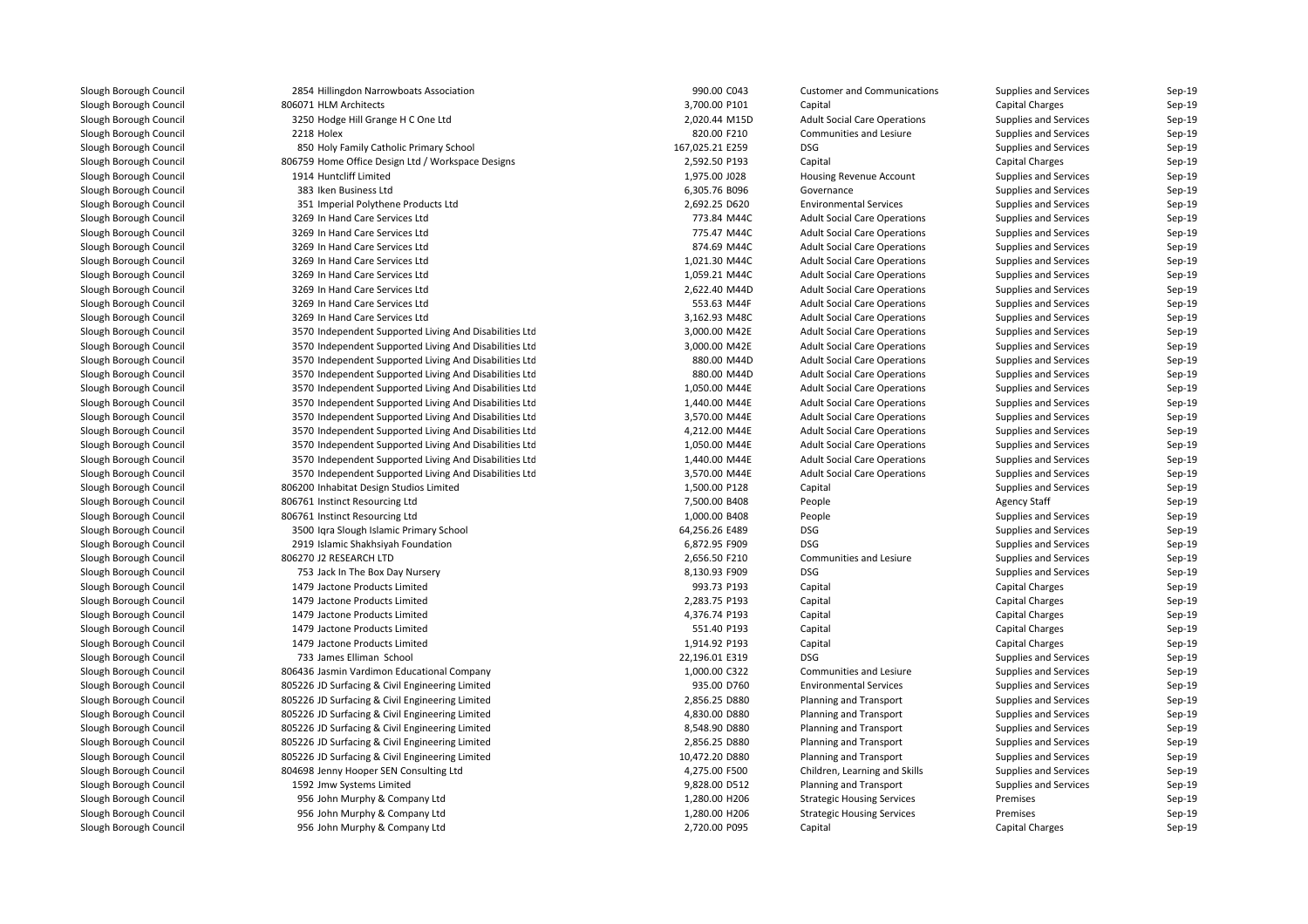| 298 John Ross Pharmacy                                 | 511.89 A04C                    | <b>Adult Social Care Commissioning</b>                                     | Supplies and Services                          | Sep-19 |
|--------------------------------------------------------|--------------------------------|----------------------------------------------------------------------------|------------------------------------------------|--------|
| 2200 Joshua Pilmore                                    | 710.00 C322                    | Communities and Lesiure                                                    | Supplies and Services                          | Sep-19 |
| 805699 K&J Carers Ltd                                  | 2,466.00 M48C                  | <b>Adult Social Care Operations</b>                                        | Supplies and Services                          | Sep-19 |
| 805699 K&J Carers Ltd                                  | 1,071.00 M48C                  | <b>Adult Social Care Operations</b>                                        | Supplies and Services                          | Sep-19 |
| 803815 Kathys Childcare                                | 564.90 F909                    | <b>DSG</b>                                                                 | Supplies and Services                          | Sep-19 |
| 803815 Kathys Childcare                                | 564.90 F909                    | <b>DSG</b>                                                                 | Supplies and Services                          | Sep-19 |
| 2620 Kcare Nursing Agency Ltd                          | 672.00 M44C                    | <b>Adult Social Care Operations</b>                                        | Supplies and Services                          | Sep-19 |
| 2620 Kcare Nursing Agency Ltd                          | 2,000.00 M44C                  | <b>Adult Social Care Operations</b>                                        | Supplies and Services                          | Sep-19 |
| 2620 Kcare Nursing Agency Ltd                          | 2,240.00 M44C                  | <b>Adult Social Care Operations</b>                                        | Supplies and Services                          | Sep-19 |
| 2620 Kcare Nursing Agency Ltd                          | 952.00 M44C                    | <b>Adult Social Care Operations</b>                                        | Supplies and Services                          | Sep-19 |
| 2620 Kcare Nursing Agency Ltd                          | 1,096.00 M44C                  | <b>Adult Social Care Operations</b>                                        | Supplies and Services                          | Sep-19 |
| 2620 Kcare Nursing Agency Ltd                          | 2,016.00 M44C                  | <b>Adult Social Care Operations</b>                                        | Supplies and Services                          | Sep-19 |
| 2620 Kcare Nursing Agency Ltd                          | 2,016.00 M44C                  | <b>Adult Social Care Operations</b>                                        | Supplies and Services                          | Sep-19 |
| 2620 Kcare Nursing Agency Ltd                          | 2,016.00 M44C                  | <b>Adult Social Care Operations</b>                                        | Supplies and Services                          | Sep-19 |
| 2620 Kcare Nursing Agency Ltd                          | 664.00 M48C                    | <b>Adult Social Care Operations</b>                                        | Supplies and Services                          | Sep-19 |
| 2620 Kcare Nursing Agency Ltd                          | 2,480.00 M48C                  | <b>Adult Social Care Operations</b>                                        | Supplies and Services                          | Sep-19 |
| 804887 KCare Nursing Agency Ltd Supported House Living | 2,926.00 M42F                  | <b>Adult Social Care Operations</b>                                        | Supplies and Services                          | Sep-19 |
| 804887 KCare Nursing Agency Ltd Supported House Living | 2,926.00 M42F                  | <b>Adult Social Care Operations</b>                                        | Supplies and Services                          | Sep-19 |
| 663 Kent County Council                                | 17,820.60 F123                 | Children, Learning and Skills                                              | Supplies and Services                          | Sep-19 |
| 804631 KFIVE SALES LTD                                 | 1,981.66 P193                  | Capital                                                                    | <b>Capital Charges</b>                         | Sep-19 |
| 803916 Kharis Solutions                                | 1,633.50 M44C                  | <b>Adult Social Care Operations</b>                                        | Supplies and Services                          | Sep-19 |
| 803916 Kharis Solutions                                | 1,848.00 M44C                  | <b>Adult Social Care Operations</b>                                        | Supplies and Services                          | Sep-19 |
| 803916 Kharis Solutions                                | 2,037.75 M44C                  | <b>Adult Social Care Operations</b>                                        | Supplies and Services                          | Sep-19 |
| 803916 Kharis Solutions                                | 2,079.00 M44C                  | <b>Adult Social Care Operations</b>                                        | Supplies and Services                          | Sep-19 |
| 803916 Kharis Solutions                                | 2,079.00 M44C                  | <b>Adult Social Care Operations</b>                                        | Supplies and Services                          | Sep-19 |
| 803916 Kharis Solutions                                | 2,079.00 M44C                  | <b>Adult Social Care Operations</b>                                        | Supplies and Services                          | Sep-19 |
| 803916 Kharis Solutions                                | 2,079.00 M44C                  | <b>Adult Social Care Operations</b>                                        | Supplies and Services                          | Sep-19 |
| 803916 Kharis Solutions                                | 2,079.00 M44C                  | <b>Adult Social Care Operations</b>                                        | Supplies and Services                          | Sep-19 |
| 803916 Kharis Solutions                                | 10,962.00 M44E                 | <b>Adult Social Care Operations</b>                                        | Supplies and Services                          | Sep-19 |
| 803916 Kharis Solutions                                | 10,962.00 M44E                 | <b>Adult Social Care Operations</b>                                        | Supplies and Services                          | Sep-19 |
| 803916 Kharis Solutions                                | 1,848.00 M48C                  | <b>Adult Social Care Operations</b>                                        | Supplies and Services                          | Sep-19 |
| 803916 Kharis Solutions                                | 1,848.00 M48C                  | <b>Adult Social Care Operations</b>                                        | Supplies and Services                          | Sep-19 |
| 804546 Korn Ferry                                      | 3,080.00 D105                  | <b>Planning and Transport</b>                                              | Indirect Employee Expenses                     | Sep-19 |
| 804546 Korn Ferry                                      | 1,848.00 F144                  | Children, Learning and Skills                                              | Indirect Employee Expenses                     | Sep-19 |
| 1728 Kristiina Smith                                   | 904.50 C322                    | Communities and Lesiure                                                    | Supplies and Services                          | Sep-19 |
| 803455 Lakeandland t/a Land Train Hire Nationwide      | 2,545.00 C043                  | <b>Customer and Communications</b>                                         | Supplies and Services                          | Sep-19 |
| 664 Langley Grammar School                             | 79,254.33 E329                 | <b>DSG</b>                                                                 | Supplies and Services                          | Sep-19 |
| 1699 Langley Hall Primary Academy                      | 1,900.00 E739                  | <b>DSG</b>                                                                 | Supplies and Services                          | Sep-19 |
| 3001 Langley Haven Care Homes Ltd                      | 3,257.14 M25C                  | <b>Adult Social Care Operations</b>                                        | Supplies and Services                          | Sep-19 |
| 3001 Langley Haven Care Homes Ltd                      | 3,257.14 M25C                  | <b>Adult Social Care Operations</b>                                        | Supplies and Services                          | Sep-19 |
|                                                        |                                |                                                                            |                                                | Sep-19 |
| 3001 Langley Haven Care Homes Ltd                      | 3,257.14 M25C<br>3,857.14 M25C | <b>Adult Social Care Operations</b>                                        | Supplies and Services                          | Sep-19 |
| 3001 Langley Haven Care Homes Ltd                      | 3,257.14 M27C                  | <b>Adult Social Care Operations</b><br><b>Adult Social Care Operations</b> | Supplies and Services<br>Supplies and Services | Sep-19 |
| 3001 Langley Haven Care Homes Ltd                      |                                |                                                                            |                                                |        |
| 3001 Langley Haven Care Homes Ltd                      | 3,257.14 M27C                  | <b>Adult Social Care Operations</b>                                        | Supplies and Services                          | Sep-19 |
| 3001 Langley Haven Care Homes Ltd                      | 3,257.14 M27C                  | <b>Adult Social Care Operations</b>                                        | Supplies and Services                          | Sep-19 |
| 3001 Langley Haven Care Homes Ltd                      | 3,257.14 M27C                  | <b>Adult Social Care Operations</b>                                        | Supplies and Services                          | Sep-19 |
| 3001 Langley Haven Care Homes Ltd                      | 3,257.14 M27F                  | <b>Adult Social Care Operations</b>                                        | Supplies and Services                          | Sep-19 |
| 3001 Langley Haven Care Homes Ltd                      | 3,257.14 M28C                  | <b>Adult Social Care Operations</b>                                        | Supplies and Services                          | Sep-19 |
| 803686 Lascelles Park Nursery                          | 17,063.62 F909                 | <b>DSG</b>                                                                 | Supplies and Services                          | Sep-19 |
| 3482 Leonard Cheshire Disability                       | 5,008.76 M25D                  | <b>Adult Social Care Operations</b>                                        | Supplies and Services                          | Sep-19 |
| 1513 Lex Autolease Limited                             | 583.84 M50A                    | <b>Planning and Transport</b>                                              | Supplies and Services                          | Sep-19 |
| 804692 Little Diamonds Pre School                      | 17,311.09 F909                 | <b>DSG</b>                                                                 | Supplies and Services                          | Sep-19 |
| 3791 Littledown Pru                                    | 17,110.00 E807                 | DSG                                                                        | Supplies and Services                          | Sep-19 |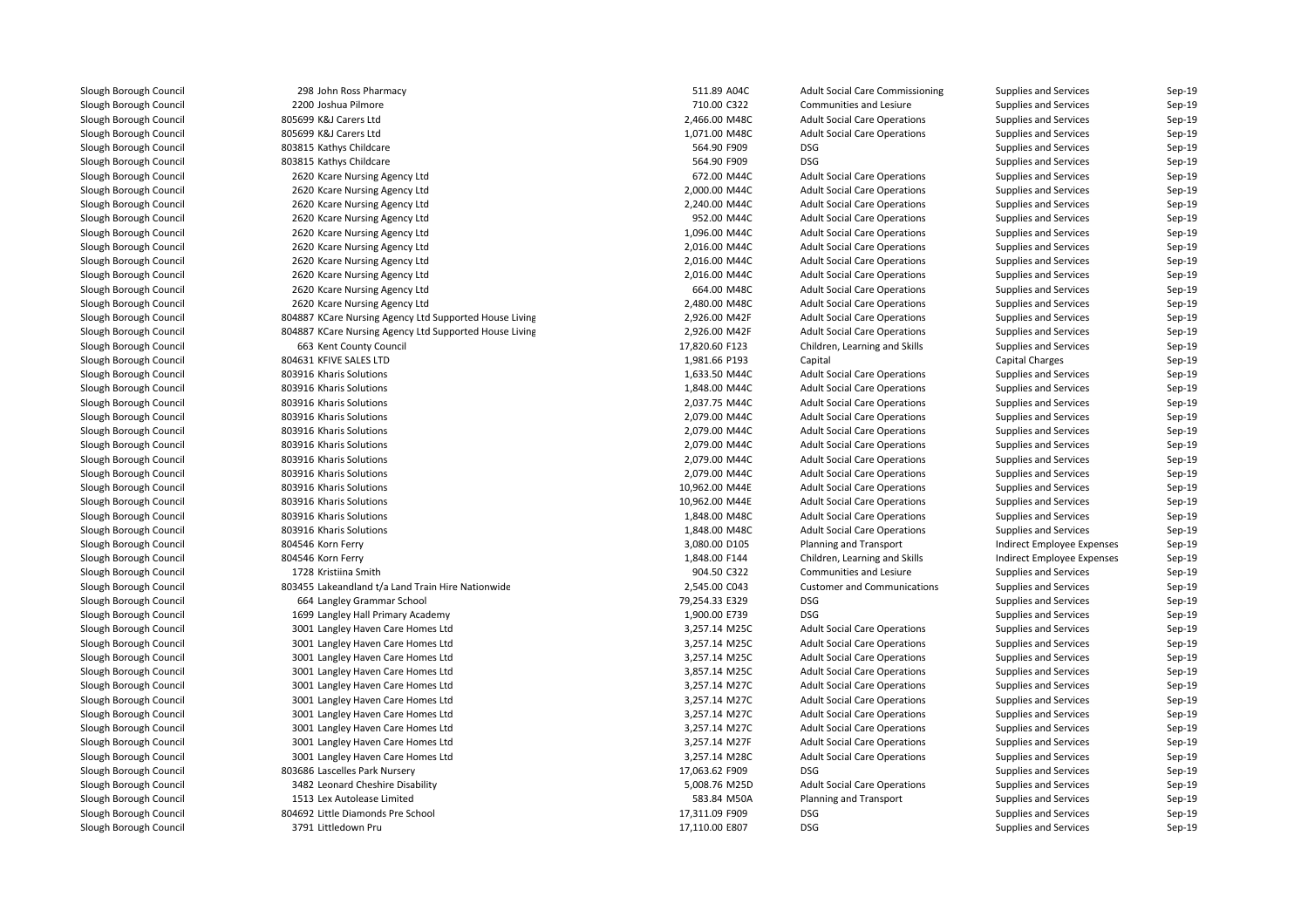| 667 Littledown School                            | 56,707.23 E807   | DSG                                    | Supplies and Services        | Sep-19 |
|--------------------------------------------------|------------------|----------------------------------------|------------------------------|--------|
| 1712 Lloyds Upton Lea Chemist (Ref:0464Ca050101) | 536.05 A04C      | <b>Adult Social Care Commissioning</b> | Supplies and Services        | Sep-19 |
| 1328 London & Quadrant Housing Trust             | 57,554.16 H205   | <b>Strategic Housing Services</b>      | Premises                     | Sep-19 |
| 804544 London Borough of Harrow                  | 81,272.56 B096   | Governance                             | Indirect Employee Expenses   | Sep-19 |
| 308 London Hire Ltd                              | 1,050.00 M50A    | Planning and Transport                 | Transport                    | Sep-19 |
| 308 London Hire Ltd                              | 657.69 M50A      | <b>Planning and Transport</b>          | Transport                    | Sep-19 |
| 308 London Hire Ltd                              | 657.69 M50A      | <b>Planning and Transport</b>          | Transport                    | Sep-19 |
| 308 London Hire Ltd                              | $-1,050.00$ M50A | <b>Planning and Transport</b>          | Transport                    | Sep-19 |
| 308 London Hire Ltd                              | $-1,050.00$ M50A | <b>Planning and Transport</b>          | Transport                    | Sep-19 |
| 308 London Hire Ltd                              | 1,050.00 M50A    | <b>Planning and Transport</b>          | Transport                    | Sep-19 |
| 308 London Hire Ltd                              | 1,050.00 M50A    | <b>Planning and Transport</b>          | Transport                    | Sep-19 |
| 308 London Hire Ltd                              | 1,050.00 M50A    | <b>Planning and Transport</b>          | Transport                    | Sep-19 |
| 308 London Hire Ltd                              | 1,020.00 M50A    | <b>Planning and Transport</b>          | Supplies and Services        | Sep-19 |
| 1282 Long Close School                           | 8,080.60 F909    | <b>DSG</b>                             | Supplies and Services        | Sep-19 |
| 804585 Longlea Ltd                               | 3,857.14 M18C    | <b>Adult Social Care Operations</b>    | Supplies and Services        | Sep-19 |
| 2302 Look Ahead Care And Support                 | 1,643.18 M42F    | <b>Adult Social Care Operations</b>    | Supplies and Services        | Sep-19 |
| 2302 Look Ahead Care And Support                 | 1,643.18 M42F    | <b>Adult Social Care Operations</b>    | Supplies and Services        | Sep-19 |
| 2302 Look Ahead Care And Support                 | 1,643.18 M42F    | <b>Adult Social Care Operations</b>    | Supplies and Services        | Sep-19 |
| 2302 Look Ahead Care And Support                 | 1,643.18 M42F    | <b>Adult Social Care Operations</b>    | Supplies and Services        | Sep-19 |
| 2302 Look Ahead Care And Support                 | 9,495.28 M42F    | <b>Adult Social Care Operations</b>    | Supplies and Services        | Sep-19 |
| 2302 Look Ahead Care And Support                 | 1,643.18 M42F    | <b>Adult Social Care Operations</b>    | Supplies and Services        | Sep-19 |
| 2302 Look Ahead Care And Support                 | 1,643.18 M42F    | <b>Adult Social Care Operations</b>    | Supplies and Services        | Sep-19 |
| 2302 Look Ahead Care And Support                 | 1,643.18 M42F    | <b>Adult Social Care Operations</b>    | Supplies and Services        | Sep-19 |
| 2302 Look Ahead Care And Support                 | 1,643.18 M42F    | <b>Adult Social Care Operations</b>    | Supplies and Services        | Sep-19 |
| 2302 Look Ahead Care And Support                 | 9,495.28 M42F    | <b>Adult Social Care Operations</b>    | Supplies and Services        | Sep-19 |
| 2302 Look Ahead Care And Support                 | 13,961.64 H211   | <b>Adult Social Care Operations</b>    | Supplies and Services        | Sep-19 |
| 2302 Look Ahead Care And Support                 | 13,982.80 H211   | <b>Adult Social Care Operations</b>    | Supplies and Services        | Sep-19 |
| 2302 Look Ahead Care And Support                 | 13,961.64 H211   | <b>Adult Social Care Operations</b>    | Supplies and Services        | Sep-19 |
| 3910 Lookahead Care & Support                    | 4,505.89 H216    | <b>Strategic Housing Services</b>      | <b>Government Grants</b>     | Sep-19 |
| 3910 Lookahead Care & Support                    | 4,505.89 H216    | <b>Strategic Housing Services</b>      | <b>Government Grants</b>     | Sep-19 |
| 804919 Louise Seddon (Louise's Little Peeps)     | 659.05 F909      | <b>DSG</b>                             | Supplies and Services        | Sep-19 |
| 1195 Lynch Hill (Foundation Primary) School      | 20,866.67 E749   | <b>DSG</b>                             | Supplies and Services        | Sep-19 |
| 1771 Lynch Hill Academy                          | 4,833.33 E359    | <b>DSG</b>                             | Supplies and Services        | Sep-19 |
| 290 Lyreco Uk Limited                            | 1,268.46 P193    | Capital                                | <b>Capital Charges</b>       | Sep-19 |
| 290 Lyreco Uk Limited                            | 900.00 K059      | <b>Customer and Communications</b>     | Supplies and Services        | Sep-19 |
| 3424 M D Homes                                   | 4,714.29 M15F    | <b>Adult Social Care Operations</b>    | Supplies and Services        | Sep-19 |
| 1874 Maccabee Pets Hotel                         | 527.00 H253      | Neighbourhood Services                 | Supplies and Services        | Sep-19 |
| 1874 Maccabee Pets Hotel                         | 748.00 H253      | Neighbourhood Services                 | Supplies and Services        | Sep-19 |
| 1874 Maccabee Pets Hotel                         | 1,241.00 H253    | Neighbourhood Services                 | Supplies and Services        | Sep-19 |
| 1874 Maccabee Pets Hotel                         | 1,840.00 H253    | Neighbourhood Services                 | Supplies and Services        | Sep-19 |
| 805273 Management Learning and Coaching          | 1,208.50 B409    | People                                 | Indirect Employee Expenses   | Sep-19 |
| 4001 Manpower Direct Uk Limited                  | 2,880.00 P095    | Capital                                | <b>Capital Charges</b>       | Sep-19 |
| 529 Marish Primary School                        | 67,829.00 E759   | <b>DSG</b>                             | Supplies and Services        | Sep-19 |
| 2751 Martin Conway                               | 618.40 M80F      | <b>Adult Social Care Operations</b>    | Supplies and Services        | Sep-19 |
| 2751 Martin Conway                               | 618.40 M80F      | <b>Adult Social Care Operations</b>    | Supplies and Services        | Sep-19 |
| 2751 Martin Conway                               | 618.40 M80F      | <b>Adult Social Care Operations</b>    | <b>Supplies and Services</b> | Sep-19 |
| 2751 Martin Conway                               | 618.40 M80F      | <b>Adult Social Care Operations</b>    | <b>Supplies and Services</b> | Sep-19 |
| 2752 Martin Conway                               | 501.62 H205      | <b>Strategic Housing Services</b>      | Supplies and Services        | Sep-19 |
| 1886 Matrix Scm                                  | 205,464.06 B023  | Finance                                | <b>Agency Staff</b>          | Sep-19 |
| 1886 Matrix Scm                                  | 262,673.08 B023  | Finance                                | <b>Agency Staff</b>          | Sep-19 |
| 1886 Matrix Scm                                  | 268,435.04 B023  | Finance                                | <b>Agency Staff</b>          | Sep-19 |
| 1886 Matrix Scm                                  | 217,543.55 B023  | Finance                                | <b>Agency Staff</b>          | Sep-19 |
| 1886 Matrix Scm                                  | 216,129.22 B023  | Finance                                | <b>Agency Staff</b>          | Sep-19 |
|                                                  |                  |                                        |                              |        |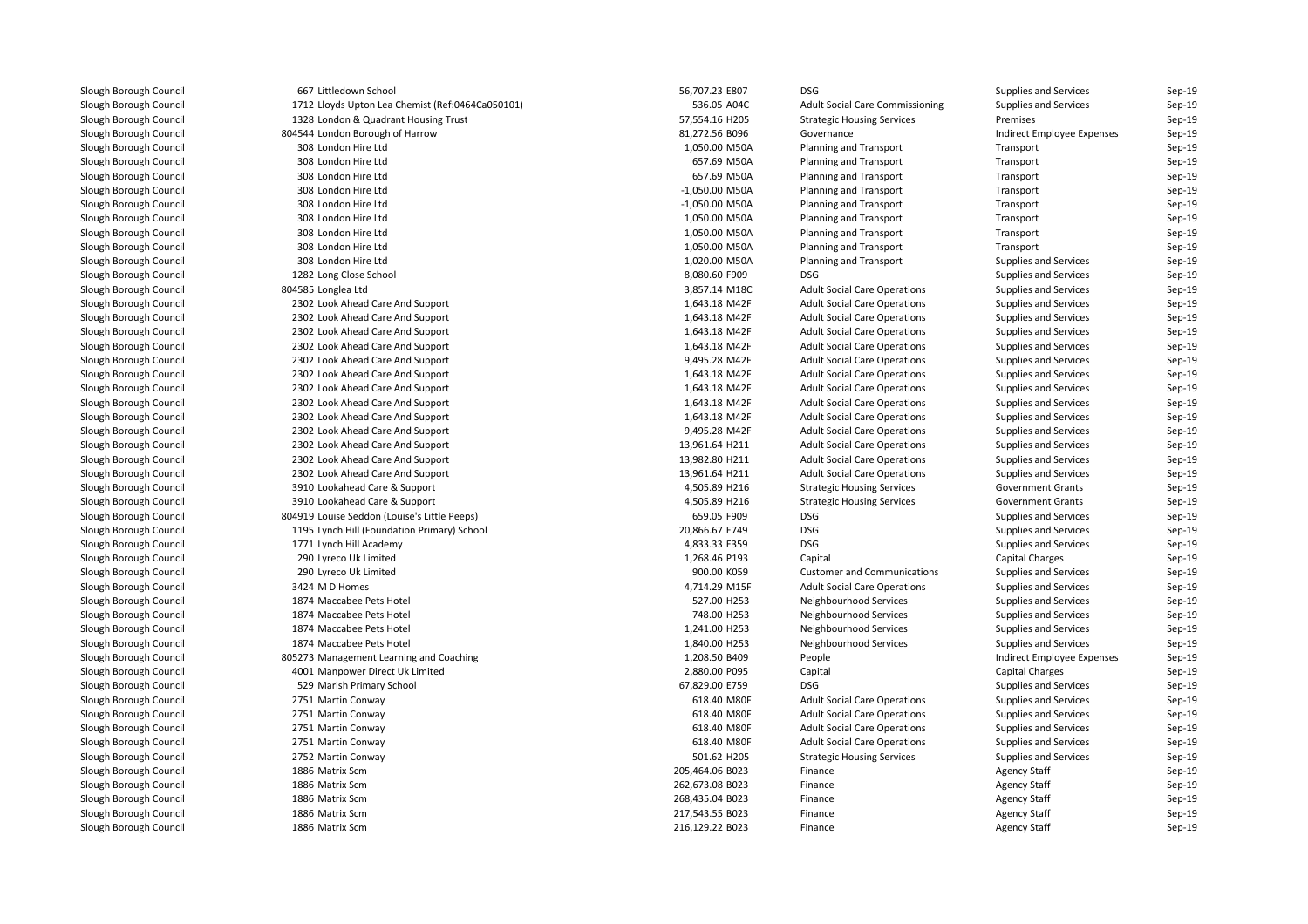| 1887 Michael Dyson Associates Ltd     | 3,377.77 P101  | Capital                             | <b>Capital Charges</b>       | Sep-19 |
|---------------------------------------|----------------|-------------------------------------|------------------------------|--------|
| 1496 Mighty Acorns Day Nursery Ltd    | 19,521.57 F909 | DSG                                 | Supplies and Services        | Sep-19 |
| 1472 Millennium & Copthorne Hotels    | 692.20 B409    | People                              | Indirect Employee Expenses   | Sep-19 |
| 806737 Mishcon de Reya LLP            | 18,000.00 P405 | Capital                             | <b>Capital Charges</b>       | Sep-19 |
| 2106 Mj Events Support Ltd            | 3,234.30 C043  | <b>Customer and Communications</b>  | Supplies and Services        | Sep-19 |
| 805121 MMCG (2) Limited               | 3,321.43 M17C  | <b>Adult Social Care Operations</b> | Supplies and Services        | Sep-19 |
| 805121 MMCG (2) Limited               | 3,321.43 M17C  | <b>Adult Social Care Operations</b> | Supplies and Services        | Sep-19 |
| 805121 MMCG (2) Limited               | 925.00 M17C    | <b>Adult Social Care Operations</b> | Supplies and Services        | Sep-19 |
| 805121 MMCG (2) Limited               | 7,200.00 M17C  | <b>Adult Social Care Operations</b> | Supplies and Services        | Sep-19 |
| 805121 MMCG (2) Limited               | 3,321.43 M18C  | <b>Adult Social Care Operations</b> | Supplies and Services        | Sep-19 |
| 805121 MMCG (2) Limited               | 3,321.43 M18C  | <b>Adult Social Care Operations</b> | Supplies and Services        | Sep-19 |
| 805121 MMCG (2) Limited               | 3,321.43 M18C  | <b>Adult Social Care Operations</b> | Supplies and Services        | Sep-19 |
| 805121 MMCG (2) Limited               | 3,321.43 M18C  | <b>Adult Social Care Operations</b> | Supplies and Services        | Sep-19 |
| 805121 MMCG (2) Limited               | 3,321.43 M18C  | <b>Adult Social Care Operations</b> | Supplies and Services        | Sep-19 |
| 805121 MMCG (2) Limited               | 3,321.43 M18C  | <b>Adult Social Care Operations</b> | Supplies and Services        | Sep-19 |
| 805121 MMCG (2) Limited               | 3,321.43 M18C  | <b>Adult Social Care Operations</b> | Supplies and Services        | Sep-19 |
| 805121 MMCG (2) Limited               | 3,321.43 M18C  | <b>Adult Social Care Operations</b> | Supplies and Services        | Sep-19 |
| 805121 MMCG (2) Limited               | 3,321.43 M18C  | <b>Adult Social Care Operations</b> | Supplies and Services        | Sep-19 |
| 805121 MMCG (2) Limited               | 3,321.43 M18C  | <b>Adult Social Care Operations</b> | Supplies and Services        | Sep-19 |
| 805121 MMCG (2) Limited               | 3,214.29 M18C  | <b>Adult Social Care Operations</b> | Supplies and Services        | Sep-19 |
| 805121 MMCG (2) Limited               | 3,321.43 M18C  | <b>Adult Social Care Operations</b> | Supplies and Services        | Sep-19 |
| 805121 MMCG (2) Limited               | 3,321.43 M18C  | <b>Adult Social Care Operations</b> | Supplies and Services        | Sep-19 |
| 805121 MMCG (2) Limited               | 4,928.57 M18C  | <b>Adult Social Care Operations</b> | Supplies and Services        | Sep-19 |
| 805121 MMCG (2) Limited               | 3,321.43 M25C  | <b>Adult Social Care Operations</b> | Supplies and Services        | Sep-19 |
| 805121 MMCG (2) Limited               | 3,321.43 M25C  | <b>Adult Social Care Operations</b> | Supplies and Services        | Sep-19 |
| 805121 MMCG (2) Limited               | 3,321.43 M25C  | <b>Adult Social Care Operations</b> | Supplies and Services        | Sep-19 |
| 805121 MMCG (2) Limited               | 3,321.43 M25C  | <b>Adult Social Care Operations</b> | Supplies and Services        | Sep-19 |
| 805121 MMCG (2) Limited               | 3,321.43 M25C  | <b>Adult Social Care Operations</b> | Supplies and Services        | Sep-19 |
| 805121 MMCG (2) Limited               | 3,321.43 M26D  | <b>Adult Social Care Operations</b> | Supplies and Services        | Sep-19 |
| 805121 MMCG (2) Limited               | 3,321.43 M26D  | <b>Adult Social Care Operations</b> | Supplies and Services        | Sep-19 |
| 805121 MMCG (2) Limited               | 3,321.43 M27C  | <b>Adult Social Care Operations</b> | Supplies and Services        | Sep-19 |
| 805121 MMCG (2) Limited               | 3,321.43 M27C  | <b>Adult Social Care Operations</b> | <b>Supplies and Services</b> | Sep-19 |
| 805121 MMCG (2) Limited               | 3,321.43 M27C  | <b>Adult Social Care Operations</b> | Supplies and Services        | Sep-19 |
| 805121 MMCG (2) Limited               | 3,321.43 M27C  | <b>Adult Social Care Operations</b> | Supplies and Services        | Sep-19 |
| 805121 MMCG (2) Limited               | 3,321.43 M27C  | <b>Adult Social Care Operations</b> | <b>Supplies and Services</b> | Sep-19 |
|                                       |                |                                     |                              |        |
| 805121 MMCG (2) Limited               | 3,321.43 M27C  | <b>Adult Social Care Operations</b> | Supplies and Services        | Sep-19 |
| 805121 MMCG (2) Limited               | 2,892.86 M28C  | <b>Adult Social Care Operations</b> | Supplies and Services        | Sep-19 |
| 805121 MMCG (2) Limited               | 3,321.43 M28C  | <b>Adult Social Care Operations</b> | Supplies and Services        | Sep-19 |
| 805121 MMCG (2) Limited               | 642.86 M29C    | <b>Adult Social Care Operations</b> | Supplies and Services        | Sep-19 |
| 805121 MMCG (2) Limited               | 3,171.43 M29C  | <b>Adult Social Care Operations</b> | Supplies and Services        | Sep-19 |
| 806795 MMCG (3) Ltd                   | 4,928.57 M15D  | <b>Adult Social Care Operations</b> | Supplies and Services        | Sep-19 |
| 806795 MMCG (3) Ltd                   | 9,857.15 M15D  | <b>Adult Social Care Operations</b> | Supplies and Services        | Sep-19 |
| 2645 Modus Care Ltd                   | 10,455.86 M26E | <b>Adult Social Care Operations</b> | Supplies and Services        | Sep-19 |
| 2115 Montagu Evans Llp                | 2,000.00 D224  | Planning and Transport              | Supplies and Services        | Sep-19 |
| 2115 Montagu Evans Llp                | 10,050.00 P172 | Capital                             | <b>Capital Charges</b>       | Sep-19 |
| 2166 Montague Swift Recruitment Ltd   | 4,275.00 F640  | Children, Learning and Skills       | <b>Agency Staff</b>          | Sep-19 |
| 3302 Montem Primary School            | 20,816.67 E339 | <b>DSG</b>                          | Supplies and Services        | Sep-19 |
| 806580 Moulded Theatre Company        | 700.00 C010    | Communities and Lesiure             | Supplies and Services        | Sep-19 |
| 806108 My Choice Children's Homes Ltd | 15,000.00 F462 | <b>DSG</b>                          | Supplies and Services        | Sep-19 |
| 806108 My Choice Children's Homes Ltd | 15,000.00 F462 | DSG                                 | Supplies and Services        | Sep-19 |
| 806264 NAL Ltd                        | 2,307.10 D880  | <b>Planning and Transport</b>       | Supplies and Services        | Sep-19 |
| 805369 NAS Services Limited           | -3,796.28 M26E | <b>Adult Social Care Operations</b> | Supplies and Services        | Sep-19 |
| 805369 NAS Services Limited           | -8,317.70 M42E | <b>Adult Social Care Operations</b> | Supplies and Services        | Sep-19 |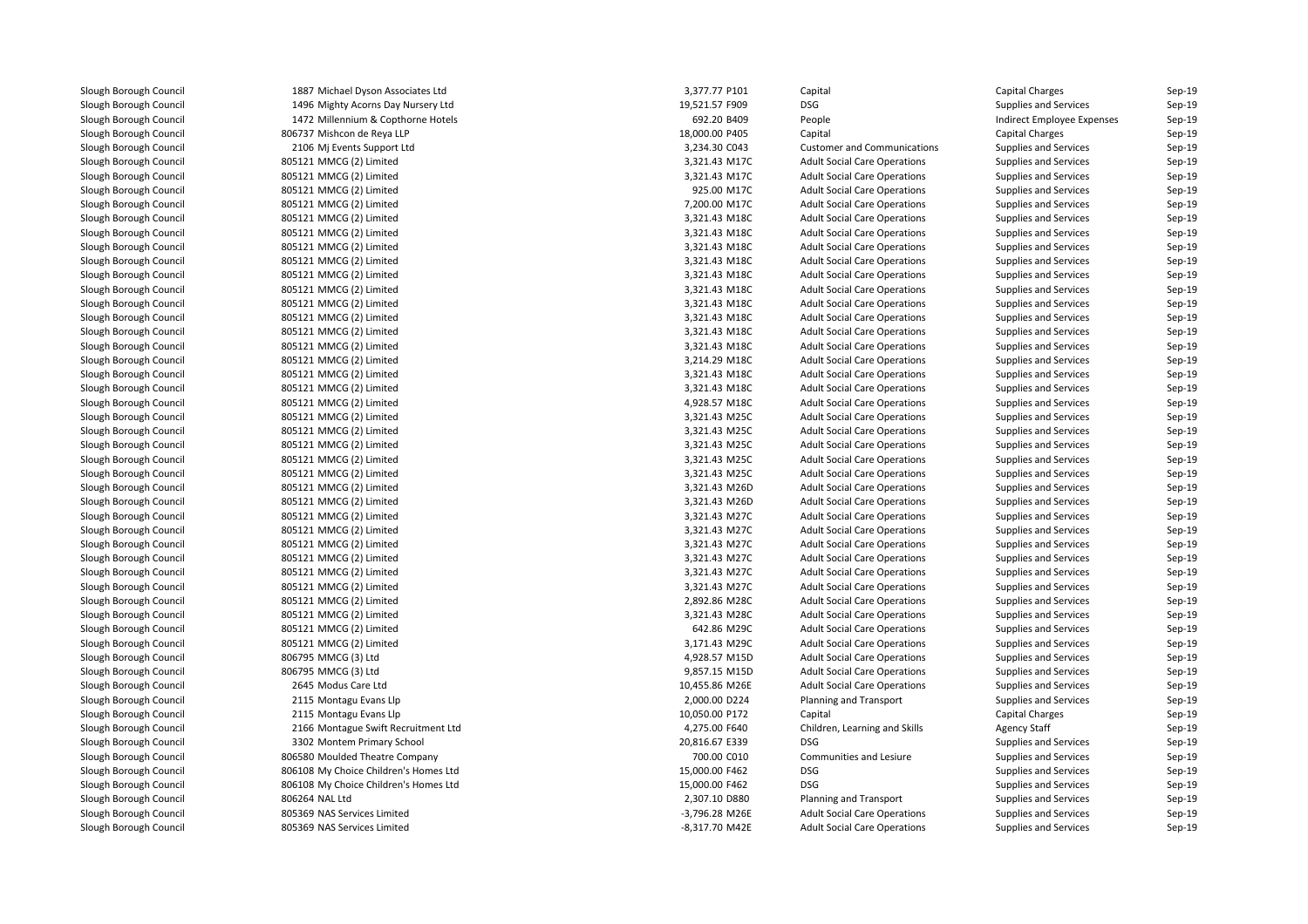805369 NAS Services Limited 805369 NAS Services Limited 805369 NAS Services Limited 805369 NAS Services Limited 805369 NAS Services Limited 805369 NAS Services Limited 805369 NAS Services Limited 1945 Neem Tree Care Ltdd 2,878.57 M17C 1945 Neem Tree Care Ltd 2,785.71 M17C 1864 Noahs Ark Environmental Services Ltd 1864 Noahs Ark Environmental Services Ltd 3717 Norwood Schools Limited 3717 Norwood Schools Limited 3717 Norwood Schools Limited 3717 Norwood Schools Limited 3717 Norwood Schools Limited1343 Novacroft 1343 Novacroft 2021 Now Medical 803238 Oasis Care and Training Agency 1,082.96 M42C 803238 Oasis Care and Training Agency 722.00 M44C 803238 Oasis Care and Training Agency 928.28 M44C 803238 Oasis Care and Training Agency 1,082.96 M44C 803238 Oasis Care and Training Agency 1,082.96 M44C 803238 Oasis Care and Training Agency 1,082.96 M44C803238 Oasis Care and Training Agency 1,564.28 M44C 803238 Oasis Care and Training Agency 2,544.12 M44C 803238 Oasis Care and Training Agency 520.00 M44C 803238 Oasis Care and Training Agency 722.00 M44C 803238 Oasis Care and Training Agency 816.52 M44C 803238 Oasis Care and Training Agency 842.32 M44C 803238 Oasis Care and Training Agency 928.28 M44C 803238 Oasis Care and Training Agency 1,082.96 M44C 803238 Oasis Care and Training Agency 1,082.96 M44C803238 Oasis Care and Training Agency 1,564.28 M44C 803238 Oasis Care and Training Agency 2,406.60 M44C 803238 Oasis Care and Training Agency 2,544.12 M44C 803238 Oasis Care and Training Agency 842.32 M44D 803238 Oasis Care and Training Agency 2,165.96 M44D 803238 Oasis Care and Training Agency 842.32 M44D 803238 Oasis Care and Training Agency 979.84 M44D**1** 803238 Oasis Care and Training Agency 1,340.84 M44D 803238 Oasis Care and Training Agency 2,165.96 M44D 803238 Oasis Care and Training Agency 657.52 M44D803238 Oasis Care and Training Agency 803238 Oasis Care and Training Agency 1,203.32 M48C 1,203.32 M48C 803238 Oasis Care and Training Agency 1,529.92 M48C 1,529.92 M48C 803238 Oasis Care and Training Agency 2,406.60 M48C 803238 Oasis Care and Training Agency 962.64 M48C803238 Oasis Care and Training Agency 1,203.32 M48C 1,203.32 M48C 803238 Oasis Care and Training Agency 1,529.92 M48C 1,529.92 M48C 803238 Oasis Care and Training Agency 2,406.60 M48C282 Ocn Contract Services

| 9 NAS Services Limited                 | 8,317.70 M42E  | <b>Adult Social Care Operations</b> | Supplies and Services        | Sep-19 |
|----------------------------------------|----------------|-------------------------------------|------------------------------|--------|
| 9 NAS Services Limited                 | 8,049.43 M42E  | <b>Adult Social Care Operations</b> | Supplies and Services        | Sep-19 |
| 9 NAS Services Limited                 | 13,358.00 F462 | <b>DSG</b>                          | <b>Supplies and Services</b> | Sep-19 |
| 9 NAS Services Limited                 | 13,358.00 F462 | <b>DSG</b>                          | <b>Supplies and Services</b> | Sep-19 |
| 9 NAS Services Limited                 | 14,560.00 F462 | <b>DSG</b>                          | <b>Supplies and Services</b> | Sep-19 |
| 9 NAS Services Limited                 | 21,147.50 F462 | <b>DSG</b>                          | <b>Supplies and Services</b> | Sep-19 |
| 9 NAS Services Limited                 | 21,147.50 F462 | <b>DSG</b>                          | <b>Supplies and Services</b> | Sep-19 |
| 5 Neem Tree Care Ltd                   | 2,878.57 M17C  | <b>Adult Social Care Operations</b> | <b>Supplies and Services</b> | Sep-19 |
| 5 Neem Tree Care Ltd                   | 2,785.71 M17C  | <b>Adult Social Care Operations</b> | <b>Supplies and Services</b> | Sep-19 |
| 4 Noahs Ark Environmental Services Ltd | $-613.18$ H253 | Neighbourhood Services              | <b>External Receipts</b>     | Sep-19 |
| 4 Noahs Ark Environmental Services Ltd | 2,517.66 H253  | Neighbourhood Services              | <b>External Receipts</b>     | Sep-19 |
| 7 Norwood Schools Limited              | 4,022.44 M26E  | <b>Adult Social Care Operations</b> | <b>Supplies and Services</b> | Sep-19 |
| 7 Norwood Schools Limited              | 2,595.84 M26E  | <b>Adult Social Care Operations</b> | Supplies and Services        | Sep-19 |
| 7 Norwood Schools Limited              | 1,426.60 M50E  | <b>Adult Social Care Operations</b> | <b>Supplies and Services</b> | Sep-19 |
| 7 Norwood Schools Limited              | -552.40 M26E   | <b>Adult Social Care Operations</b> | <b>External Receipts</b>     | Sep-19 |
| 7 Norwood Schools Limited              | -552.40 M26E   | <b>Adult Social Care Operations</b> | <b>External Receipts</b>     | Sep-19 |
| 3 Novacroft                            | 1,066.38 D512  | Planning and Transport              | <b>Supplies and Services</b> | Sep-19 |
| 3 Novacroft                            | 1,517.90 D512  | <b>Planning and Transport</b>       | <b>Supplies and Services</b> | Sep-19 |
| 1 Now Medical                          | 550.00 H207    | <b>Strategic Housing Services</b>   | <b>Supplies and Services</b> | Sep-19 |
| 8 Oasis Care and Training Agency       | 1,082.96 M42C  | <b>Adult Social Care Operations</b> | <b>Supplies and Services</b> | Sep-19 |
| 8 Oasis Care and Training Agency       | 722.00 M44C    | <b>Adult Social Care Operations</b> | <b>Supplies and Services</b> | Sep-19 |
| 8 Oasis Care and Training Agency       | 928.28 M44C    | <b>Adult Social Care Operations</b> | <b>Supplies and Services</b> | Sep-19 |
| 8 Oasis Care and Training Agency       | 1,082.96 M44C  | <b>Adult Social Care Operations</b> | <b>Supplies and Services</b> | Sep-19 |
| 8 Oasis Care and Training Agency       | 1,082.96 M44C  | <b>Adult Social Care Operations</b> | <b>Supplies and Services</b> | Sep-19 |
| 8 Oasis Care and Training Agency       | 1,082.96 M44C  | <b>Adult Social Care Operations</b> | <b>Supplies and Services</b> | Sep-19 |
| 8 Oasis Care and Training Agency       | 1,564.28 M44C  | <b>Adult Social Care Operations</b> | <b>Supplies and Services</b> | Sep-19 |
| 8 Oasis Care and Training Agency       | 2,544.12 M44C  | <b>Adult Social Care Operations</b> | <b>Supplies and Services</b> | Sep-19 |
| 8 Oasis Care and Training Agency       | 520.00 M44C    | <b>Adult Social Care Operations</b> | Supplies and Services        | Sep-19 |
| 8 Oasis Care and Training Agency       | 722.00 M44C    | <b>Adult Social Care Operations</b> | Supplies and Services        | Sep-19 |
| 8 Oasis Care and Training Agency       | 816.52 M44C    | <b>Adult Social Care Operations</b> | Supplies and Services        | Sep-19 |
| 8 Oasis Care and Training Agency       | 842.32 M44C    | <b>Adult Social Care Operations</b> | Supplies and Services        | Sep-19 |
| 8 Oasis Care and Training Agency       | 928.28 M44C    | <b>Adult Social Care Operations</b> | Supplies and Services        | Sep-19 |
| 8 Oasis Care and Training Agency       | 1,082.96 M44C  | <b>Adult Social Care Operations</b> | Supplies and Services        | Sep-19 |
| 8 Oasis Care and Training Agency       | 1,082.96 M44C  | <b>Adult Social Care Operations</b> | Supplies and Services        | Sep-19 |
| 8 Oasis Care and Training Agency       | 1,564.28 M44C  | <b>Adult Social Care Operations</b> | Supplies and Services        | Sep-19 |
| 8 Oasis Care and Training Agency       | 2,406.60 M44C  | <b>Adult Social Care Operations</b> | Supplies and Services        | Sep-19 |
| 8 Oasis Care and Training Agency       | 2,544.12 M44C  | <b>Adult Social Care Operations</b> | Supplies and Services        | Sep-19 |
| 8 Oasis Care and Training Agency       | 842.32 M44D    | <b>Adult Social Care Operations</b> | Supplies and Services        | Sep-19 |
| 8 Oasis Care and Training Agency       | 2,165.96 M44D  | <b>Adult Social Care Operations</b> | Supplies and Services        | Sep-19 |
| 8 Oasis Care and Training Agency       | 842.32 M44D    | <b>Adult Social Care Operations</b> | Supplies and Services        | Sep-19 |
| 8 Oasis Care and Training Agency       | 979.84 M44D    | <b>Adult Social Care Operations</b> | Supplies and Services        | Sep-19 |
| 8 Oasis Care and Training Agency       | 1,340.84 M44D  | <b>Adult Social Care Operations</b> | Supplies and Services        | Sep-19 |
| 8 Oasis Care and Training Agency       | 2,165.96 M44D  | <b>Adult Social Care Operations</b> | Supplies and Services        | Sep-19 |
| 8 Oasis Care and Training Agency       | 657.52 M44D    | <b>Adult Social Care Operations</b> | Supplies and Services        | Sep-19 |
| 8 Oasis Care and Training Agency       | 1,259.19 M44E  | <b>Adult Social Care Operations</b> | Supplies and Services        | Sep-19 |
| 8 Oasis Care and Training Agency       | 1,203.32 M48C  | <b>Adult Social Care Operations</b> | Supplies and Services        | Sep-19 |
| 8 Oasis Care and Training Agency       | 1,529.92 M48C  | <b>Adult Social Care Operations</b> | Supplies and Services        | Sep-19 |
| 8 Oasis Care and Training Agency       | 2,406.60 M48C  | <b>Adult Social Care Operations</b> | Supplies and Services        | Sep-19 |
| 8 Oasis Care and Training Agency       | 962.64 M48C    | <b>Adult Social Care Operations</b> | Supplies and Services        | Sep-19 |
| 8 Oasis Care and Training Agency       | 1,203.32 M48C  | <b>Adult Social Care Operations</b> | Supplies and Services        | Sep-19 |
| 8 Oasis Care and Training Agency       | 1,529.92 M48C  | <b>Adult Social Care Operations</b> | Supplies and Services        | Sep-19 |
| 8 Oasis Care and Training Agency       | 2,406.60 M48C  | <b>Adult Social Care Operations</b> | <b>Supplies and Services</b> | Sep-19 |
| 2 Ocn Contract Services                | 2,937.00 H205  | <b>Strategic Housing Services</b>   | Supplies and Services        | Sep-19 |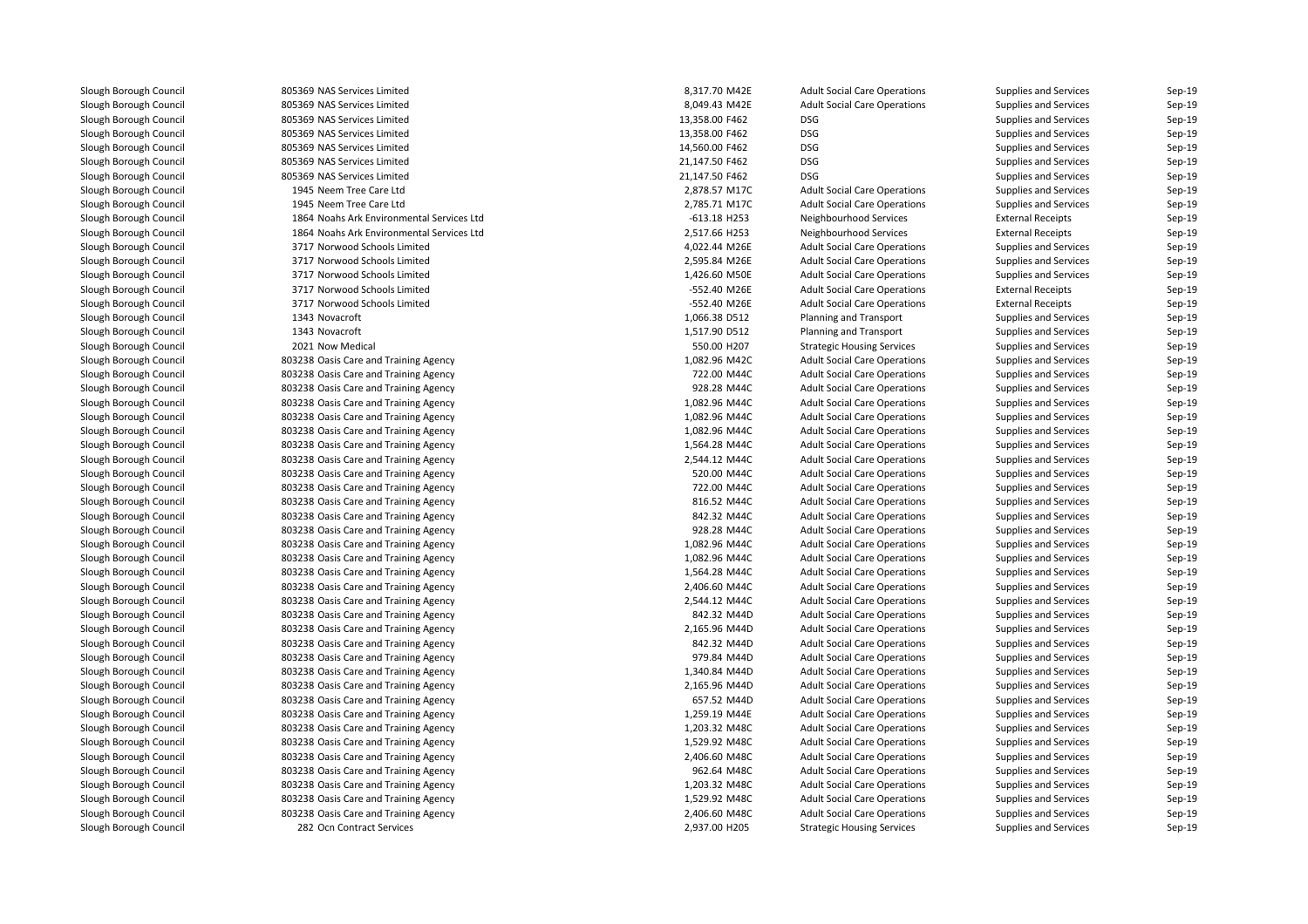| Slough Borough Council |
|------------------------|
| Slough Borough Council |
| Slough Borough Council |
| Slough Borough Council |
| Slough Borough Council |
| Slough Borough Council |
| Slough Borough Council |
|                        |
| Slough Borough Council |
| Slough Borough Council |
| Slough Borough Council |
| Slough Borough Council |
| Slough Borough Council |
| Slough Borough Council |
| Slough Borough Council |
| Slough Borough Council |
| Slough Borough Council |
| Slough Borough Council |
| Slough Borough Council |
| Slough Borough Council |
| Slough Borough Council |
| Slough Borough Council |
| Slough Borough Council |
| Slough Borough Council |
| Slough Borough Council |
| Slough Borough Council |
| Slough Borough Council |
| Slough Borough Council |
| Slough Borough Council |
| Slough Borough Council |
| Slough Borough Council |
|                        |
| Slough Borough Council |
| Slough Borough Council |
| Slough Borough Council |
| Slough Borough Council |
| Slough Borough Council |
| Slough Borough Council |
| Slough Borough Council |
| Slough Borough Council |
| Slough Borough Council |
| Slough Borough Council |
| Slough Borough Council |
| Slough Borough Council |
| Slough Borough Council |
| Slough Borough Council |
| Slough Borough Council |
| Slough Borough Council |
| Slough Borough Council |
| Slough Borough Council |
| Slough Borough Council |
| Slough Borough Council |
| Slough Borough Council |
| Slough Borough Council |
| Slough Borough Council |
|                        |

| 1823 Oh Works Ltd              |                                                                    | 10,112.50 B349                 | Peo        |
|--------------------------------|--------------------------------------------------------------------|--------------------------------|------------|
| 1767 Olive Tree Montessori Ltd |                                                                    | 17,122.50 F909                 | <b>DSG</b> |
| 804687 Optalis Limited         |                                                                    | 611.13 M26E                    | Adu        |
| 804687 Optalis Limited         |                                                                    | 5,642.13 M26E                  | Adu        |
|                                | 803490 Optimum Specialised Home Limited                            | 10,500.00 M26E                 | Adu        |
| 1629 Opus Energy Limited       |                                                                    | 6,812.73 K526                  | Buil       |
| 1629 Opus Energy Limited       |                                                                    | 7,357.65 K526                  | Buil       |
| 1629 Opus Energy Limited       |                                                                    | 19,566.42 K526                 | Buil       |
| 1629 Opus Energy Limited       |                                                                    | 20,099.42 K526                 | Buil       |
|                                | 805011 Osborne Property Services Limited                           | 45,487.19 J015                 | Hou        |
|                                | 805011 Osborne Property Services Limited                           | 4,982.01 J607                  | Hou        |
|                                | 805011 Osborne Property Services Limited                           | 176,576.73 J607                | Hou        |
|                                | 805011 Osborne Property Services Limited                           | 140,699.81 J606                | Hou        |
|                                | 805011 Osborne Property Services Limited                           | 53,761.87 P408                 | Cap        |
|                                | 805011 Osborne Property Services Limited                           | 158,820.65 P409                | Cap        |
|                                | 805011 Osborne Property Services Limited                           | -85,611.50 P409                | Cap        |
|                                | 805011 Osborne Property Services Limited                           | 85,611.50 P409                 | Cap        |
|                                | 805011 Osborne Property Services Limited                           | 115,130.83 P413                | Cap        |
|                                | 805011 Osborne Property Services Limited                           | 6,257.25 P417                  | Cap        |
|                                | 805011 Osborne Property Services Limited                           | 6,114.10 P419                  | Cap        |
|                                | 805011 Osborne Property Services Limited                           | 9,690.74 P419                  | Cap        |
|                                | 805011 Osborne Property Services Limited                           | 18,755.42 P419                 | Cap        |
|                                | 805011 Osborne Property Services Limited                           | 42,514.46 P419                 | Cap        |
|                                | 805011 Osborne Property Services Limited                           | 92,592.38 P421                 | Cap        |
|                                | 805011 Osborne Property Services Limited                           | 10,366.20 P433                 | Cap        |
|                                | 805011 Osborne Property Services Limited                           | 1,653.75 P432                  | Cap        |
|                                | 805011 Osborne Property Services Limited                           | 7,907.82 P432                  | Cap        |
|                                | 805011 Osborne Property Services Limited                           | 33,377.01 P432                 | Cap        |
|                                | 805011 Osborne Property Services Limited                           | 13,470.73 P432                 | Cap        |
|                                | 805011 Osborne Property Services Limited                           | 13,470.73 P432                 | Cap        |
|                                | 805011 Osborne Property Services Limited                           | 1,405.95 P194                  | Cap        |
|                                | 805011 Osborne Property Services Limited                           | 164,545.75 J607                | Hou        |
|                                | 805011 Osborne Property Services Limited                           | -260,480.36 J606               | Hou        |
|                                | 805011 Osborne Property Services Limited                           | 260,480.36 J606                | Hou        |
|                                | 3371 Our Lady Of Peace Catholic Primary and Nursery School         | 16,342.53 E349                 | <b>DSG</b> |
|                                | 294 Oxford Computer Consultants Ltd                                | 11,340.04 A03D                 | Adu        |
|                                | 680 Oxford House Community Care                                    | 531.52 M44C                    | Adu        |
|                                | 680 Oxford House Community Care                                    | 579.67 M44C                    | Adu        |
|                                | 680 Oxford House Community Care                                    | 591.37 M44C                    | Adu        |
|                                | 680 Oxford House Community Care                                    | 608.39 M44C                    | Adu        |
|                                | 680 Oxford House Community Care                                    | 722.49 M44C                    | Adu        |
|                                | 680 Oxford House Community Care                                    | 724.24 M44C                    | Adu        |
|                                |                                                                    | 808.44 M44C                    | Adu        |
|                                | 680 Oxford House Community Care                                    |                                |            |
|                                | 680 Oxford House Community Care                                    | 826.90 M44C<br>949.83 M44C     | Adu        |
|                                | 680 Oxford House Community Care                                    | 951.28 M44C                    | Adu<br>Adu |
|                                | 680 Oxford House Community Care                                    |                                |            |
|                                | 680 Oxford House Community Care                                    | 963.61 M44C                    | Adu        |
|                                | 680 Oxford House Community Care                                    | 967.43 M44C                    | Adu        |
|                                | 680 Oxford House Community Care                                    | 968.89 M44C                    | Adu        |
|                                | 680 Oxford House Community Care                                    | 1,071.55 M44C                  | Adu<br>Adu |
|                                | 680 Oxford House Community Care<br>680 Oxford House Community Care | 1,074.78 M44C<br>1,080.07 M44C |            |
|                                |                                                                    | 1,089.44 M44C                  | Adu<br>Adu |
|                                | 680 Oxford House Community Care                                    |                                |            |

| d                                         | 10,112.50 B349   | People                              | <b>Supplies and Services</b> | Sep-19           |
|-------------------------------------------|------------------|-------------------------------------|------------------------------|------------------|
| Iontessori Ltd                            | 17,122.50 F909   | DSG                                 | <b>Supplies and Services</b> | Sep-19           |
| ed:                                       | 611.13 M26E      | <b>Adult Social Care Operations</b> | <b>Supplies and Services</b> | Sep-19           |
| ed:                                       | 5,642.13 M26E    | <b>Adult Social Care Operations</b> | <b>Supplies and Services</b> | Sep-19           |
| ecialised Home Limited                    | 10,500.00 M26E   | <b>Adult Social Care Operations</b> | <b>Supplies and Services</b> | Sep-19           |
| Limited                                   | 6,812.73 K526    | <b>Building Management</b>          | Premises                     | Sep-19           |
| ' Limited                                 | 7,357.65 K526    | <b>Building Management</b>          | Premises                     | Sep-19           |
| Limited                                   | 19,566.42 K526   | <b>Building Management</b>          | Premises                     | Sep-19           |
| Limited                                   | 20,099.42 K526   | <b>Building Management</b>          | Premises                     | Sep-19           |
| perty Services Limited                    | 45,487.19 J015   | Housing Revenue Account             | Premises                     | Sep-19           |
| perty Services Limited                    | 4,982.01 J607    | Housing Revenue Account             | Premises                     | Sep-19           |
| perty Services Limited                    | 176,576.73 J607  | Housing Revenue Account             | Premises                     | Sep-19           |
| perty Services Limited                    | 140,699.81 J606  | Housing Revenue Account             | Supplies and Services        | Sep-19           |
|                                           |                  |                                     |                              |                  |
| perty Services Limited                    | 53,761.87 P408   | Capital                             | Capital Charges              | Sep-19<br>Sep-19 |
| perty Services Limited                    | 158,820.65 P409  | Capital                             | Capital Charges              |                  |
| perty Services Limited                    | -85,611.50 P409  | Capital                             | Capital Charges              | Sep-19           |
| perty Services Limited                    | 85,611.50 P409   | Capital                             | Capital Charges              | Sep-19           |
| perty Services Limited                    | 115,130.83 P413  | Capital                             | <b>Capital Charges</b>       | Sep-19           |
| perty Services Limited                    | 6,257.25 P417    | Capital                             | Capital Charges              | Sep-19           |
| perty Services Limited                    | 6,114.10 P419    | Capital                             | Capital Charges              | Sep-19           |
| perty Services Limited                    | 9,690.74 P419    | Capital                             | Capital Charges              | Sep-19           |
| perty Services Limited                    | 18,755.42 P419   | Capital                             | Capital Charges              | Sep-19           |
| perty Services Limited                    | 42,514.46 P419   | Capital                             | <b>Capital Charges</b>       | Sep-19           |
| perty Services Limited                    | 92,592.38 P421   | Capital                             | Capital Charges              | Sep-19           |
| perty Services Limited                    | 10,366.20 P433   | Capital                             | Capital Charges              | Sep-19           |
| perty Services Limited                    | 1,653.75 P432    | Capital                             | Capital Charges              | Sep-19           |
| perty Services Limited                    | 7,907.82 P432    | Capital                             | Capital Charges              | Sep-19           |
| perty Services Limited                    | 33,377.01 P432   | Capital                             | Capital Charges              | Sep-19           |
| perty Services Limited                    | 13,470.73 P432   | Capital                             | Capital Charges              | Sep-19           |
| perty Services Limited                    | 13,470.73 P432   | Capital                             | Capital Charges              | Sep-19           |
| perty Services Limited                    | 1,405.95 P194    | Capital                             | Capital Charges              | Sep-19           |
| perty Services Limited                    | 164,545.75 J607  | Housing Revenue Account             | <b>Supplies and Services</b> | Sep-19           |
| perty Services Limited                    | -260,480.36 J606 | Housing Revenue Account             | <b>Supplies and Services</b> | Sep-19           |
| perty Services Limited                    | 260,480.36 J606  | Housing Revenue Account             | <b>Supplies and Services</b> | Sep-19           |
| Peace Catholic Primary and Nursery School | 16,342.53 E349   | <b>DSG</b>                          | <b>Supplies and Services</b> | Sep-19           |
| puter Consultants Ltd                     | 11,340.04 A03D   | <b>Adult Social Care Operations</b> | <b>Supplies and Services</b> | Sep-19           |
| e Community Care                          | 531.52 M44C      | <b>Adult Social Care Operations</b> | <b>Supplies and Services</b> | Sep-19           |
| e Community Care                          | 579.67 M44C      | <b>Adult Social Care Operations</b> | <b>Supplies and Services</b> | Sep-19           |
| e Community Care                          | 591.37 M44C      | <b>Adult Social Care Operations</b> | <b>Supplies and Services</b> | Sep-19           |
| e Community Care                          | 608.39 M44C      | <b>Adult Social Care Operations</b> | <b>Supplies and Services</b> | Sep-19           |
| e Community Care                          | 722.49 M44C      | <b>Adult Social Care Operations</b> | <b>Supplies and Services</b> | Sep-19           |
| e Community Care                          | 724.24 M44C      | <b>Adult Social Care Operations</b> | <b>Supplies and Services</b> | Sep-19           |
| e Community Care                          | 808.44 M44C      | <b>Adult Social Care Operations</b> | <b>Supplies and Services</b> | Sep-19           |
| e Community Care                          | 826.90 M44C      | <b>Adult Social Care Operations</b> | <b>Supplies and Services</b> | Sep-19           |
| e Community Care                          | 949.83 M44C      | <b>Adult Social Care Operations</b> | <b>Supplies and Services</b> | Sep-19           |
| e Community Care                          | 951.28 M44C      | <b>Adult Social Care Operations</b> | <b>Supplies and Services</b> | Sep-19           |
| e Community Care                          | 963.61 M44C      | <b>Adult Social Care Operations</b> | <b>Supplies and Services</b> | Sep-19           |
|                                           |                  |                                     |                              |                  |
| e Community Care                          | 967.43 M44C      | <b>Adult Social Care Operations</b> | <b>Supplies and Services</b> | Sep-19           |
| e Community Care                          | 968.89 M44C      | <b>Adult Social Care Operations</b> | <b>Supplies and Services</b> | Sep-19           |
| e Community Care                          | 1,071.55 M44C    | <b>Adult Social Care Operations</b> | <b>Supplies and Services</b> | Sep-19           |
| e Community Care                          | 1,074.78 M44C    | <b>Adult Social Care Operations</b> | <b>Supplies and Services</b> | Sep-19           |
| e Community Care                          | 1,080.07 M44C    | <b>Adult Social Care Operations</b> | <b>Supplies and Services</b> | Sep-19           |
| e Community Care                          | 1,089.44 M44C    | <b>Adult Social Care Operations</b> | <b>Supplies and Services</b> | Sep-19           |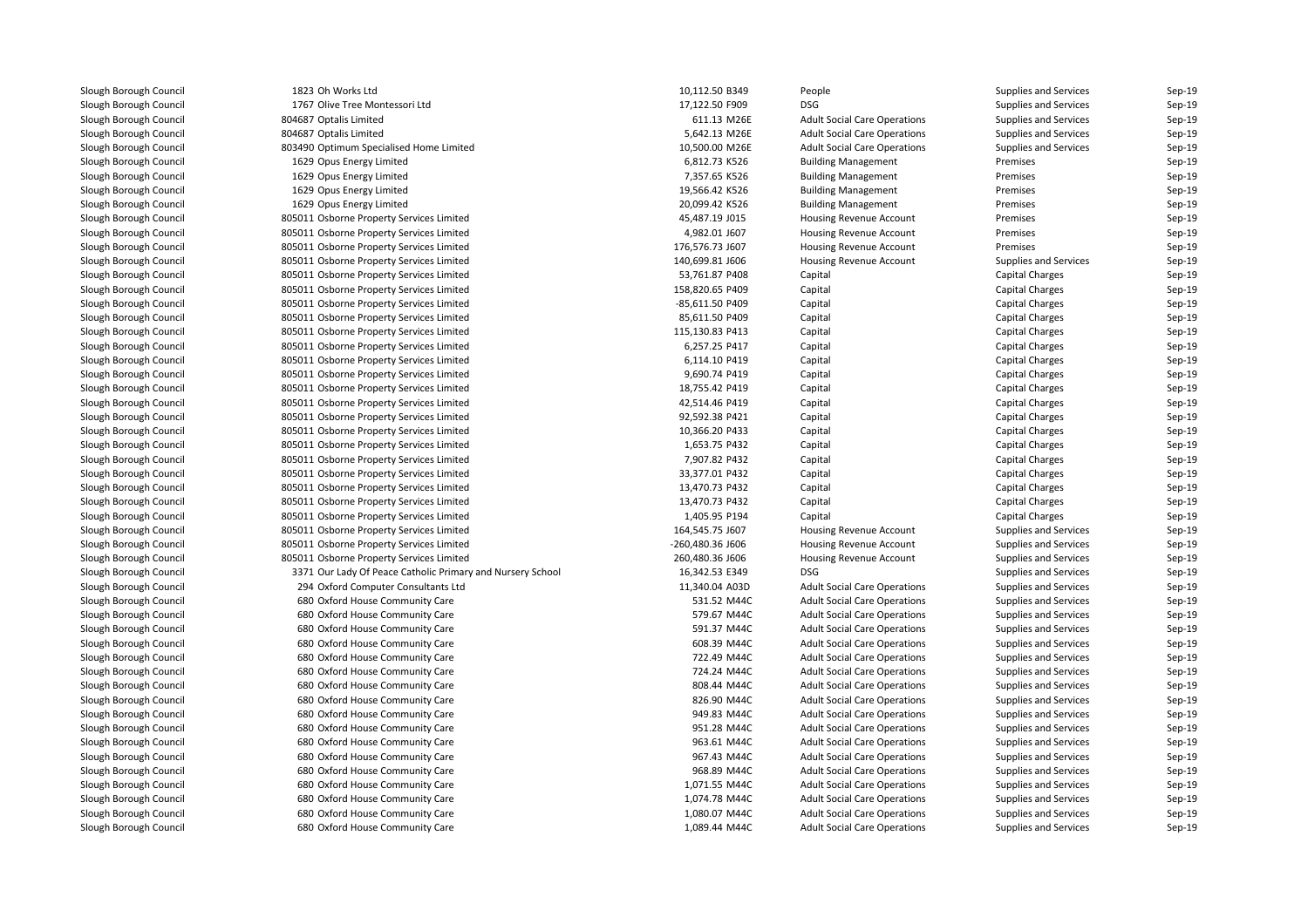| 680 Oxford House Community Care                                  | 1,090.33 M44C                  | <b>Adult Social Care Operations</b>               | Supplies and Services        | Sep-19           |
|------------------------------------------------------------------|--------------------------------|---------------------------------------------------|------------------------------|------------------|
| 680 Oxford House Community Care                                  | 1,171.58 M44C                  | <b>Adult Social Care Operations</b>               | Supplies and Services        | Sep-19           |
| 680 Oxford House Community Care                                  | 1,174.50 M44C                  | <b>Adult Social Care Operations</b>               | Supplies and Services        | Sep-19           |
| 680 Oxford House Community Care                                  | 1,389.53 M44C                  | <b>Adult Social Care Operations</b>               | Supplies and Services        | Sep-19           |
| 680 Oxford House Community Care                                  | 1,473.71 M44C                  | <b>Adult Social Care Operations</b>               | Supplies and Services        | Sep-19           |
| 680 Oxford House Community Care                                  | 619.52 M44C                    | <b>Adult Social Care Operations</b>               | Supplies and Services        | Sep-19           |
| 680 Oxford House Community Care                                  | 670.55 M44C                    | <b>Adult Social Care Operations</b>               | Supplies and Services        | Sep-19           |
| 680 Oxford House Community Care                                  | 1,141.96 M44C                  | <b>Adult Social Care Operations</b>               | Supplies and Services        | Sep-19           |
| 680 Oxford House Community Care                                  | 1,706.62 M44C                  | <b>Adult Social Care Operations</b>               | Supplies and Services        | Sep-19           |
| 680 Oxford House Community Care                                  | 2,736.22 M44C                  | <b>Adult Social Care Operations</b>               | Supplies and Services        | Sep-19           |
| 680 Oxford House Community Care                                  | 607.21 M44D                    | <b>Adult Social Care Operations</b>               | Supplies and Services        | Sep-19           |
| 680 Oxford House Community Care                                  | 973.59 M44D                    | <b>Adult Social Care Operations</b>               | Supplies and Services        | Sep-19           |
| 680 Oxford House Community Care                                  | 629.49 M47D                    | <b>Adult Social Care Operations</b>               | Supplies and Services        | Sep-19           |
| 680 Oxford House Community Care                                  | 724.83 M48C                    | <b>Adult Social Care Operations</b>               | Supplies and Services        | Sep-19           |
| 680 Oxford House Community Care                                  | 736.06 M48C                    | <b>Adult Social Care Operations</b>               | Supplies and Services        | Sep-19           |
| 680 Oxford House Community Care                                  | 801.09 M48C                    | <b>Adult Social Care Operations</b>               | Supplies and Services        | Sep-19           |
| 680 Oxford House Community Care                                  | 978.86 M48C                    | <b>Adult Social Care Operations</b>               | Supplies and Services        | Sep-19           |
| 680 Oxford House Community Care                                  | 1,724.51 M48C                  | <b>Adult Social Care Operations</b>               | Supplies and Services        | Sep-19           |
| 518 Oxford House Nursing Home                                    | 2,862.00 M15D                  | <b>Adult Social Care Operations</b>               | Supplies and Services        | Sep-19           |
| 518 Oxford House Nursing Home                                    | 68,688.00 M18C                 | <b>Adult Social Care Operations</b>               | Supplies and Services        | Sep-19           |
| 518 Oxford House Nursing Home                                    | -22,896.00 M18C                | <b>Adult Social Care Operations</b>               | Supplies and Services        | Sep-19           |
| 518 Oxford House Nursing Home                                    | 2,862.00 M18C                  | <b>Adult Social Care Operations</b>               | Supplies and Services        | Sep-19           |
| 518 Oxford House Nursing Home                                    | 2,862.00 M18C                  | <b>Adult Social Care Operations</b>               | Supplies and Services        | Sep-19           |
| 518 Oxford House Nursing Home                                    | 2,862.00 M18C                  | <b>Adult Social Care Operations</b>               | Supplies and Services        | Sep-19           |
| 518 Oxford House Nursing Home                                    | 2,862.00 M18C                  | <b>Adult Social Care Operations</b>               | Supplies and Services        | Sep-19           |
| 518 Oxford House Nursing Home                                    | 2,862.00 M18C                  | <b>Adult Social Care Operations</b>               | Supplies and Services        | Sep-19           |
| 518 Oxford House Nursing Home                                    | 2,862.00 M18C                  | <b>Adult Social Care Operations</b>               | Supplies and Services        | Sep-19           |
| 518 Oxford House Nursing Home                                    | 2,862.00 M18C                  | <b>Adult Social Care Operations</b>               | Supplies and Services        | Sep-19           |
| 518 Oxford House Nursing Home                                    | 2,862.00 M18C                  | <b>Adult Social Care Operations</b>               | Supplies and Services        | Sep-19           |
| 518 Oxford House Nursing Home                                    | 2,862.00 M28C                  | <b>Adult Social Care Operations</b>               | <b>Supplies and Services</b> | Sep-19           |
| 2520 Paradigm Housing Group Ltd                                  | 25,103.00 H205                 | <b>Strategic Housing Services</b>                 | Premises                     | Sep-19           |
| 682 Parlaunt Park Primary School                                 | 17,966.67 E369                 | <b>DSG</b>                                        | Supplies and Services        | Sep-19           |
| 2509 Parvaaz Project                                             | 900.00 M44D                    | <b>Adult Social Care Operations</b>               | Supplies and Services        | Sep-19           |
| 2509 Parvaaz Project                                             | 675.00 M44E                    | <b>Adult Social Care Operations</b>               | Supplies and Services        | Sep-19           |
| 2509 Parvaaz Project                                             | 1,125.00 M44E                  | <b>Adult Social Care Operations</b>               | Supplies and Services        | Sep-19           |
| 2509 Parvaaz Project                                             | 1,350.00 M44E                  | <b>Adult Social Care Operations</b>               | <b>Supplies and Services</b> | Sep-19           |
| 2509 Parvaaz Project                                             | 637.50 M44E                    | <b>Adult Social Care Operations</b>               | Supplies and Services        | Sep-19           |
| 2509 Parvaaz Project                                             | 1,800.00 M44E                  | <b>Adult Social Care Operations</b>               | Supplies and Services        | Sep-19           |
| 2509 Parvaaz Project                                             | 2,925.00 M44E                  | <b>Adult Social Care Operations</b>               | Supplies and Services        | Sep-19           |
| 2509 Parvaaz Project                                             | 720.00 M50E                    | <b>Adult Social Care Operations</b>               | Supplies and Services        | Sep-19           |
|                                                                  |                                |                                                   |                              |                  |
| 2509 Parvaaz Project<br>824 Penn Wood Primary and Nursery School | 3,680.00 M50E<br>4,620.00 F549 | <b>Adult Social Care Operations</b><br><b>DSG</b> | Supplies and Services        | Sep-19<br>Sep-19 |
|                                                                  |                                |                                                   | Supplies and Services        |                  |
| 824 Penn Wood Primary and Nursery School                         | 270,862.90 E459                | <b>DSG</b>                                        | Supplies and Services        | Sep-19           |
| 803506 Pentagon IT                                               | 1,400.00 D308                  | <b>Planning and Transport</b>                     | Indirect Employee Expenses   | Sep-19           |
| 1819 People Potential Possibilities Ta P3                        | 17,528.32 H211                 | <b>Adult Social Care Operations</b>               | Supplies and Services        | Sep-19           |
| 1819 People Potential Possibilities Ta P3                        | 17,528.32 H211                 | <b>Adult Social Care Operations</b>               | Supplies and Services        | Sep-19           |
| 806519 Peter Brett Associates LLP                                | 2,975.00 P095                  | Capital                                           | <b>Capital Charges</b>       | Sep-19           |
| 803498 Phoenix Software                                          | 3,940.30 P084                  | Capital                                           | <b>Capital Charges</b>       | Sep-19           |
| 3359 Pippins School                                              | 7,029.10 E379                  | <b>DSG</b>                                        | Supplies and Services        | Sep-19           |
| 805987 Pitney Bowes Software Europe LTD                          | 7,200.00 B039                  | <b>Customer and Communications</b>                | Supplies and Services        | Sep-19           |
| 1045 Posturite Uk Ltd                                            | 686.67 F402                    | Children, Learning and Skills                     | <b>Supplies and Services</b> | Sep-19           |
| 805896 PPL PRS Ltd                                               | $-1,435.97B068$                | <b>Building Management</b>                        | Supplies and Services        | Sep-19           |
| 805896 PPL PRS Ltd                                               | 2,440.86 B068                  | <b>Building Management</b>                        | Supplies and Services        | Sep-19           |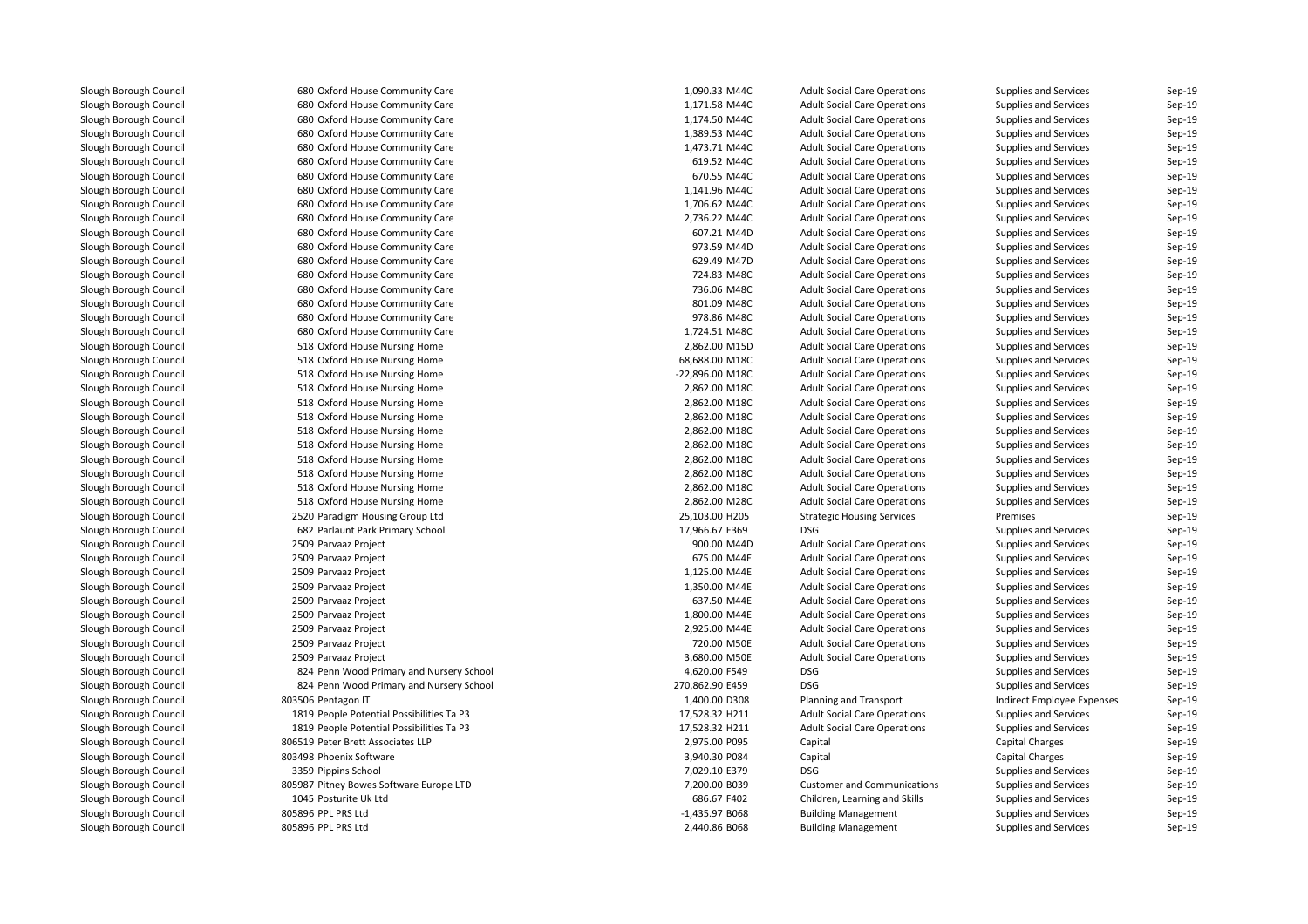| 803188 Pre Paid Financial Services Ltd  | 602.86 A01D     | <b>Adult Social Care Operations</b> | Supplies and Services        | Sep-19 |
|-----------------------------------------|-----------------|-------------------------------------|------------------------------|--------|
| 2537 Pre School Stars                   | 7,673.02 F909   | <b>DSG</b>                          | Supplies and Services        | Sep-19 |
| 803391 Premier People Solutions LTS     | 690.00 B409     | People                              | Indirect Employee Expenses   | Sep-19 |
| 803391 Premier People Solutions LTS     | 550.00 B409     | People                              | Indirect Employee Expenses   | Sep-19 |
| 803391 Premier People Solutions LTS     | 600.00 B409     | People                              | Indirect Employee Expenses   | Sep-19 |
| 803391 Premier People Solutions LTS     | 780.00 B409     | People                              | Indirect Employee Expenses   | Sep-19 |
| 2693 Pressbeau Ltd                      | 4,200.00 M17C   | <b>Adult Social Care Operations</b> | Supplies and Services        | Sep-19 |
| 806250 Price & Myers LLP                | 725.00 P051     | Capital                             | <b>Capital Charges</b>       | Sep-19 |
| 806250 Price & Myers LLP                | 1,352.50 P051   | Capital                             | <b>Capital Charges</b>       | Sep-19 |
| 803790 Primula Care Limited             | 2,571.43 M25C   | <b>Adult Social Care Operations</b> | Supplies and Services        | Sep-19 |
| 849 Priory Primary School               | 425,348.35 E389 | <b>DSG</b>                          | Supplies and Services        | Sep-19 |
| 3861 Priory School (Slough)             | 1,800.00 F417   | <b>DSG</b>                          | Supplies and Services        | Sep-19 |
| 3861 Priory School (Slough)             | 1,890.00 F550   | <b>DSG</b>                          | Supplies and Services        | Sep-19 |
| 3861 Priory School (Slough)             | 2,730.00 F550   | <b>DSG</b>                          | <b>Supplies and Services</b> | Sep-19 |
| 1138 Qed Slough Ltd                     | 4,332.48 F868   | Children, Learning and Skills       | Supplies and Services        | Sep-19 |
| 1138 Qed Slough Ltd                     | 567,081.12 F868 | Children, Learning and Skills       | Supplies and Services        | Sep-19 |
| 805746 Qfree (Bristol) UK Ltd           | 976.16 D500     | <b>Planning and Transport</b>       | Supplies and Services        | Sep-19 |
| 805746 Qfree (Bristol) UK Ltd           | 976.17 D500     | Planning and Transport              | Supplies and Services        | Sep-19 |
| 2376 Quality Care Homes Uk Ltd          | 8,975.00 M26E   | <b>Adult Social Care Operations</b> | Supplies and Services        | Sep-19 |
| 2376 Quality Care Homes Uk Ltd          | 9,000.00 M26E   | <b>Adult Social Care Operations</b> | Supplies and Services        | Sep-19 |
| 1942 Quickson (South & West) Ltd        | 35,948.09 P180  | Capital                             | <b>Capital Charges</b>       | Sep-19 |
| 1942 Quickson (South & West) Ltd        | 76,826.00 P180  | Capital                             | <b>Capital Charges</b>       | Sep-19 |
| 1942 Quickson (South & West) Ltd        | 516,181.43 P180 | Capital                             | <b>Capital Charges</b>       | Sep-19 |
| 1942 Quickson (South & West) Ltd        | 305,489.36 P180 | Capital                             | <b>Capital Charges</b>       | Sep-19 |
| 1979 R Bensons Property Maintenance Ltd | 25,176.59 P577  | Capital                             | <b>Capital Charges</b>       | Sep-19 |
| 2685 R.E.A.C.H                          | 4,757.52 M26E   | <b>Adult Social Care Operations</b> | Supplies and Services        | Sep-19 |
| 2685 R.E.A.C.H                          | 4,959.40 M26E   | <b>Adult Social Care Operations</b> | Supplies and Services        | Sep-19 |
| 2685 R.E.A.C.H                          | 6,400.00 M26E   | <b>Adult Social Care Operations</b> | Supplies and Services        | Sep-19 |
| 2685 R.E.A.C.H                          | 6,471.44 M26E   | <b>Adult Social Care Operations</b> | Supplies and Services        | Sep-19 |
| 2685 R.E.A.C.H                          | 7,056.00 M26E   | <b>Adult Social Care Operations</b> | Supplies and Services        | Sep-19 |
| 2685 R.E.A.C.H                          | -521.80 M26E    | <b>Adult Social Care Operations</b> | <b>External Receipts</b>     | Sep-19 |
| 1305 Rackspace Limited                  | 3,050.56 B342   | Digital and Strategic IT            | Supplies and Services        | Sep-19 |
| 1131 Rbwm                               | 1,791.00 C322   | Communities and Lesiure             | Supplies and Services        | Sep-19 |
| 805444 Reading Transport Ltd            | 10,347.00 F123  | Children, Learning and Skills       | Supplies and Services        | Sep-19 |
| 805444 Reading Transport Ltd            | 9,012.50 D512   | <b>Planning and Transport</b>       | Supplies and Services        | Sep-19 |
| 805444 Reading Transport Ltd            | 13,814.68 D512  | Planning and Transport              | Supplies and Services        | Sep-19 |
| 805444 Reading Transport Ltd            | 12,098.32 D512  | <b>Planning and Transport</b>       | Supplies and Services        | Sep-19 |
| 805267 Redacted                         | 830.49 F909     | <b>DSG</b>                          | Supplies and Services        | Sep-19 |
| 803864 Redacted                         | 688.64 F909     | DSG                                 | Supplies and Services        | Sep-19 |
| 806541 Redacted                         | 7,256.87 F909   | <b>DSG</b>                          | Supplies and Services        | Sep-19 |
| 803807 Redacted                         | 978.76 F909     | DSG                                 | Supplies and Services        | Sep-19 |
| 804763 Redacted                         | 767.82 F909     | DSG                                 | Supplies and Services        | Sep-19 |
| 3903 Redacted                           | 933.43 F909     | <b>DSG</b>                          | <b>Supplies and Services</b> | Sep-19 |
| 805307 Redacted                         | 1,152.86 F909   | <b>DSG</b>                          | <b>Supplies and Services</b> | Sep-19 |
| 805307 Redacted                         | 1,152.86 F909   | <b>DSG</b>                          | Supplies and Services        | Sep-19 |
| 1928 Redacted                           | 564.90 F909     | DSG                                 | Supplies and Services        | Sep-19 |
| 806671 Redacted                         | 576.43 F909     | DSG                                 | Supplies and Services        | Sep-19 |
| 805101 Redacted                         | 511.10 F909     | DSG                                 | Supplies and Services        | Sep-19 |
| 803825 Redacted                         | 1,277.75 F909   | <b>DSG</b>                          | Supplies and Services        | Sep-19 |
| 804932 Redacted                         | 537.54 F909     | <b>DSG</b>                          | <b>Supplies and Services</b> | Sep-19 |
| 804707 Redacted                         | 511.10 F909     | <b>DSG</b>                          | Supplies and Services        | Sep-19 |
| 806484 Redacted                         | 5,456.00 H205   | <b>Strategic Housing Services</b>   | Supplies and Services        | Sep-19 |
| 804761 Redacted                         | 586.95 F909     | <b>DSG</b>                          | Supplies and Services        | Sep-19 |
|                                         |                 |                                     |                              |        |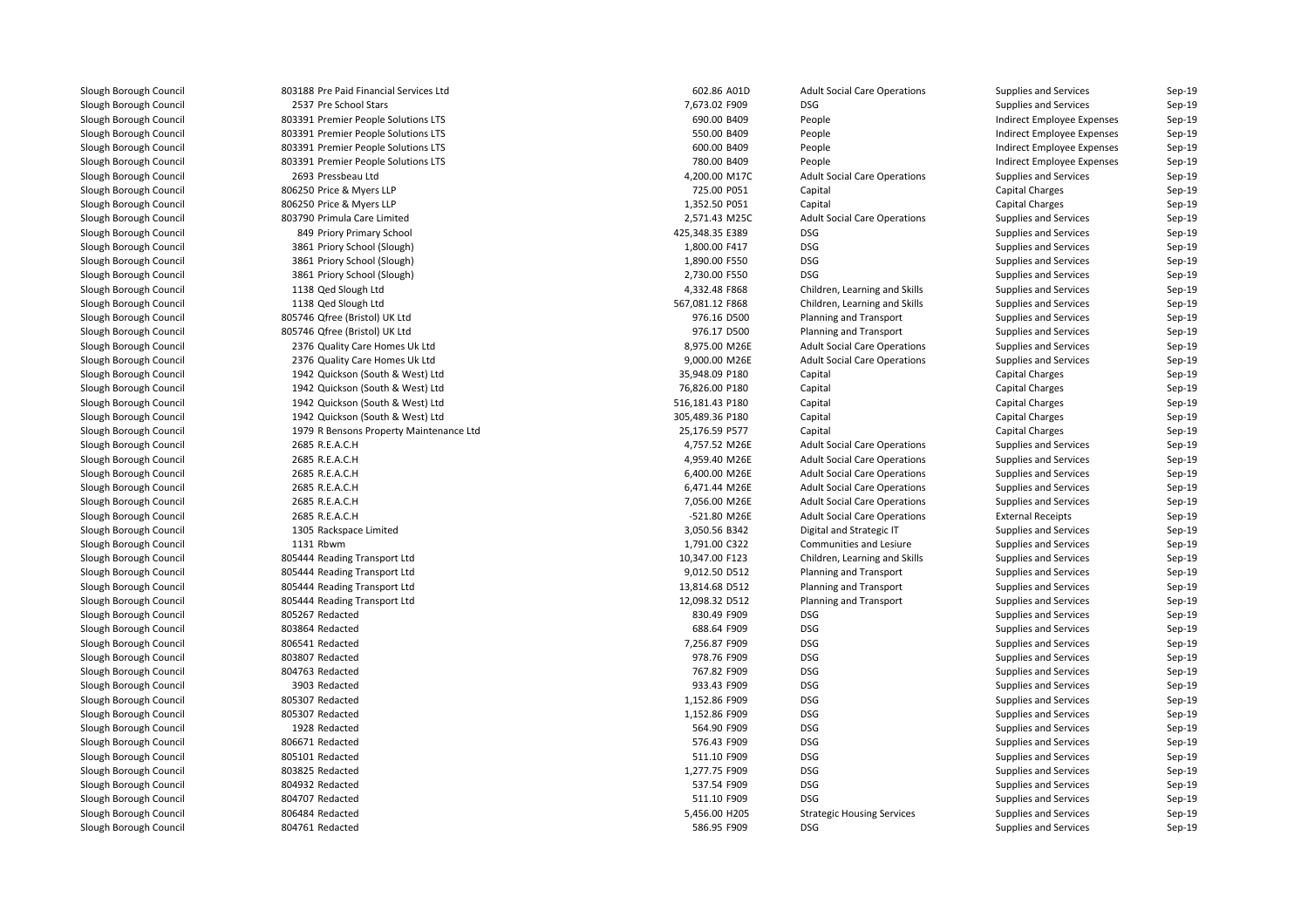| 803824 Redacted                                        | 637.89 F909    | <b>DSG</b>                          | Supplies and Services        | Sep-19   |
|--------------------------------------------------------|----------------|-------------------------------------|------------------------------|----------|
| 3251 Redacted                                          | 925.55 F909    | DSG                                 | Supplies and Services        | Sep-19   |
| 803853 Redacted                                        | 1,728.73 F909  | <b>DSG</b>                          | Supplies and Services        | Sep-19   |
| 803884 Redacted                                        | 684.49 F909    | <b>DSG</b>                          | <b>Supplies and Services</b> | Sep-19   |
| 803842 Redacted                                        | 714.93 F909    | <b>DSG</b>                          | Supplies and Services        | Sep-19   |
| 806157 Redacted                                        | 520.78 F909    | <b>DSG</b>                          | Supplies and Services        | Sep-19   |
| 805806 Redacted                                        | 948.23 F909    | DSG                                 | Supplies and Services        | $Sep-19$ |
| 805317 Redacted                                        | 1,729.28 F909  | <b>DSG</b>                          | Supplies and Services        | Sep-19   |
| 804597 Redline Buses Ltd                               | 4,976.11 D512  | Planning and Transport              | Supplies and Services        | Sep-19   |
| 804597 Redline Buses Ltd                               | 5,351.00 D512  | <b>Planning and Transport</b>       | Supplies and Services        | Sep-19   |
| 2229 Reliance High-Tech Limited (T/A Reliance Project) | 679.32 J006    | Housing Revenue Account             | Supplies and Services        | Sep-19   |
| 2229 Reliance High-Tech Limited (T/A Reliance Project) | 1,798.20 A07E  | <b>Adult Social Care Operations</b> | Supplies and Services        | Sep-19   |
| 2229 Reliance High-Tech Limited (T/A Reliance Project) | 959.04 A07N    | <b>Adult Social Care Operations</b> | Supplies and Services        | Sep-19   |
| 2229 Reliance High-Tech Limited (T/A Reliance Project) | 1,678.32 A07R  | <b>Adult Social Care Operations</b> | <b>Supplies and Services</b> | Sep-19   |
| 2229 Reliance High-Tech Limited (T/A Reliance Project) | 839.16 A07S    | <b>Adult Social Care Operations</b> | Supplies and Services        | Sep-19   |
| 2229 Reliance High-Tech Limited (T/A Reliance Project) | 839.16 A08R    | <b>Adult Social Care Operations</b> | Supplies and Services        | Sep-19   |
| 781 Resource Productions Ltd                           | 862.50 B415    | <b>Strategy and Performance</b>     | Supplies and Services        | Sep-19   |
| 781 Resource Productions Ltd                           | 9,945.00 F217  | Communities and Lesiure             | Supplies and Services        | Sep-19   |
| 781 Resource Productions Ltd                           | 621.00 D508    | Planning and Transport              | Supplies and Services        | Sep-19   |
| 1893 Ricardo-Aea Limited                               | 4,208.00 D224  | <b>Planning and Transport</b>       | <b>Supplies and Services</b> | Sep-19   |
| 805202 Rigby Taylor Ltd                                | 713.49 D750    | <b>Environmental Services</b>       | Supplies and Services        | Sep-19   |
| 805054 Rollapaluza Ltd                                 | 660.00 D508    | <b>Planning and Transport</b>       | Supplies and Services        | Sep-19   |
| 805054 Rollapaluza Ltd                                 | 1,299.00 D508  | <b>Planning and Transport</b>       | Supplies and Services        | Sep-19   |
| 805054 Rollapaluza Ltd                                 | 2,070.00 D508  | <b>Planning and Transport</b>       | Supplies and Services        | Sep-19   |
| 696 Royal Borough Of Windsor And Maidenhead            | 84,040.00 F552 | <b>DSG</b>                          | Supplies and Services        | Sep-19   |
| 356 Royal Mail Group Ltd                               | 1,872.02 B246  | Governance                          | Supplies and Services        | Sep-19   |
| 356 Royal Mail Group Ltd                               | 1,097.29 B246  | Governance                          | Supplies and Services        | Sep-19   |
| 2168 RSM Risk Assurance Services LLP                   | 21,299.00 B132 | Finance                             | Supplies and Services        | Sep-19   |
| 2168 RSM Risk Assurance Services LLP                   | 35,150.00 B132 | Finance                             | Supplies and Services        | Sep-19   |
| 842 Ryvers Primary School                              | 20,440.35 E399 | <b>DSG</b>                          | Supplies and Services        | Sep-19   |
| 806398 Saba Park UK Services Limited                   | 12,385.01 D010 | <b>Planning and Transport</b>       | Supplies and Services        | Sep-19   |
| 806398 Saba Park UK Services Limited                   | 12,760.08 D122 | <b>Planning and Transport</b>       | Premises                     | Sep-19   |
| 806398 Saba Park UK Services Limited                   | 1,170.00 D122  | <b>Planning and Transport</b>       | Supplies and Services        | Sep-19   |
| 806398 Saba Park UK Services Limited                   | 2,530.08 D123  | <b>Planning and Transport</b>       | Supplies and Services        | Sep-19   |
| 806398 Saba Park UK Services Limited                   | 98,593.69 D123 | <b>Planning and Transport</b>       | Supplies and Services        | Sep-19   |
| 806398 Saba Park UK Services Limited                   | 10,954.90 D122 | Planning and Transport              | <b>Supplies and Services</b> | Sep-19   |
| 806398 Saba Park UK Services Limited                   | 1,544.97 D123  | <b>Planning and Transport</b>       | Supplies and Services        | Sep-19   |
| 3729 Sainsburys Business Direct                        | 1,950.00 D305  | <b>Customer and Communications</b>  | Supplies and Services        | Sep-19   |
| 3729 Sainsburys Business Direct                        | 1,950.00 D305  | <b>Customer and Communications</b>  | Supplies and Services        | Sep-19   |
| 3729 Sainsburys Business Direct                        | 1,950.00 D305  | <b>Customer and Communications</b>  | Supplies and Services        | Sep-19   |
| 3729 Sainsburys Business Direct                        | 1,950.00 D305  | <b>Customer and Communications</b>  | Supplies and Services        | Sep-19   |
| 805875 Salutem LD Bidco IV Limited T/A Ambito Care     | 4,349.57 M26E  | <b>Adult Social Care Operations</b> | Supplies and Services        | Sep-19   |
| 805875 Salutem LD Bidco IV Limited T/A Ambito Care     | -591.86 M26E   | <b>Adult Social Care Operations</b> | <b>External Receipts</b>     | Sep-19   |
| 804350 Sandra's Childcare                              | 948.49 F909    | <b>DSG</b>                          | Supplies and Services        | Sep-19   |
| 925 Sara Wood                                          | 525.00 D320    | <b>Regulatory Services</b>          | Supplies and Services        | Sep-19   |
| 925 Sara Wood                                          | 600.00 D320    | <b>Regulatory Services</b>          | Supplies and Services        | Sep-19   |
| 925 Sara Wood                                          | 750.00 D320    | <b>Regulatory Services</b>          | Supplies and Services        | Sep-19   |
| 925 Sara Wood                                          | 650.00 D320    | <b>Regulatory Services</b>          | Supplies and Services        | Sep-19   |
| 1580 Savills (UK) Ltd                                  | 57,989.07 P407 | Capital                             | <b>Capital Charges</b>       | Sep-19   |
| 804404 Seashell Trust                                  | 15,541.10 M26E | <b>Adult Social Care Operations</b> | Supplies and Services        | Sep-19   |
| 804404 Seashell Trust                                  | 26,395.00 F462 | <b>DSG</b>                          | Supplies and Services        | Sep-19   |
| 759 Segro Plc                                          | 54,687.50 B082 | Regeneration                        | Premises                     | Sep-19   |
| 759 Segro Plc                                          | 575.57 B082    | Regeneration                        | <b>Capital Charges</b>       | Sep-19   |
|                                                        |                |                                     |                              |          |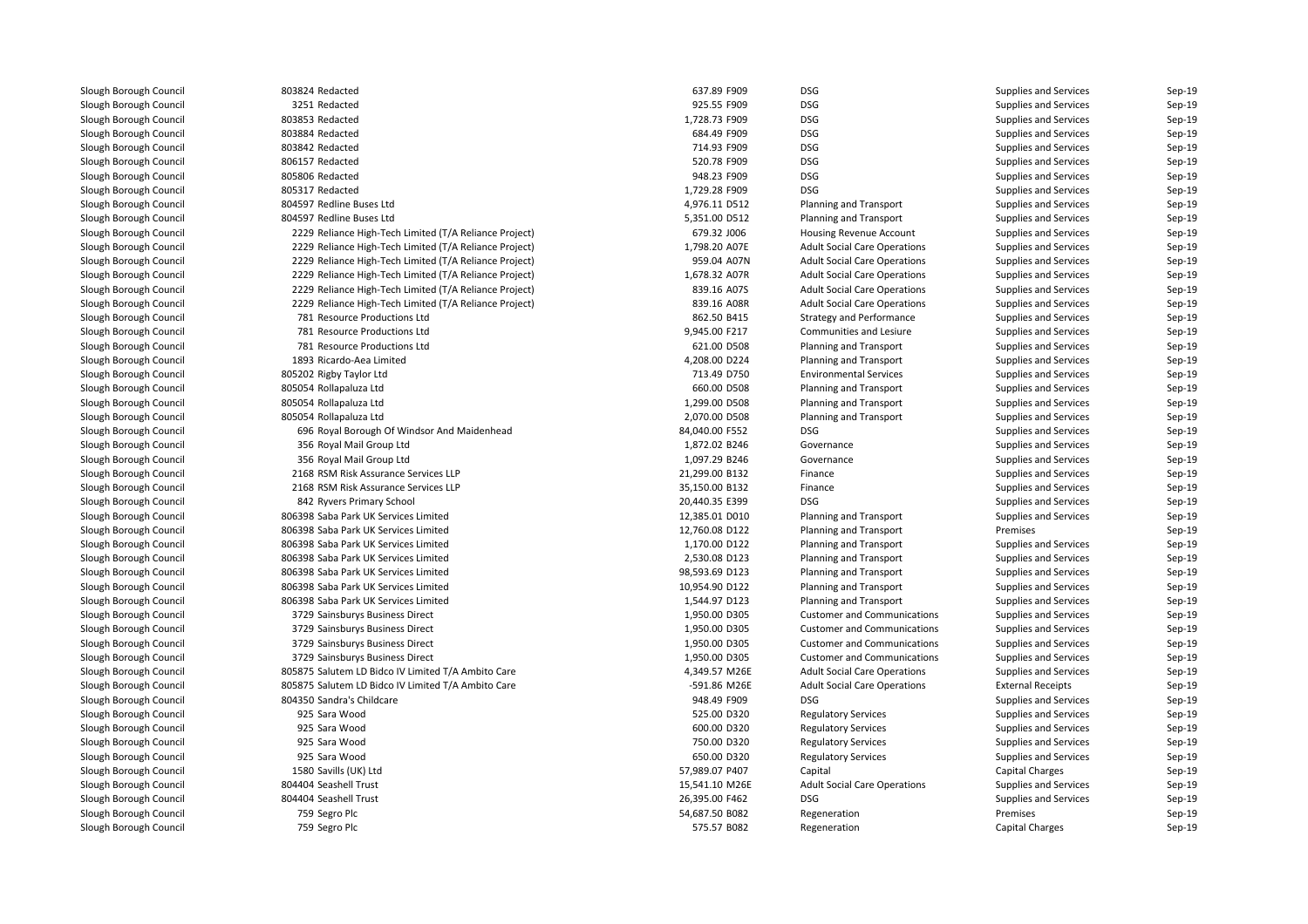| 803999 Sequence Care Group                            | 11,782.83 M26E    | <b>Adult Social Care Operations</b>                                    | <b>Supplies and Services</b> | Sep-19           |
|-------------------------------------------------------|-------------------|------------------------------------------------------------------------|------------------------------|------------------|
| 803999 Sequence Care Group                            | 11,402.74 M26E    | <b>Adult Social Care Operations</b>                                    | Supplies and Services        | Sep-19           |
| 1680 Service Point                                    | 640.00 A07M       | <b>Adult Social Care Operations</b>                                    | Supplies and Services        | Sep-19           |
| 1680 Service Point                                    | 640.00 A01P       | <b>Public Health</b>                                                   | Supplies and Services        | Sep-19           |
| 2585 Seymour House                                    | 650.00 M26E       | <b>Adult Social Care Operations</b>                                    | Supplies and Services        | Sep-19           |
| 2585 Seymour House                                    | 1,303.90 M26E     | <b>Adult Social Care Operations</b>                                    | Supplies and Services        | Sep-19           |
| 2585 Seymour House                                    | 2,785.71 M26E     | <b>Adult Social Care Operations</b>                                    | Supplies and Services        | Sep-19           |
| 2585 Seymour House                                    | 2,785.71 M26E     | <b>Adult Social Care Operations</b>                                    | Supplies and Services        | Sep-19           |
| 2585 Seymour House                                    | 2,785.71 M26E     | <b>Adult Social Care Operations</b>                                    | Supplies and Services        | Sep-19           |
| 2585 Seymour House                                    | 2,878.57 M26E     | <b>Adult Social Care Operations</b>                                    | Supplies and Services        | Sep-19           |
| 2585 Seymour House                                    | 2,878.57 M26E     | <b>Adult Social Care Operations</b>                                    | Supplies and Services        | Sep-19           |
| 2585 Seymour House                                    | 2,878.57 M26E     | <b>Adult Social Care Operations</b>                                    | Supplies and Services        | Sep-19           |
| 2585 Seymour House                                    | 5,588.14 M26E     | <b>Adult Social Care Operations</b>                                    | Supplies and Services        | Sep-19           |
| 2585 Seymour House                                    | 5,588.14 M26E     | <b>Adult Social Care Operations</b>                                    | Supplies and Services        | Sep-19           |
| 2585 Seymour House                                    | 5,774.41 M26E     | <b>Adult Social Care Operations</b>                                    | <b>Supplies and Services</b> | Sep-19           |
| 2585 Seymour House                                    | 5,774.41 M26E     | <b>Adult Social Care Operations</b>                                    | Supplies and Services        | Sep-19           |
| 2585 Seymour House                                    | 5,774.41 M26E     | <b>Adult Social Care Operations</b>                                    | Supplies and Services        | Sep-19           |
| 2585 Seymour House                                    | 5,588.14 M26E     | <b>Adult Social Care Operations</b>                                    | Supplies and Services        | Sep-19           |
| 804905 SHB Hire Limited                               | 561.94 D620       | <b>Environmental Services</b>                                          | Supplies and Services        | Sep-19           |
| 805303 Sign Health                                    | 3,461.10 M27C     | <b>Adult Social Care Operations</b>                                    | Supplies and Services        | Sep-19           |
| 803795 Slough Centre Nursery School                   | 2,520.00 F549     | <b>DSG</b>                                                             | Supplies and Services        | Sep-19           |
| 2466 Slough Childrens Services Trust Limited          | 2,262,088.58 M99C | Children, Learning and Skills                                          | Supplies and Services        | Sep-19           |
| 276 Slough Community Transport & Shopmobility         | 531.42 M44E       | <b>Adult Social Care Operations</b>                                    | Supplies and Services        | Sep-19           |
| 1619 Slough Council For Voluntary Services            | 15,000.00 A07C    | <b>Adult Social Care Commissioning</b>                                 | Supplies and Services        | Sep-19           |
|                                                       | 153,063.50 A02C   |                                                                        | Supplies and Services        | Sep-19           |
| 1619 Slough Council For Voluntary Services            | 576.18 M44E       | Adult Social Care Commissioning<br><b>Adult Social Care Operations</b> | Supplies and Services        |                  |
| 1913 Slough Crossroads Caring For Carers              | 780.00 M44E       |                                                                        |                              | Sep-19<br>Sep-19 |
| 1913 Slough Crossroads Caring For Carers              |                   | <b>Adult Social Care Operations</b>                                    | Supplies and Services        |                  |
| 1913 Slough Crossroads Caring For Carers              | 975.00 M44E       | <b>Adult Social Care Operations</b>                                    | Supplies and Services        | Sep-19           |
| 1913 Slough Crossroads Caring For Carers              | 1,440.00 M44E     | <b>Adult Social Care Operations</b>                                    | Supplies and Services        | Sep-19           |
| 1913 Slough Crossroads Caring For Carers              | 790.00 M44F       | <b>Adult Social Care Operations</b>                                    | Supplies and Services        | Sep-19           |
| 1913 Slough Crossroads Caring For Carers              | 825.00 M44F       | <b>Adult Social Care Operations</b>                                    | Supplies and Services        | Sep-19           |
| 1913 Slough Crossroads Caring For Carers              | 590.00 M81C       | <b>Adult Social Care Operations</b>                                    | Supplies and Services        | Sep-19           |
| 3503 Slough Day Nursery                               | 6,303.08 F909     | <b>DSG</b>                                                             | Supplies and Services        | Sep-19           |
| 806746 Slough Mencap                                  | 2,520.00 A04F     | <b>Adult Social Care Operations</b>                                    | Premises                     | Sep-19           |
| 804380 Slough Refugee Council                         | 828.75 B211       | <b>Strategy and Performance</b>                                        | Supplies and Services        | Sep-19           |
| 806733 Smart Move (Estate Agents UK) LTD              | 1,759.61 A03A     | <b>Adult Social Care Operations</b>                                    | Supplies and Services        | Sep-19           |
| 114 Solutions 4 Health Ltd                            | 11,000.00 A01P    | Public Health                                                          | Supplies and Services        | Sep-19           |
| 114 Solutions 4 Health Ltd                            | 7,500.00 A01P     | <b>Public Health</b>                                                   | Supplies and Services        | Sep-19           |
| 114 Solutions 4 Health Ltd                            | 226,216.31 A01P   | Public Health                                                          | Supplies and Services        | Sep-19           |
| 114 Solutions 4 Health Ltd                            | 45,000.00 A01P    | Public Health                                                          | Supplies and Services        | Sep-19           |
| 1598 Sorbon Estates Limited                           | 3,300.00 H205     | <b>Strategic Housing Services</b>                                      | Premises                     | Sep-19           |
| 805742 Southern Tyre Recycling Ltd                    | 543.00 D342       | <b>Environmental Services</b>                                          | Supplies and Services        | Sep-19           |
| 804781 Sports and Leisure Management Ltd              | 1,420.00 P107     | Capital                                                                | <b>Capital Charges</b>       | Sep-19           |
| 2019 Ssr General & Management Ltd                     | 500.00 F640       | Children, Learning and Skills                                          | <b>Agency Staff</b>          | Sep-19           |
| 2019 Ssr General & Management Ltd                     | 1,000.00 F640     | Children, Learning and Skills                                          | <b>Agency Staff</b>          | Sep-19           |
| 803165 St Anthony's Catholic Primary School & Nursery | 15,676.05 E409    | <b>DSG</b>                                                             | Supplies and Services        | Sep-19           |
| 3383 St Bernards Catholic Grammar School              | 342,422.04 E559   | <b>DSG</b>                                                             | Supplies and Services        | Sep-19           |
| 2918 St Bernard'S Rc Preparatory School               | 14,694.13 F909    | <b>DSG</b>                                                             | Supplies and Services        | Sep-19           |
| 3547 St Ethelberts School                             | 16,626.22 E419    | <b>DSG</b>                                                             | Supplies and Services        | Sep-19           |
| 1378 St Josephs Catholic High School                  | 12,500.00 E569    | DSG                                                                    | Supplies and Services        | Sep-19           |
| 805867 ST VINCENTS SCHOOL FOR THE BLIND               | 13,495.00 F462    | <b>DSG</b>                                                             | Supplies and Services        | Sep-19           |
| 468 Stannah Lift Services Ltd                         | 5,327.00 P006     | Capital                                                                | <b>Capital Charges</b>       | Sep-19           |
| 804910 Stennetts Limited                              | 5,070.00 D630     | <b>Environmental Services</b>                                          | Supplies and Services        | Sep-19           |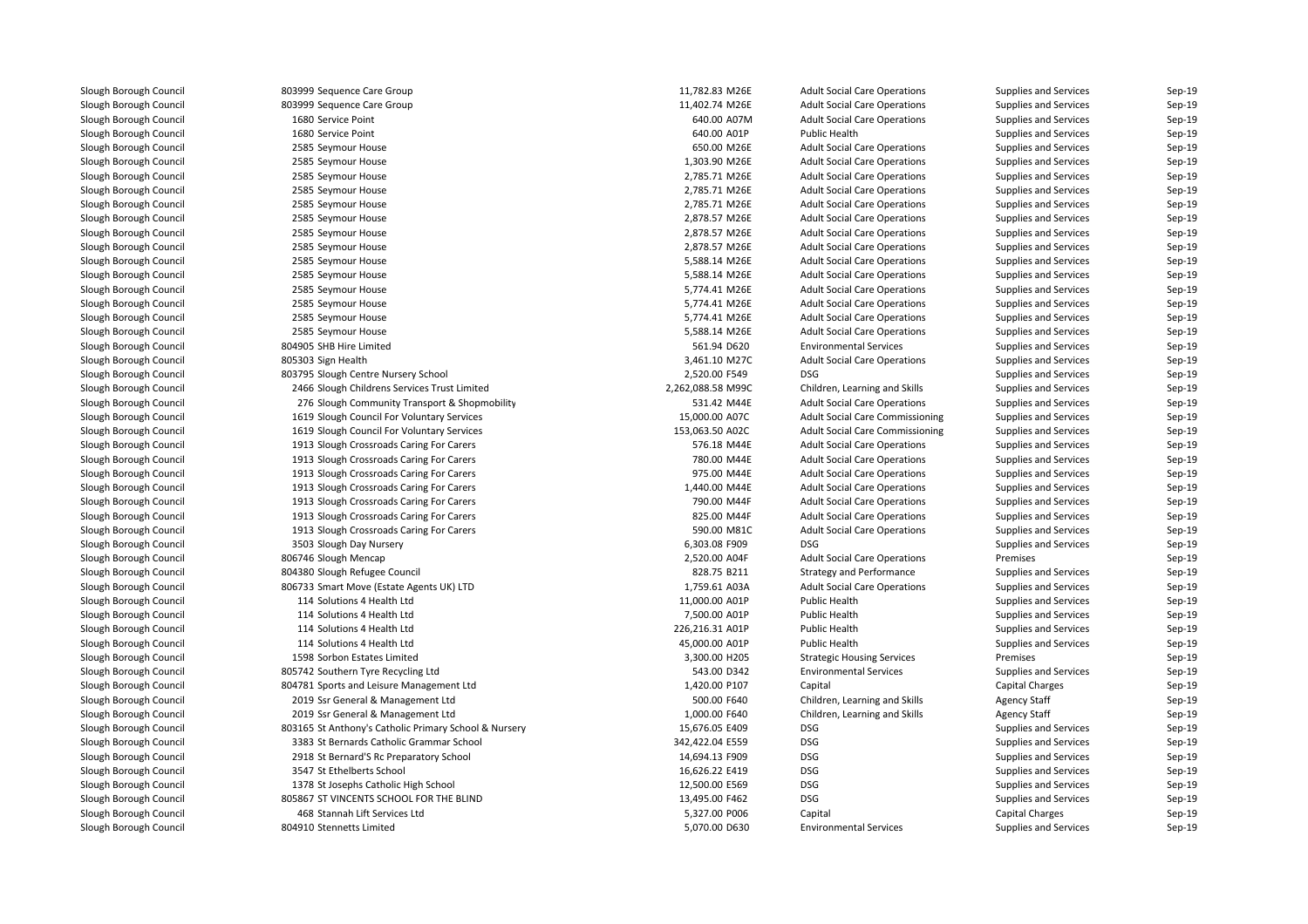804910 Stennetts Limited 804910 Stennetts Limited2687 Stepping Stones 2687 Stepping Stones 2687 Stepping Stones 2687 Stepping Stones 2687 Stepping Stones 2687 Stepping Stones 1330 Storm Technologies Ltd 2688 Sunnyside Nursing Home 2,979.80 M17C 293 Surecare Slough 293 Surecare Slough 293 Surecare Slough 293 Surecare Slough 293 Surecare Slough 293 Surecare Slough 293 Surecare Slough 293 Surecare Slough 293 Surecare Slough 293 Surecare Slough 293 Surecare Slough 293 Surecare Slough 293 Surecare Slough 293 Surecare Slough 293 Surecare Slough 293 Surecare Slough 293 Surecare Slough 293 Surecare Slough 293 Surecare Slough 293 Surecare Slough 293 Surecare Slough 293 Surecare Slough 293 Surecare Slough 293 Surecare Slough 293 Surecare Slough 293 Surecare Slough 293 Surecare Slough 293 Surecare Slough 293 Surecare Slough 293 Surecare Slough 293 Surecare Slough 293293 Surecare Slough 293 Surecare Slough 293 Surecare Slough 293 Surecare Slough 293 Surecare Slough 293 Surecare Slough 293 Surecare Slough 293 Surecare Slough 293 Surecare Slough 293 Surecare Slough 293 Surecare Slough293 Surecare Slough

| 0 Stennetts Limited      | 1,000.00 D750  | <b>Environmental Services</b>       | <b>Supplies and Services</b> | Sep-19           |
|--------------------------|----------------|-------------------------------------|------------------------------|------------------|
| 0 Stennetts Limited      | 1,365.00 D880  | <b>Planning and Transport</b>       | <b>Supplies and Services</b> | Sep-19           |
| 7 Stepping Stones        | 8,005.12 M27F  | <b>Adult Social Care Operations</b> | <b>Supplies and Services</b> | Sep-19           |
| 7 Stepping Stones        | 8,005.12 M27F  | <b>Adult Social Care Operations</b> | <b>Supplies and Services</b> | Sep-19           |
| 7 Stepping Stones        | 8,005.12 M27F  | <b>Adult Social Care Operations</b> | <b>Supplies and Services</b> | Sep-19           |
| 7 Stepping Stones        | 8,005.12 M27F  | <b>Adult Social Care Operations</b> | Supplies and Services        | Sep-19           |
| 7 Stepping Stones        | 8,005.12 M27F  | <b>Adult Social Care Operations</b> | <b>Supplies and Services</b> | Sep-19           |
| 7 Stepping Stones        | 14,053.12 M27F | <b>Adult Social Care Operations</b> | <b>Supplies and Services</b> | Sep-19           |
| 0 Storm Technologies Ltd | 1,609.62 B342  | Digital and Strategic IT            | Supplies and Services        | Sep-19           |
| 8 Sunnyside Nursing Home | 2,979.80 M17C  | <b>Adult Social Care Operations</b> | <b>Supplies and Services</b> | Sep-19           |
| 3 Surecare Slough        | 1,023.29 M44C  | <b>Adult Social Care Operations</b> | <b>Supplies and Services</b> | Sep-19           |
| 3 Surecare Slough        | 1,105.96 M44C  | <b>Adult Social Care Operations</b> | <b>Supplies and Services</b> | Sep-19           |
| 3 Surecare Slough        | 1,151.49 M44C  | <b>Adult Social Care Operations</b> | Supplies and Services        | Sep-19           |
| 3 Surecare Slough        | 2,307.57 M44C  | <b>Adult Social Care Operations</b> | <b>Supplies and Services</b> | Sep-19           |
| 3 Surecare Slough        | 2,309.76 M44C  | <b>Adult Social Care Operations</b> | <b>Supplies and Services</b> | Sep-19           |
| 3 Surecare Slough        | 2,322.94 M44C  | <b>Adult Social Care Operations</b> | <b>Supplies and Services</b> | Sep-19           |
| 3 Surecare Slough        | 759.63 M44C    | <b>Adult Social Care Operations</b> | <b>Supplies and Services</b> | Sep-19           |
| 3 Surecare Slough        | 1,145.18 M44C  | <b>Adult Social Care Operations</b> | <b>Supplies and Services</b> | Sep-19           |
| 3 Surecare Slough        | 509.04 M44C    | <b>Adult Social Care Operations</b> | <b>Supplies and Services</b> | Sep-19           |
| 3 Surecare Slough        | 509.04 M44C    | <b>Adult Social Care Operations</b> | <b>Supplies and Services</b> | Sep-19           |
| 3 Surecare Slough        | 509.04 M44C    | <b>Adult Social Care Operations</b> | <b>Supplies and Services</b> | Sep-19           |
| 3 Surecare Slough        | 527.22 M44C    | <b>Adult Social Care Operations</b> | <b>Supplies and Services</b> | Sep-19           |
| 3 Surecare Slough        | 527.22 M44C    | <b>Adult Social Care Operations</b> | <b>Supplies and Services</b> | Sep-19           |
| 3 Surecare Slough        | 636.30 M44C    | <b>Adult Social Care Operations</b> | <b>Supplies and Services</b> | Sep-19           |
| 3 Surecare Slough        | 636.30 M44C    | <b>Adult Social Care Operations</b> | Supplies and Services        | Sep-19           |
| 3 Surecare Slough        | 763.56 M44C    | <b>Adult Social Care Operations</b> | <b>Supplies and Services</b> | Sep-19           |
| 3 Surecare Slough        | 763.56 M44C    | <b>Adult Social Care Operations</b> | <b>Supplies and Services</b> | Sep-19           |
| 3 Surecare Slough        | 763.56 M44C    | <b>Adult Social Care Operations</b> | Supplies and Services        | Sep-19           |
| 3 Surecare Slough        | 781.74 M44C    | <b>Adult Social Care Operations</b> | <b>Supplies and Services</b> | Sep-19           |
| 3 Surecare Slough        | 890.82 M44C    | <b>Adult Social Care Operations</b> | Supplies and Services        | Sep-19           |
| 3 Surecare Slough        | 1,018.08 M44C  | <b>Adult Social Care Operations</b> | Supplies and Services        | Sep-19           |
| 3 Surecare Slough        | 1,018.08 M44C  | <b>Adult Social Care Operations</b> | Supplies and Services        | Sep-19           |
| 3 Surecare Slough        | 1,089.11 M44C  | <b>Adult Social Care Operations</b> | Supplies and Services        | Sep-19           |
| 3 Surecare Slough        | 1,145.34 M44C  | <b>Adult Social Care Operations</b> | Supplies and Services        | Sep-19           |
| 3 Surecare Slough        | 1,145.34 M44C  | <b>Adult Social Care Operations</b> | Supplies and Services        | Sep-19           |
| 3 Surecare Slough        | 1,145.34 M44C  | <b>Adult Social Care Operations</b> | Supplies and Services        | Sep-19           |
| 3 Surecare Slough        | 1,272.60 M44C  | <b>Adult Social Care Operations</b> | Supplies and Services        | Sep-19           |
| 3 Surecare Slough        |                |                                     |                              | Sep-19           |
|                          | 1,290.68 M44C  | <b>Adult Social Care Operations</b> | Supplies and Services        |                  |
| 3 Surecare Slough        | 1,363.13 M44C  | <b>Adult Social Care Operations</b> | Supplies and Services        | Sep-19<br>Sep-19 |
| 3 Surecare Slough        | 1,732.92 M44C  | <b>Adult Social Care Operations</b> | Supplies and Services        |                  |
| 3 Surecare Slough        | 1,781.64 M44C  | <b>Adult Social Care Operations</b> | Supplies and Services        | Sep-19           |
| 3 Surecare Slough        | 2,223.40 M44C  | <b>Adult Social Care Operations</b> | Supplies and Services        | Sep-19           |
| 3 Surecare Slough        | 2,290.68 M44C  | <b>Adult Social Care Operations</b> | Supplies and Services        | Sep-19           |
| 3 Surecare Slough        | 2,290.68 M44C  | <b>Adult Social Care Operations</b> | <b>Supplies and Services</b> | Sep-19           |
| 3 Surecare Slough        | 2,290.68 M44C  | <b>Adult Social Care Operations</b> | Supplies and Services        | Sep-19           |
| 3 Surecare Slough        | 2,327.04 M44C  | <b>Adult Social Care Operations</b> | Supplies and Services        | Sep-19           |
| 3 Surecare Slough        | 2,545.20 M44C  | <b>Adult Social Care Operations</b> | Supplies and Services        | Sep-19           |
| 3 Surecare Slough        | 2,799.72 M44C  | <b>Adult Social Care Operations</b> | Supplies and Services        | Sep-19           |
| 3 Surecare Slough        | 2,836.39 M44C  | <b>Adult Social Care Operations</b> | Supplies and Services        | Sep-19           |
| 3 Surecare Slough        | 577.24 M44C    | <b>Adult Social Care Operations</b> | Supplies and Services        | Sep-19           |
| 3 Surecare Slough        | 711.49 M44C    | <b>Adult Social Care Operations</b> | Supplies and Services        | Sep-19           |
| 3 Surecare Slough        | 1,018.08 M44C  | <b>Adult Social Care Operations</b> | <b>Supplies and Services</b> | Sep-19           |
| 3 Surecare Slough        | 1,117.27 M44C  | <b>Adult Social Care Operations</b> | Supplies and Services        | Sep-19           |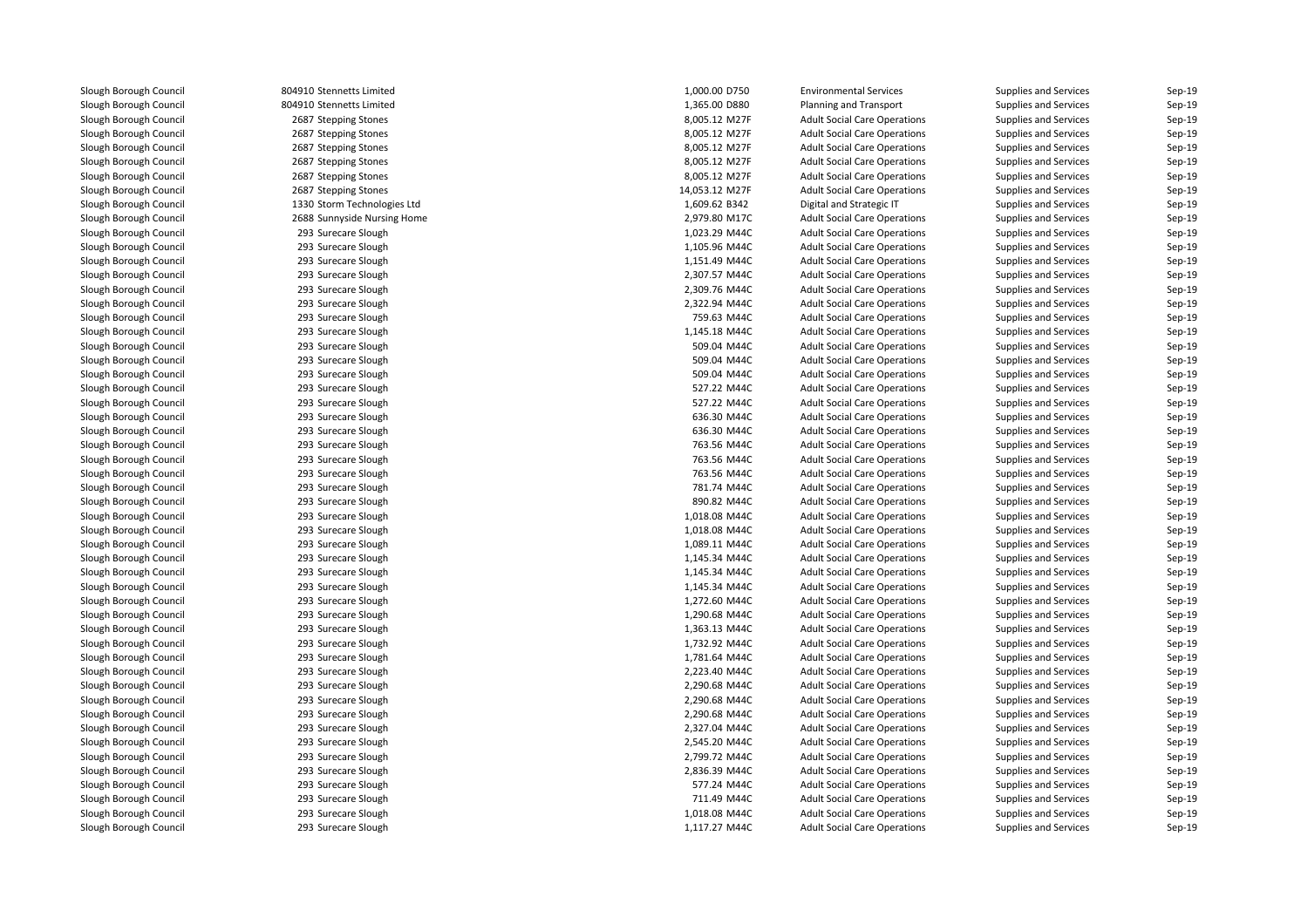| 293 Surecare Slough                         | 1,143.34 M44C  | <b>Adult Social Care Operations</b> | Supplies and Services                          | Sep-19 |
|---------------------------------------------|----------------|-------------------------------------|------------------------------------------------|--------|
| 293 Surecare Slough                         | 1,952.38 M44C  | <b>Adult Social Care Operations</b> | Supplies and Services                          | Sep-19 |
| 293 Surecare Slough                         | 2,290.96 M44C  | <b>Adult Social Care Operations</b> | Supplies and Services                          | Sep-19 |
| 293 Surecare Slough                         | 2,291.44 M44C  | <b>Adult Social Care Operations</b> | Supplies and Services                          | Sep-19 |
| 293 Surecare Slough                         | 536.11 M44C    | <b>Adult Social Care Operations</b> | Supplies and Services                          | Sep-19 |
| 293 Surecare Slough                         | 633.08 M44C    | <b>Adult Social Care Operations</b> | Supplies and Services                          | Sep-19 |
| 293 Surecare Slough                         | 1,163.04 M44C  | <b>Adult Social Care Operations</b> | Supplies and Services                          | Sep-19 |
| 293 Surecare Slough                         | 636.30 M44D    | <b>Adult Social Care Operations</b> | Supplies and Services                          | Sep-19 |
| 293 Surecare Slough                         | 1,163.52 M44D  | <b>Adult Social Care Operations</b> | Supplies and Services                          | Sep-19 |
| 293 Surecare Slough                         | 2,285.76 M44D  | <b>Adult Social Care Operations</b> | Supplies and Services                          | Sep-19 |
| 293 Surecare Slough                         | 2,290.68 M44D  | <b>Adult Social Care Operations</b> | Supplies and Services                          | Sep-19 |
| 293 Surecare Slough                         | 2,290.68 M44D  | <b>Adult Social Care Operations</b> | Supplies and Services                          | Sep-19 |
| 293 Surecare Slough                         | 2,399.76 M44D  | <b>Adult Social Care Operations</b> | Supplies and Services                          | Sep-19 |
| 293 Surecare Slough                         | 2,799.72 M44D  | <b>Adult Social Care Operations</b> | Supplies and Services                          | Sep-19 |
| 293 Surecare Slough                         | 2,490.66 M44D  | <b>Adult Social Care Operations</b> | Supplies and Services                          | Sep-19 |
| 293 Surecare Slough                         | 654.48 M44E    | <b>Adult Social Care Operations</b> | Supplies and Services                          | Sep-19 |
| 293 Surecare Slough                         | 1,018.08 M44E  | <b>Adult Social Care Operations</b> | Supplies and Services                          | Sep-19 |
| 293 Surecare Slough                         | 1,268.58 M44E  | <b>Adult Social Care Operations</b> | Supplies and Services                          | Sep-19 |
| 293 Surecare Slough                         | 1,143.83 M44F  | <b>Adult Social Care Operations</b> | Supplies and Services                          | Sep-19 |
| 293 Surecare Slough                         | 2,290.68 M47D  | <b>Adult Social Care Operations</b> | Supplies and Services                          | Sep-19 |
| 293 Surecare Slough                         | 1,414.25 M48C  | <b>Adult Social Care Operations</b> | Supplies and Services                          | Sep-19 |
| 293 Surecare Slough                         | 2,302.33 M48C  | <b>Adult Social Care Operations</b> | Supplies and Services                          | Sep-19 |
| 293 Surecare Slough                         | 636.30 M48C    | <b>Adult Social Care Operations</b> | Supplies and Services                          | Sep-19 |
| 293 Surecare Slough                         | 1,781.64 M48C  | <b>Adult Social Care Operations</b> | Supplies and Services                          | Sep-19 |
| 293 Surecare Slough                         | 2,217.96 M48C  | <b>Adult Social Care Operations</b> | Supplies and Services                          | Sep-19 |
| 293 Surecare Slough                         | 2,290.68 M48C  | <b>Adult Social Care Operations</b> | Supplies and Services                          | Sep-19 |
| 293 Surecare Slough                         | 2,545.20 M48C  | <b>Adult Social Care Operations</b> | Supplies and Services                          | Sep-19 |
| 293 Surecare Slough                         | 2,284.77 M48C  | <b>Adult Social Care Operations</b> | Supplies and Services                          | Sep-19 |
| 805683 Team Carita DCS Limited              | 868.00 M42C    | <b>Adult Social Care Operations</b> | Supplies and Services                          | Sep-19 |
| 805683 Team Carita DCS Limited              | 868.00 M42C    | <b>Adult Social Care Operations</b> | Supplies and Services                          | Sep-19 |
| 805683 Team Carita DCS Limited              | 759.64 M44C    | <b>Adult Social Care Operations</b> | Supplies and Services                          | Sep-19 |
| 805683 Team Carita DCS Limited              | 1,178.00 M44C  | <b>Adult Social Care Operations</b> | Supplies and Services                          | Sep-19 |
| 805683 Team Carita DCS Limited              | 1,193.64 M44C  | <b>Adult Social Care Operations</b> | Supplies and Services                          | Sep-19 |
| 805683 Team Carita DCS Limited              | 759.64 M44C    | <b>Adult Social Care Operations</b> | Supplies and Services                          | Sep-19 |
| 805683 Team Carita DCS Limited              | 1,151.00 M44C  | <b>Adult Social Care Operations</b> | Supplies and Services                          | Sep-19 |
| 805683 Team Carita DCS Limited              | 1,085.28 M48C  |                                     |                                                | Sep-19 |
| 805683 Team Carita DCS Limited              | 1,085.28 M48C  | <b>Adult Social Care Operations</b> | Supplies and Services<br>Supplies and Services | Sep-19 |
|                                             |                | <b>Adult Social Care Operations</b> |                                                | Sep-19 |
| 3369 Teeny Boppers Montessori School        | 9,170.90 F909  | <b>DSG</b>                          | Supplies and Services                          | Sep-19 |
| 806634 Temple Group Ltd                     | 94,840.00 D015 | <b>Planning and Transport</b>       | Supplies and Services                          |        |
| 803712 Thames Valley Transport Services LTD | 4,326.00 F123  | Children, Learning and Skills       | Supplies and Services                          | Sep-19 |
| 438 The Beeches Veterinary Hospital         | 3,430.00 J016  | Housing Revenue Account             | Supplies and Services                          | Sep-19 |
| 2035 The Cycle Experience                   | 855.00 D508    | Planning and Transport              | Supplies and Services                          | Sep-19 |
| 2035 The Cycle Experience                   | 1,375.00 D508  | <b>Planning and Transport</b>       | Supplies and Services                          | Sep-19 |
| 2035 The Cycle Experience                   | 560.00 D508    | <b>Planning and Transport</b>       | Supplies and Services                          | Sep-19 |
| 2035 The Cycle Experience                   | 2,105.00 D508  | <b>Planning and Transport</b>       | Supplies and Services                          | Sep-19 |
| 2035 The Cycle Experience                   | 1,280.00 D508  | Planning and Transport              | Supplies and Services                          | Sep-19 |
| 2035 The Cycle Experience                   | 1,498.00 D508  | Planning and Transport              | Supplies and Services                          | Sep-19 |
| 2035 The Cycle Experience                   | 2,275.00 D508  | Planning and Transport              | Supplies and Services                          | Sep-19 |
| 653 The Godolphin Junior Academy            | 7,312.17 E779  | <b>DSG</b>                          | Supplies and Services                          | Sep-19 |
| 804636 The Great Outdoor Gym Company Ltd    | 92,679.49 P166 | Capital                             | <b>Capital Charges</b>                         | Sep-19 |
| 804636 The Great Outdoor Gym Company Ltd    | 64,411.51 P166 | Capital                             | <b>Capital Charges</b>                         | Sep-19 |
| 1385 The Langley Academy                    | 8,250.00 E719  | DSG                                 | Supplies and Services                          | Sep-19 |
| 803300 The Langley Academy Primary          | 16,983.33 E469 | DSG                                 | Supplies and Services                          | Sep-19 |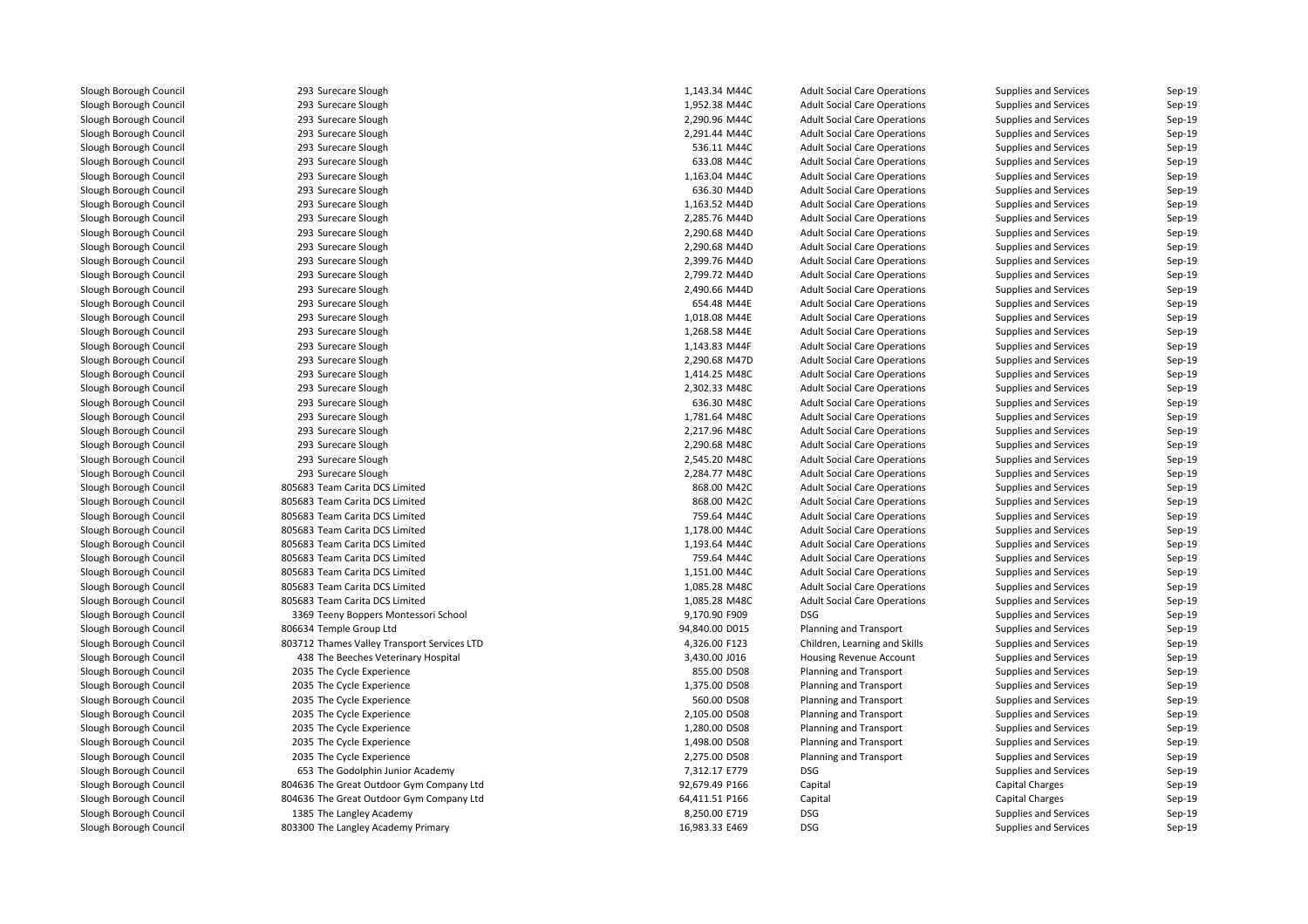805400 The Leading Care Company 507.67 M44C**1** 805400 The Leading Care Company **1.12 September 2016** 521.15 M44C 805400 The Leading Care Company 522.03 M44C 805400 The Leading Care Company 542.64 M44C**1** S81.36 M44C and S805400 The Leading Care Company S81.36 M44C **1** 805400 The Leading Care Company **672.66 M44C**  805400 The Leading Care Company 827.54 M44C 805400 The Leading Care Company 932.92 M44Cand the South of the Leading Care Company 1,190.01 M44C and the South of the South of the South of the South o 805400 The Leading Care Company 538.81 M44C**1** 805400 The Leading Care Company **646.03 M44C**  805400 The Leading Care Company 688.40 M44C**1** 805400 The Leading Care Company **120 a. 20 a. 20 a. 20 a. 20 a. 20 a. 20 a. 20 a. 20 a. 20 a. 20 a. 20 a. 20 a. 20 a. 20 a. 20 a. 20 a. 20 a. 20 a. 20 a. 20 a. 20 a. 20 a. 20 a. 20 a. 20 a. 20 a. 20 a. 20 a. 20 a. 20 a**  805400 The Leading Care Company 513.20 M44Dand the South of the Leading Care Company 1,621.78 M44D and the South of the South of the South of the South o 805400 The Leading Care Company 2,079.25 M44D 805400 The Leading Care Company 509.33 M44Dand the South of the Leading Care Company 1,243.87 M44D and the South of the South of the South of the South o 1 805400 The Leading Care Company 1,478.64 M44D 1794 The Light UK 1794 The Light UK 1794 The Light UK 1794 The Light UK 1794 The Light UK 1794 The Light UK1 The Oratory Montessori Day Nursery 7,137.92 F909 DSG 2011 11:05 2014 2898 The Regard Partnership Ltd 2898 The Regard Partnership Ltd 2898 The Regard Partnership Ltd 2898 The Regard Partnership Ltd 2898 The Regard Partnership Ltd 2898 The Regard Partnership Ltd 2898 The Regard Partnership Ltd 2898 The Regard Partnership Ltd 2898 The Regard Partnership Ltd 2898 The Regard Partnership Ltd 2898 The Regard Partnership Ltd 2898 The Regard Partnership Ltd 2898 The Regard Partnership Ltd 2898 The Regard Partnership Ltd 2898 The Regard Partnership Ltd 2898 The Regard Partnership Ltd 2898 The Regard Partnership Ltd 2898 The Regard Partnership Ltd 2898 The Regard Partnership Ltd 2898 The Regard Partnership Ltd 2898 The Regard Partnership Ltd 2898 The Regard Partnership Ltd 806500 The Timber Group Ltdand the Same School 175,424.33 E789 DSG 175,424.33 E789 DSG 175,424.33 E789 DSG 175,424.33 E789 DSG 805915 Time 4 U Limited 805915 Time 4 U Limited806360 Tiny Turtles Daycare Nursery Ltd

| g Care Company             | 507.67 M44C     | <b>Adult Social Care Operations</b> | <b>Supplies and Services</b> | Sep-19 |
|----------------------------|-----------------|-------------------------------------|------------------------------|--------|
| g Care Company             | 521.15 M44C     | <b>Adult Social Care Operations</b> | Supplies and Services        | Sep-19 |
| <b>Care Company</b>        | 522.03 M44C     | <b>Adult Social Care Operations</b> | Supplies and Services        | Sep-19 |
| <b>Care Company</b>        | 542.64 M44C     | <b>Adult Social Care Operations</b> | Supplies and Services        | Sep-19 |
| g Care Company             | 581.36 M44C     | <b>Adult Social Care Operations</b> | Supplies and Services        | Sep-19 |
| g Care Company             | 672.66 M44C     | <b>Adult Social Care Operations</b> | Supplies and Services        | Sep-19 |
| <b>Care Company</b>        | 827.54 M44C     | <b>Adult Social Care Operations</b> | <b>Supplies and Services</b> | Sep-19 |
| g Care Company             | 932.92 M44C     | <b>Adult Social Care Operations</b> | <b>Supplies and Services</b> | Sep-19 |
| g Care Company             | 1,190.01 M44C   | <b>Adult Social Care Operations</b> | Supplies and Services        | Sep-19 |
| g Care Company             | 538.81 M44C     | <b>Adult Social Care Operations</b> | Supplies and Services        | Sep-19 |
| <b>Care Company</b>        | 646.03 M44C     | <b>Adult Social Care Operations</b> | <b>Supplies and Services</b> | Sep-19 |
| g Care Company             | 688.40 M44C     | <b>Adult Social Care Operations</b> | <b>Supplies and Services</b> | Sep-19 |
| g Care Company             | 949.27 M44C     | <b>Adult Social Care Operations</b> | Supplies and Services        | Sep-19 |
| g Care Company             | 513.20 M44D     | <b>Adult Social Care Operations</b> | Supplies and Services        | Sep-19 |
| <b>Care Company</b>        | 1,621.78 M44D   | <b>Adult Social Care Operations</b> | <b>Supplies and Services</b> | Sep-19 |
| g Care Company             | 2,079.25 M44D   | <b>Adult Social Care Operations</b> | <b>Supplies and Services</b> | Sep-19 |
| g Care Company             | 509.33 M44D     | <b>Adult Social Care Operations</b> | <b>Supplies and Services</b> | Sep-19 |
| g Care Company             | 1,243.87 M44D   | <b>Adult Social Care Operations</b> | Supplies and Services        | Sep-19 |
| g Care Company             | 1,478.64 M44D   | <b>Adult Social Care Operations</b> | <b>Supplies and Services</b> | Sep-19 |
|                            | 536.00 M44E     | <b>Adult Social Care Operations</b> | <b>Supplies and Services</b> | Sep-19 |
|                            | 670.00 M44E     | <b>Adult Social Care Operations</b> | <b>Supplies and Services</b> | Sep-19 |
| K                          | 804.00 M44E     | <b>Adult Social Care Operations</b> | Supplies and Services        | Sep-19 |
|                            | 1,005.00 M44E   | <b>Adult Social Care Operations</b> | <b>Supplies and Services</b> | Sep-19 |
|                            | 1,340.00 M44E   | <b>Adult Social Care Operations</b> | <b>Supplies and Services</b> | Sep-19 |
|                            | 1,340.00 M44E   | <b>Adult Social Care Operations</b> | Supplies and Services        | Sep-19 |
| / Montessori Day Nursery   | 7,137.92 F909   | <b>DSG</b>                          | Supplies and Services        | Sep-19 |
| Partnership Ltd            | 5,571.43 M26E   | <b>Adult Social Care Operations</b> | <b>Supplies and Services</b> | Sep-19 |
| Partnership Ltd            | 5,757.14 M26E   | <b>Adult Social Care Operations</b> | Supplies and Services        | Sep-19 |
| Partnership Ltd            | 6,596.74 M26E   | <b>Adult Social Care Operations</b> | <b>Supplies and Services</b> | Sep-19 |
| Partnership Ltd            | 6,816.63 M26E   | <b>Adult Social Care Operations</b> | Supplies and Services        | Sep-19 |
| Partnership Ltd            | 2,977.50 M42E   | <b>Adult Social Care Operations</b> | <b>Supplies and Services</b> | Sep-19 |
| Partnership Ltd            | 3,076.75 M42E   | <b>Adult Social Care Operations</b> | <b>Supplies and Services</b> | Sep-19 |
| Partnership Ltd            | 4,284.81 M42E   | <b>Adult Social Care Operations</b> | Supplies and Services        | Sep-19 |
| Partnership Ltd            | 4,427.64 M42E   | <b>Adult Social Care Operations</b> | Supplies and Services        | Sep-19 |
| Partnership Ltd            | 4,591.71 M42E   | <b>Adult Social Care Operations</b> | <b>Supplies and Services</b> | Sep-19 |
| Partnership Ltd            | 4,678.93 M42E   | <b>Adult Social Care Operations</b> | <b>Supplies and Services</b> | Sep-19 |
| Partnership Ltd            | 4,744.77 M42E   | <b>Adult Social Care Operations</b> | Supplies and Services        | Sep-19 |
| Partnership Ltd            | 4,834.89 M42E   | <b>Adult Social Care Operations</b> | <b>Supplies and Services</b> | Sep-19 |
| Partnership Ltd            | 4,883.10 M42E   | <b>Adult Social Care Operations</b> | <b>Supplies and Services</b> | Sep-19 |
| Partnership Ltd            | 5,045.87 M42E   |                                     | <b>Supplies and Services</b> | Sep-19 |
|                            |                 | <b>Adult Social Care Operations</b> |                              |        |
| Partnership Ltd            | 6,151.50 M42E   | <b>Adult Social Care Operations</b> | Supplies and Services        | Sep-19 |
| Partnership Ltd            | 6,356.55 M42E   | <b>Adult Social Care Operations</b> | Supplies and Services        | Sep-19 |
| Partnership Ltd            | 4,245.99 M44D   | <b>Adult Social Care Operations</b> | Supplies and Services        | Sep-19 |
| Partnership Ltd            | 4,879.71 M44D   | <b>Adult Social Care Operations</b> | Supplies and Services        | Sep-19 |
| Partnership Ltd            | 4,960.50 M44E   | <b>Adult Social Care Operations</b> | Supplies and Services        | Sep-19 |
| Partnership Ltd            | 5,103.43 M44E   | <b>Adult Social Care Operations</b> | Supplies and Services        | Sep-19 |
| Partnership Ltd            | 5,125.85 M44E   | <b>Adult Social Care Operations</b> | Supplies and Services        | Sep-19 |
| Partnership Ltd            | 5,273.54 M44E   | <b>Adult Social Care Operations</b> | Supplies and Services        | Sep-19 |
| Group Ltd                  | 623.75 D750     | <b>Environmental Services</b>       | Supplies and Services        | Sep-19 |
| ite School                 | 175,424.33 E789 | <b>DSG</b>                          | Supplies and Services        | Sep-19 |
| mited                      | 2,157.91 M42F   | <b>Adult Social Care Operations</b> | Supplies and Services        | Sep-19 |
| mited                      | 4,504.92 M44F   | <b>Adult Social Care Operations</b> | Supplies and Services        | Sep-19 |
| <b>Daycare Nursery Ltd</b> | 6,953.79 F909   | <b>DSG</b>                          | <b>Supplies and Services</b> | Sep-19 |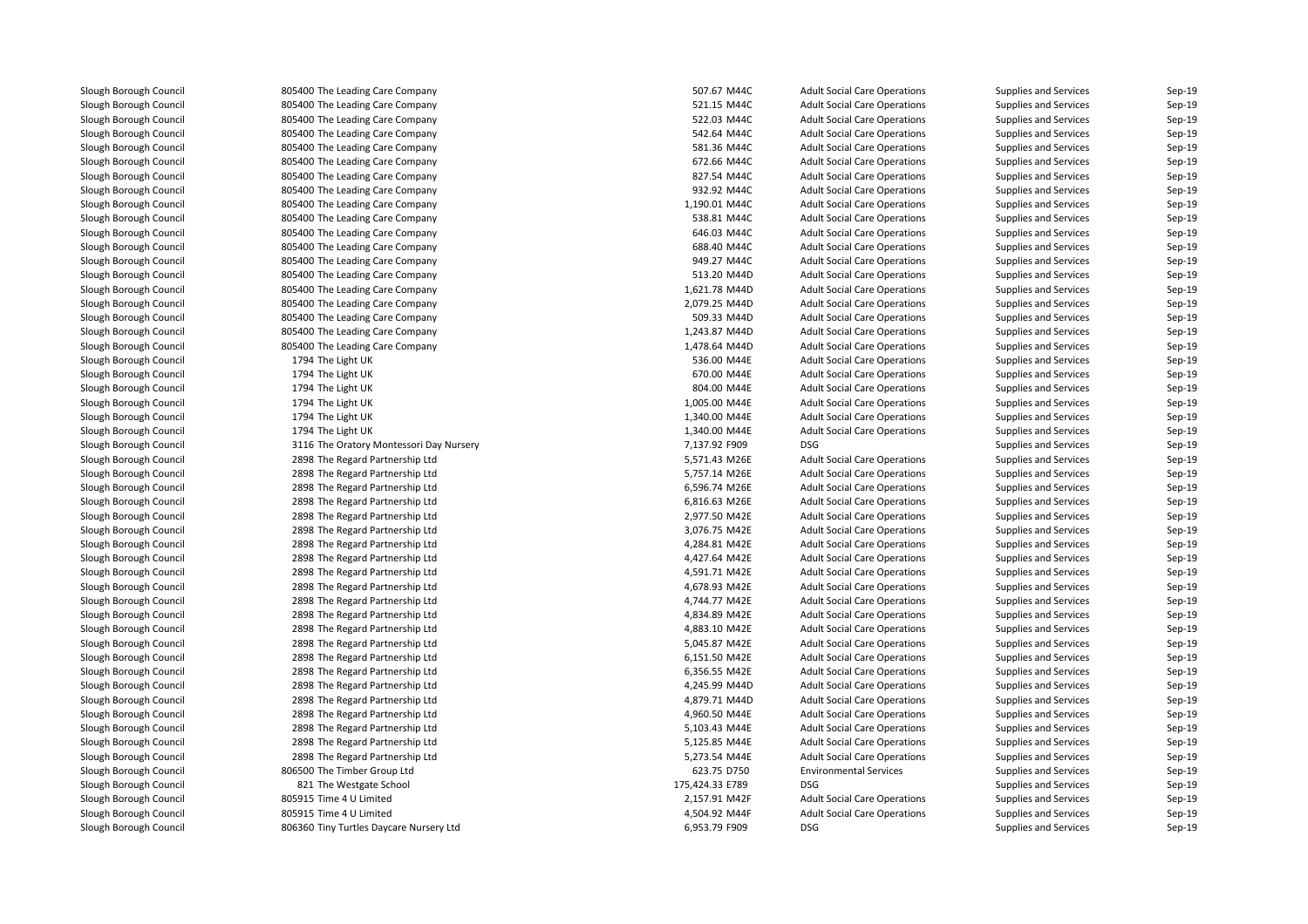| 171 Toad Hall Nursery                       | 21,690.57 F909                 | <b>DSG</b>                             | Supplies and Services                          | Sep-19           |
|---------------------------------------------|--------------------------------|----------------------------------------|------------------------------------------------|------------------|
| 1157 Total Gas & Power                      | 5,784.60 K526                  | <b>Building Management</b>             | Premises                                       | Sep-19           |
| 1157 Total Gas & Power                      | 9,543.73 K526                  | <b>Building Management</b>             | Premises                                       | Sep-19           |
| 804904 Triscan Systems Limited              | 1,424.56 D900                  | <b>Environmental Services</b>          | Supplies and Services                          | Sep-19           |
| 2288 Trowers & Hamlins                      | 5,375.91 J006                  | Housing Revenue Account                | Supplies and Services                          | Sep-19           |
| 309 Trustmarque Solutions Ltd               | 12,100.00 B342                 | Digital and Strategic IT               | Supplies and Services                          | Sep-19           |
| 309 Trustmarque Solutions Ltd               | 4,450.00 B342                  | Digital and Strategic IT               | Supplies and Services                          | Sep-19           |
| 309 Trustmarque Solutions Ltd               | 12,100.00 B342                 | Digital and Strategic IT               | Supplies and Services                          | Sep-19           |
| 2889 Tudor (UK) Ltd t/a Tudor Environmental | 758.00 D620                    | <b>Environmental Services</b>          | Supplies and Services                          | Sep-19           |
| 2889 Tudor (UK) Ltd t/a Tudor Environmental | 663.15 D750                    | <b>Environmental Services</b>          | Supplies and Services                          | Sep-19           |
| 942 Turning Point                           | 2,083.33 A04C                  | <b>Adult Social Care Commissioning</b> | Supplies and Services                          | Sep-19           |
| 942 Turning Point                           | 2,083.33 A04C                  | <b>Adult Social Care Commissioning</b> | <b>Supplies and Services</b>                   | Sep-19           |
| 942 Turning Point                           | 2,083.33 A04C                  | <b>Adult Social Care Commissioning</b> | Supplies and Services                          | Sep-19           |
| 942 Turning Point                           | 2,083.33 A04C                  | <b>Adult Social Care Commissioning</b> | Supplies and Services                          | Sep-19           |
| 942 Turning Point                           | 2,083.33 A04C                  | <b>Adult Social Care Commissioning</b> | Supplies and Services                          | Sep-19           |
| 942 Turning Point                           | 2,083.33 A04C                  | <b>Adult Social Care Commissioning</b> | Supplies and Services                          | Sep-19           |
| 942 Turning Point                           | 6,666.67 A04C                  | <b>Adult Social Care Commissioning</b> | Supplies and Services                          | Sep-19           |
| 942 Turning Point                           | 6,666.67 A04C                  | <b>Adult Social Care Commissioning</b> | Supplies and Services                          | Sep-19           |
| 942 Turning Point                           | 6,666.67 A04C                  | <b>Adult Social Care Commissioning</b> | Supplies and Services                          | Sep-19           |
| 942 Turning Point                           | 6,666.67 A04C                  | <b>Adult Social Care Commissioning</b> | Supplies and Services                          | Sep-19           |
| 942 Turning Point                           | 6,666.67 A04C                  | <b>Adult Social Care Commissioning</b> | <b>Supplies and Services</b>                   | Sep-19           |
| 942 Turning Point                           | 6,666.67 A04C                  | <b>Adult Social Care Commissioning</b> | Supplies and Services                          | Sep-19           |
| 804303 Tusker                               | 4,237.66 D610                  | <b>Environmental Services</b>          | Transport                                      | Sep-19           |
| 804303 Tusker                               | 11,793.82 D610                 | <b>Environmental Services</b>          | Transport                                      | Sep-19           |
| 804303 Tusker                               | 4,057.20 D750                  | <b>Environmental Services</b>          | Transport                                      | Sep-19           |
| 804303 Tusker                               | 7,201.05 D750                  | <b>Environmental Services</b>          | Transport                                      | Sep-19           |
| 804303 Tusker                               | 4,184.37 D880                  | <b>Planning and Transport</b>          | Transport                                      | Sep-19           |
| 804303 Tusker                               | 11,420.29 D880                 | <b>Planning and Transport</b>          | Transport                                      | Sep-19           |
| 804303 Tusker                               | 3,701.60 D900                  | <b>Environmental Services</b>          | Transport                                      | Sep-19           |
| 804303 Tusker                               | 6,645.99 D900                  | <b>Environmental Services</b>          | Transport                                      | Sep-19           |
| 1387 Ultimate Incentive Ltd                 | 1,460.00 B349                  | People                                 | Supplies and Services                          | Sep-19           |
| 803603 Unique Training Solutions            | 500.00 B409                    | People                                 | Supplies and Services                          | Sep-19           |
| 803844 University Of Southampton            | 52,500.00 F640                 | Children, Learning and Skills          | TP-Other Bodies                                | Sep-19           |
| 577 Upton Park Hotel                        | 945.00 H205                    | <b>Strategic Housing Services</b>      | Supplies and Services                          | Sep-19           |
| 577 Upton Park Hotel                        | 1,000.00 H205                  | <b>Strategic Housing Services</b>      | Supplies and Services                          | Sep-19           |
| 577 Upton Park Hotel                        | 1,520.00 H205                  | <b>Strategic Housing Services</b>      | Supplies and Services                          | Sep-19           |
| 577 Upton Park Hotel                        | 1,530.00 H205                  | <b>Strategic Housing Services</b>      | Supplies and Services                          | Sep-19           |
| 577 Upton Park Hotel                        | 1,596.00 H205                  | <b>Strategic Housing Services</b>      | Supplies and Services                          | Sep-19           |
| 577 Upton Park Hotel                        | 1,785.00 H205                  | <b>Strategic Housing Services</b>      | Supplies and Services                          | Sep-19           |
| 577 Upton Park Hotel                        | 1,786.00 H205                  | <b>Strategic Housing Services</b>      | Supplies and Services                          | Sep-19           |
| 577 Upton Park Hotel                        |                                |                                        |                                                |                  |
| 577 Upton Park Hotel                        | 2,030.00 H205<br>2,040.00 H205 | <b>Strategic Housing Services</b>      | Supplies and Services<br>Supplies and Services | Sep-19<br>Sep-19 |
|                                             | 2,432.00 H205                  | <b>Strategic Housing Services</b>      |                                                | Sep-19           |
| 577 Upton Park Hotel                        |                                | <b>Strategic Housing Services</b>      | Supplies and Services                          |                  |
| 577 Upton Park Hotel                        | 2,926.00 H205                  | <b>Strategic Housing Services</b>      | Supplies and Services                          | Sep-19           |
| 577 Upton Park Hotel                        | 3,360.00 H205                  | <b>Strategic Housing Services</b>      | Supplies and Services                          | Sep-19           |
| 577 Upton Park Hotel                        | 3,840.00 H205                  | <b>Strategic Housing Services</b>      | Supplies and Services                          | Sep-19           |
| 577 Upton Park Hotel                        | 4,760.00 H205                  | <b>Strategic Housing Services</b>      | Supplies and Services                          | Sep-19           |
| 577 Upton Park Hotel                        | 4,788.00 H205                  | <b>Strategic Housing Services</b>      | Supplies and Services                          | Sep-19           |
| 577 Upton Park Hotel                        | 4,940.00 H205                  | <b>Strategic Housing Services</b>      | Supplies and Services                          | Sep-19           |
| 577 Upton Park Hotel                        | 5,390.00 H205                  | <b>Strategic Housing Services</b>      | Supplies and Services                          | Sep-19           |
| 577 Upton Park Hotel                        | 6,160.00 H205                  | <b>Strategic Housing Services</b>      | <b>Supplies and Services</b>                   | Sep-19           |
| 577 Upton Park Hotel                        | 6,930.00 H205                  | <b>Strategic Housing Services</b>      | Supplies and Services                          | Sep-19           |
| 577 Upton Park Hotel                        | 3,360.00 H205                  | <b>Strategic Housing Services</b>      | Supplies and Services                          | Sep-19           |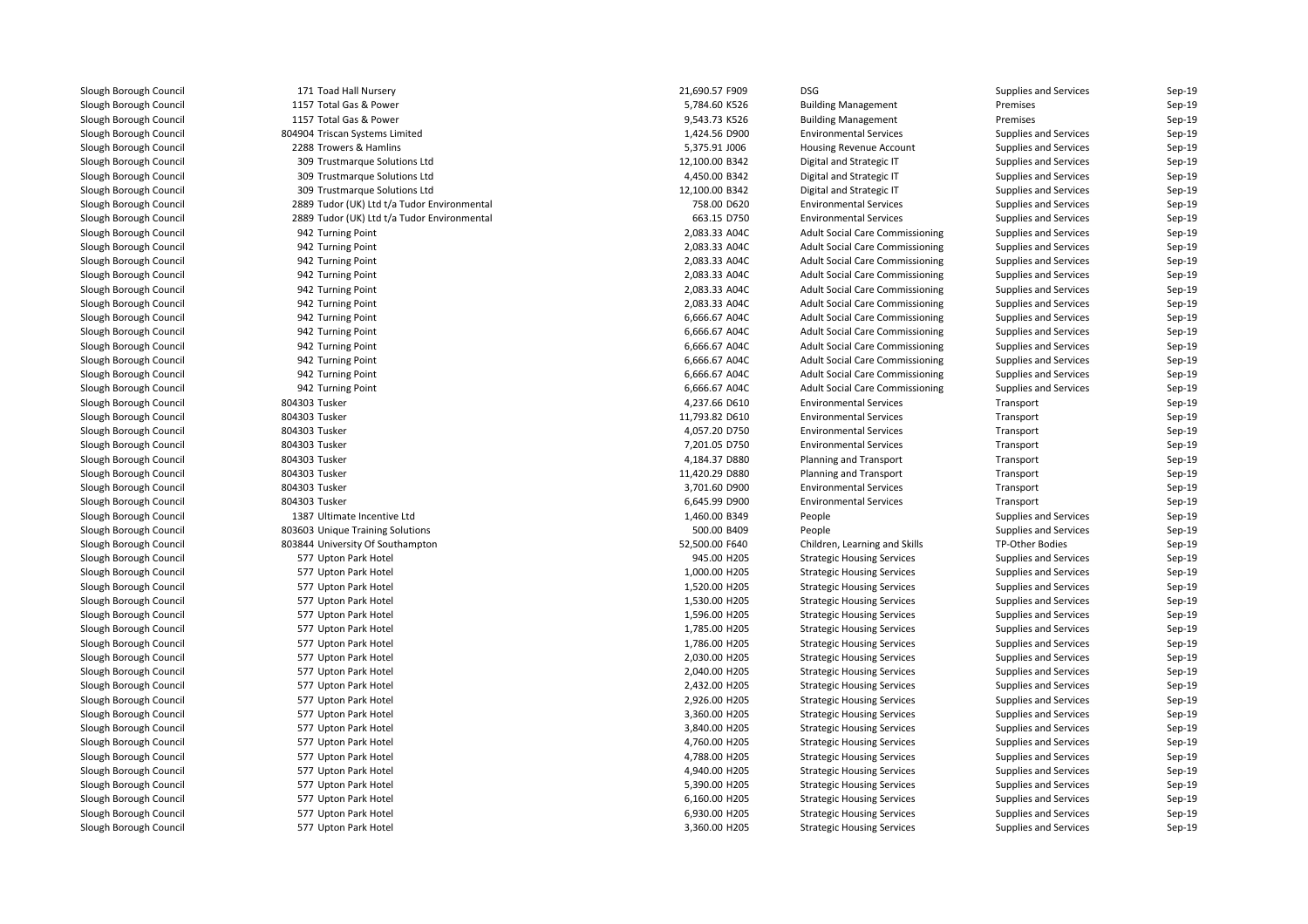| 577 Upton Park Hotel                         | 9,240.00 H205  | <b>Strategic Housing Services</b>   | Supplies and Services        | Sep-19 |
|----------------------------------------------|----------------|-------------------------------------|------------------------------|--------|
| 577 Upton Park Hotel                         | 6,160.00 H205  | <b>Strategic Housing Services</b>   | Supplies and Services        | Sep-19 |
| 577 Upton Park Hotel                         | 6,930.00 H205  | <b>Strategic Housing Services</b>   | Supplies and Services        | Sep-19 |
| 577 Upton Park Hotel                         | 7,700.00 H205  | <b>Strategic Housing Services</b>   | Supplies and Services        | Sep-19 |
| 725 Valuation Office Agency                  | 2,152.30 P128  | Capital                             | <b>Capital Charges</b>       | Sep-19 |
| 1616 Verizon Uk Ltd                          | 5,476.35 P053  | Capital                             | <b>Capital Charges</b>       | Sep-19 |
| 1070 Vip System Limited                      | 594.46 D316    | <b>Regulatory Services</b>          | Supplies and Services        | Sep-19 |
| 1212 Virgin Media Ltd                        | 19,225.71 B023 | Finance                             | Supplies and Services        | Sep-19 |
| 1212 Virgin Media Ltd                        | 5,899.00 B023  | Finance                             | Supplies and Services        | Sep-19 |
| 1212 Virgin Media Ltd                        | 20,598.96 B023 | Finance                             | <b>Supplies and Services</b> | Sep-19 |
| 1212 Virgin Media Ltd                        | 16,941.25 B023 | Finance                             | Supplies and Services        | Sep-19 |
| 1212 Virgin Media Ltd                        | 10,132.90 B023 | Finance                             | Supplies and Services        | Sep-19 |
| 1212 Virgin Media Ltd                        | 1,821.91 B039  | <b>Customer and Communications</b>  | Supplies and Services        | Sep-19 |
| 1212 Virgin Media Ltd                        | 1,803.07 B039  | <b>Customer and Communications</b>  | Supplies and Services        | Sep-19 |
| 752 Vodafone Limited                         | 4,000.00 P053  | Capital                             | <b>Capital Charges</b>       | Sep-19 |
| 803163 Volker Highays                        | 2,574.00 P095  | Capital                             | <b>Capital Charges</b>       | Sep-19 |
| 803163 Volker Highays                        | 2,867.78 D413  | <b>Planning and Transport</b>       | Supplies and Services        | Sep-19 |
| 803163 Volker Highays                        | 2,927.76 D413  | <b>Planning and Transport</b>       | Supplies and Services        | Sep-19 |
| 2682 Voyage 1 Limited                        | 587.53 M26E    | <b>Adult Social Care Operations</b> | Supplies and Services        | Sep-19 |
| 2682 Voyage 1 Limited                        | 5,051.93 M26E  | <b>Adult Social Care Operations</b> | Supplies and Services        | Sep-19 |
| 2682 Voyage 1 Limited                        | 5,301.21 M26E  | <b>Adult Social Care Operations</b> | Supplies and Services        | Sep-19 |
| 2682 Voyage 1 Limited                        | 6,460.94 M26E  | <b>Adult Social Care Operations</b> | Supplies and Services        | Sep-19 |
| 2682 Voyage 1 Limited                        | 7,164.91 M26E  | <b>Adult Social Care Operations</b> | Supplies and Services        | Sep-19 |
| 2682 Voyage 1 Limited                        | 5,016.97 M27F  | <b>Adult Social Care Operations</b> | Supplies and Services        | Sep-19 |
| 2682 Voyage 1 Limited                        | 6,458.22 M26E  | <b>Adult Social Care Operations</b> | Supplies and Services        | Sep-19 |
| 2682 Voyage 1 Limited                        | -597.73 M26E   | <b>Adult Social Care Operations</b> | <b>External Receipts</b>     | Sep-19 |
| 3436 Voyage Ltd                              | 3,460.63 M26E  | <b>Adult Social Care Operations</b> | Supplies and Services        | Sep-19 |
| 3436 Voyage Ltd                              | 5,538.98 M26E  | <b>Adult Social Care Operations</b> | Supplies and Services        | Sep-19 |
| 3436 Voyage Ltd                              | 3,133.98 M42E  | <b>Adult Social Care Operations</b> | Supplies and Services        | Sep-19 |
| 3436 Voyage Ltd                              | 4,628.01 M42E  | <b>Adult Social Care Operations</b> | Supplies and Services        | Sep-19 |
| 3436 Voyage Ltd                              | 4,791.22 M42E  | <b>Adult Social Care Operations</b> | Supplies and Services        | Sep-19 |
| 3436 Voyage Ltd                              | 5,036.76 M42E  | <b>Adult Social Care Operations</b> | Supplies and Services        | Sep-19 |
| 3436 Voyage Ltd                              | 5,048.93 M42E  | <b>Adult Social Care Operations</b> | Supplies and Services        | Sep-19 |
| 3436 Voyage Ltd                              | 5,546.76 M42E  | <b>Adult Social Care Operations</b> | Supplies and Services        | Sep-19 |
| 3436 Voyage Ltd                              | 6,192.51 M42E  | <b>Adult Social Care Operations</b> | Supplies and Services        | Sep-19 |
| 3436 Voyage Ltd                              | 6,608.01 M42E  | <b>Adult Social Care Operations</b> | Supplies and Services        | Sep-19 |
| 2906 Wandsworth Council                      | 13,296.59 F551 | <b>DSG</b>                          | Supplies and Services        | Sep-19 |
| 806521 Waterman Infrastructure & Environment | 5,000.00 P211  | Capital                             | <b>Capital Charges</b>       | Sep-19 |
| 1762 Wellingtons For Langley Hall            | 840.00 F446    | <b>DSG</b>                          | Supplies and Services        | Sep-19 |
| 1762 Wellingtons For Langley Hall            | 2,730.00 F446  | <b>DSG</b>                          | Supplies and Services        | Sep-19 |
| 1762 Wellingtons For Langley Hall            | 70,373.32 F909 | <b>DSG</b>                          | Supplies and Services        | Sep-19 |
| 1938 Wessex Primary School                   | 14,339.00 F552 | <b>DSG</b>                          | Supplies and Services        | Sep-19 |
| 2891 West Berkshire Council                  | 1,455.00 F123  | Children, Learning and Skills       | Supplies and Services        | Sep-19 |
| 774 West Berkshire County Council            | 2,281.52 M36E  | <b>Adult Social Care Operations</b> | Supplies and Services        | Sep-19 |
| 774 West Berkshire County Council            | 2,353.84 M44E  | <b>Adult Social Care Operations</b> | Supplies and Services        | Sep-19 |
| 1649 Western House Primary School            | 25,725.00 E439 | <b>DSG</b>                          | Supplies and Services        | Sep-19 |
| 3628 White Leaf Care Ltd                     | 4,379.32 M26E  | <b>Adult Social Care Operations</b> | Supplies and Services        | Sep-19 |
| 804908 Whitestone Care                       | 4,536.00 M42E  | <b>Adult Social Care Operations</b> | Supplies and Services        | Sep-19 |
| 804908 Whitestone Care                       | 4,536.00 M42E  | <b>Adult Social Care Operations</b> | Supplies and Services        | Sep-19 |
| 805928 Wild Acres Rest Home                  | 3,200.00 M27C  | <b>Adult Social Care Operations</b> | Supplies and Services        | Sep-19 |
| 172 Wilks Head & Eve Chartered Surveyors     | 35,100.00 B015 | Finance                             | Supplies and Services        | Sep-19 |
| 172 Wilks Head & Eve Chartered Surveyors     | 13,000.00 J006 | Housing Revenue Account             | Supplies and Services        | Sep-19 |
| 172 Wilks Head & Eve Chartered Surveyors     | 1,000.00 J006  | Housing Revenue Account             | Supplies and Services        | Sep-19 |
|                                              |                |                                     |                              |        |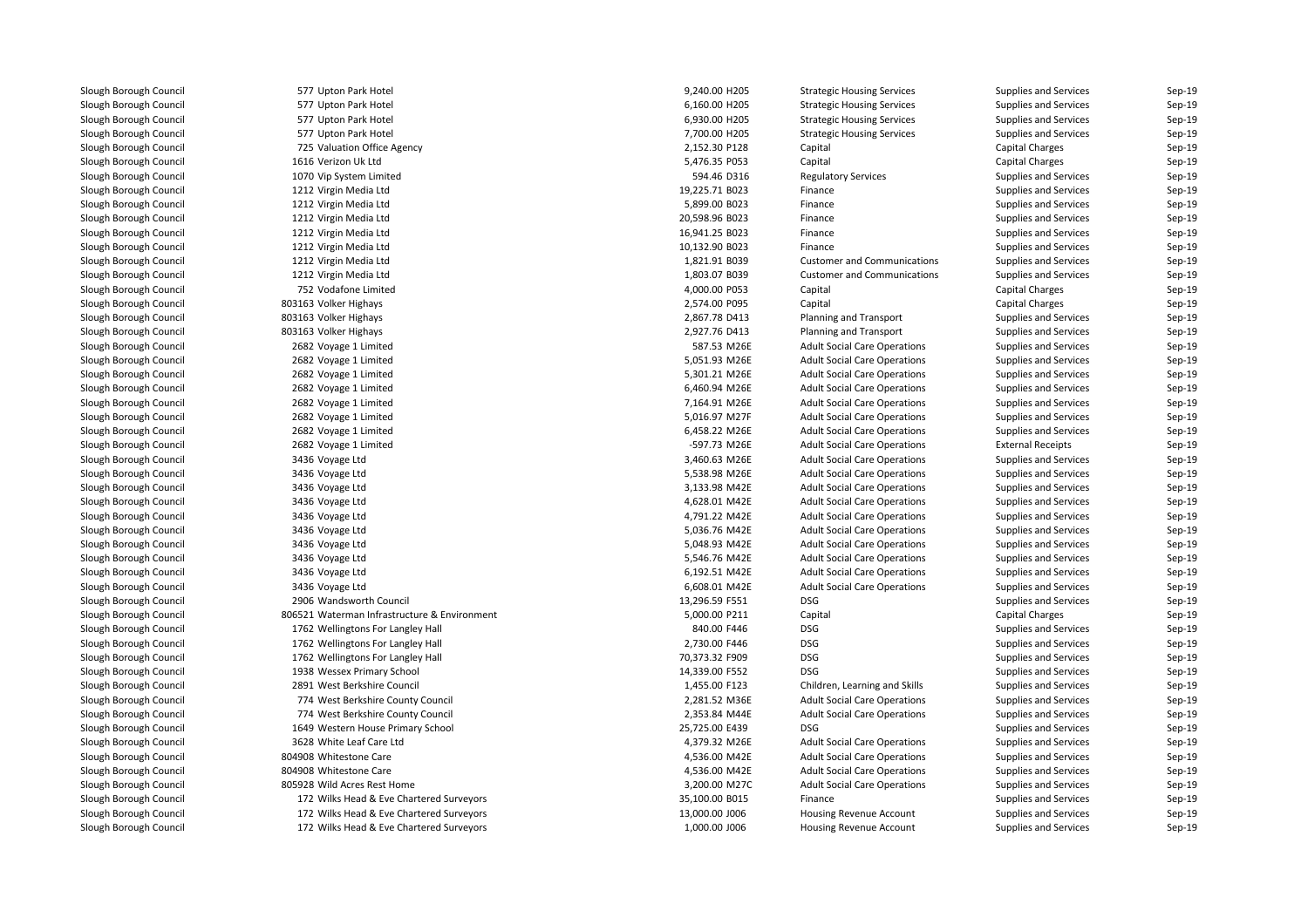| 1753 Willow Primary School                           | 9,650.05 E499                  | <b>DSG</b>                          | Supplies and Services        | Sep-19 |
|------------------------------------------------------|--------------------------------|-------------------------------------|------------------------------|--------|
| 805208 Wilson & Scott (Highways) Ltd                 | 10,817.60 D880                 | <b>Planning and Transport</b>       | Supplies and Services        | Sep-19 |
| 804807 Windsar Care Centre Ltd                       | 3,321.43 M15D                  | <b>Adult Social Care Operations</b> | Supplies and Services        | Sep-19 |
| 804807 Windsar Care Centre Ltd                       | 6,428.57 M15D                  | <b>Adult Social Care Operations</b> | <b>Supplies and Services</b> | Sep-19 |
| 804807 Windsar Care Centre Ltd                       | 3,321.43 M17C                  | <b>Adult Social Care Operations</b> | Supplies and Services        | Sep-19 |
| 804807 Windsar Care Centre Ltd                       | 3,428.57 M17C                  | <b>Adult Social Care Operations</b> | Supplies and Services        | Sep-19 |
| 804807 Windsar Care Centre Ltd                       | 3,214.29 M17C                  | <b>Adult Social Care Operations</b> | Supplies and Services        | Sep-19 |
| 804807 Windsar Care Centre Ltd                       | 3,321.43 M17C                  | <b>Adult Social Care Operations</b> | Supplies and Services        | Sep-19 |
| 804807 Windsar Care Centre Ltd                       | 3,321.43 M17C                  | <b>Adult Social Care Operations</b> | Supplies and Services        | Sep-19 |
| 804807 Windsar Care Centre Ltd                       | 3,321.43 M17C                  | <b>Adult Social Care Operations</b> | Supplies and Services        | Sep-19 |
| 804807 Windsar Care Centre Ltd                       | 3,428.57 M17C                  | <b>Adult Social Care Operations</b> | Supplies and Services        | Sep-19 |
| 804807 Windsar Care Centre Ltd                       | 3,214.29 M18C                  | <b>Adult Social Care Operations</b> | Supplies and Services        | Sep-19 |
| 804807 Windsar Care Centre Ltd                       | 3,214.29 M18C                  | <b>Adult Social Care Operations</b> | Supplies and Services        | Sep-19 |
| 804807 Windsar Care Centre Ltd                       | 3,214.29 M18C                  | <b>Adult Social Care Operations</b> | Supplies and Services        | Sep-19 |
| 804807 Windsar Care Centre Ltd                       | 3,214.29 M18C                  | <b>Adult Social Care Operations</b> | Supplies and Services        | Sep-19 |
| 804807 Windsar Care Centre Ltd                       | 3,321.43 M18C                  | <b>Adult Social Care Operations</b> | Supplies and Services        | Sep-19 |
| 804807 Windsar Care Centre Ltd                       | 3,321.43 M18C                  | <b>Adult Social Care Operations</b> | Supplies and Services        | Sep-19 |
| 804807 Windsar Care Centre Ltd                       | 3,321.43 M18C                  | <b>Adult Social Care Operations</b> | Supplies and Services        | Sep-19 |
| 804807 Windsar Care Centre Ltd                       | 2,989.29 M18C                  | <b>Adult Social Care Operations</b> | Supplies and Services        | Sep-19 |
| 804807 Windsar Care Centre Ltd                       | 3,321.43 M18C                  | <b>Adult Social Care Operations</b> | Supplies and Services        | Sep-19 |
| 804807 Windsar Care Centre Ltd                       | 3,432.14 M18C                  | <b>Adult Social Care Operations</b> | Supplies and Services        | Sep-19 |
| 804807 Windsar Care Centre Ltd                       | 3,214.29 M25C                  | <b>Adult Social Care Operations</b> | Supplies and Services        | Sep-19 |
| 804807 Windsar Care Centre Ltd                       | 3,642.86 M27C                  | <b>Adult Social Care Operations</b> | Supplies and Services        | Sep-19 |
| 804807 Windsar Care Centre Ltd                       | 3,321.43 M28C                  | <b>Adult Social Care Operations</b> | Supplies and Services        | Sep-19 |
| 804807 Windsar Care Centre Ltd                       | 3,321.43 M29C                  | <b>Adult Social Care Operations</b> | Supplies and Services        | Sep-19 |
| 3604 Windsar Care Ltd                                | 3,214.29 M15F                  | <b>Adult Social Care Operations</b> | Supplies and Services        | Sep-19 |
| 3604 Windsar Care Ltd                                | 3,321.43 M15F                  | <b>Adult Social Care Operations</b> | Supplies and Services        | Sep-19 |
| 3604 Windsar Care Ltd                                | 1,928.57 M17C                  | <b>Adult Social Care Operations</b> | Supplies and Services        | Sep-19 |
| 3604 Windsar Care Ltd                                | 3,000.00 M17C                  | <b>Adult Social Care Operations</b> | Supplies and Services        | Sep-19 |
| 3604 Windsar Care Ltd                                | 3,214.29 M17C                  | <b>Adult Social Care Operations</b> | Supplies and Services        | Sep-19 |
| 3604 Windsar Care Ltd                                | 3,214.29 M17C                  | <b>Adult Social Care Operations</b> | Supplies and Services        | Sep-19 |
| 3604 Windsar Care Ltd                                | 3,321.43 M17C                  | <b>Adult Social Care Operations</b> | <b>Supplies and Services</b> | Sep-19 |
| 3604 Windsar Care Ltd                                | 3,321.43 M17C                  | <b>Adult Social Care Operations</b> | Supplies and Services        | Sep-19 |
| 3604 Windsar Care Ltd                                | 3,428.57 M17C                  | <b>Adult Social Care Operations</b> | Supplies and Services        | Sep-19 |
| 3604 Windsar Care Ltd                                | 3,428.57 M17C                  | <b>Adult Social Care Operations</b> | Supplies and Services        | Sep-19 |
| 3604 Windsar Care Ltd                                | 2,142.86 M17C                  | <b>Adult Social Care Operations</b> | Supplies and Services        | Sep-19 |
| 3604 Windsar Care Ltd                                | 3,321.43 M17C                  | <b>Adult Social Care Operations</b> | Supplies and Services        | Sep-19 |
| 3604 Windsar Care Ltd                                | 3,000.00 M18C                  | <b>Adult Social Care Operations</b> | Supplies and Services        | Sep-19 |
| 3604 Windsar Care Ltd                                | 3,321.43 M18C                  | <b>Adult Social Care Operations</b> | Supplies and Services        | Sep-19 |
| 3604 Windsar Care Ltd                                | 3,364.20 M18C                  | <b>Adult Social Care Operations</b> | Supplies and Services        | Sep-19 |
| 3604 Windsar Care Ltd                                | 3,428.57 M18C                  | <b>Adult Social Care Operations</b> | Supplies and Services        | Sep-19 |
| 3604 Windsar Care Ltd                                | 3,428.57 M18C                  | <b>Adult Social Care Operations</b> | Supplies and Services        | Sep-19 |
| 3604 Windsar Care Ltd                                | 2,285.71 M18C                  | <b>Adult Social Care Operations</b> | Supplies and Services        | Sep-19 |
| 3604 Windsar Care Ltd                                |                                |                                     |                              | Sep-19 |
| 3604 Windsar Care Ltd                                | 3,428.57 M18C                  | <b>Adult Social Care Operations</b> | Supplies and Services        | Sep-19 |
| 3604 Windsar Care Ltd                                | 3,542.86 M18C<br>3,000.00 M25C | <b>Adult Social Care Operations</b> | Supplies and Services        |        |
|                                                      |                                | <b>Adult Social Care Operations</b> | Supplies and Services        | Sep-19 |
| 3604 Windsar Care Ltd                                | 3,321.43 M25C                  | <b>Adult Social Care Operations</b> | Supplies and Services        | Sep-19 |
| 3604 Windsar Care Ltd                                | 3,643.89 M25C                  | <b>Adult Social Care Operations</b> | Supplies and Services        | Sep-19 |
| 3604 Windsar Care Ltd                                | 3,214.29 M26E                  | <b>Adult Social Care Operations</b> | Supplies and Services        | Sep-19 |
| 3604 Windsar Care Ltd                                | 1,071.43 M29C                  | <b>Adult Social Care Operations</b> | <b>Supplies and Services</b> | Sep-19 |
| 806641 Windsor Care Limited                          | 5,800.00 M15D                  | <b>Adult Social Care Operations</b> | Salaries and Wages           | Sep-19 |
| 806641 Windsor Care Limited                          | 17,000.00 M15D                 | <b>Adult Social Care Operations</b> | Salaries and Wages           | Sep-19 |
| 804667 Windsor Clinical & Home Care Services Grp Ltd | 2,796.43 M17C                  | <b>Adult Social Care Operations</b> | Supplies and Services        | Sep-19 |